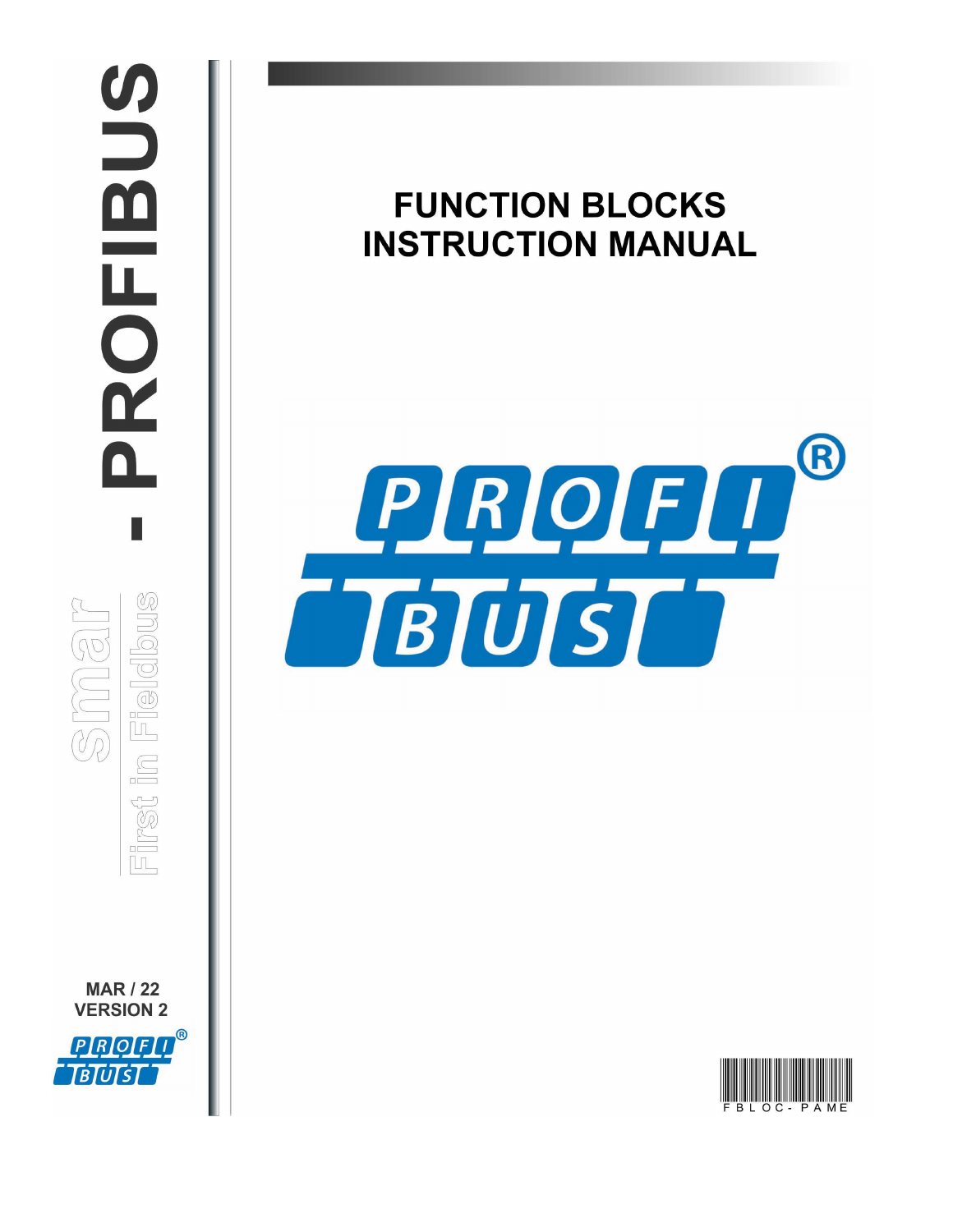

Specifications and information are subject to change without notice. Up-to-date address information is available on our website.

web: www.smar.com/contactus.asp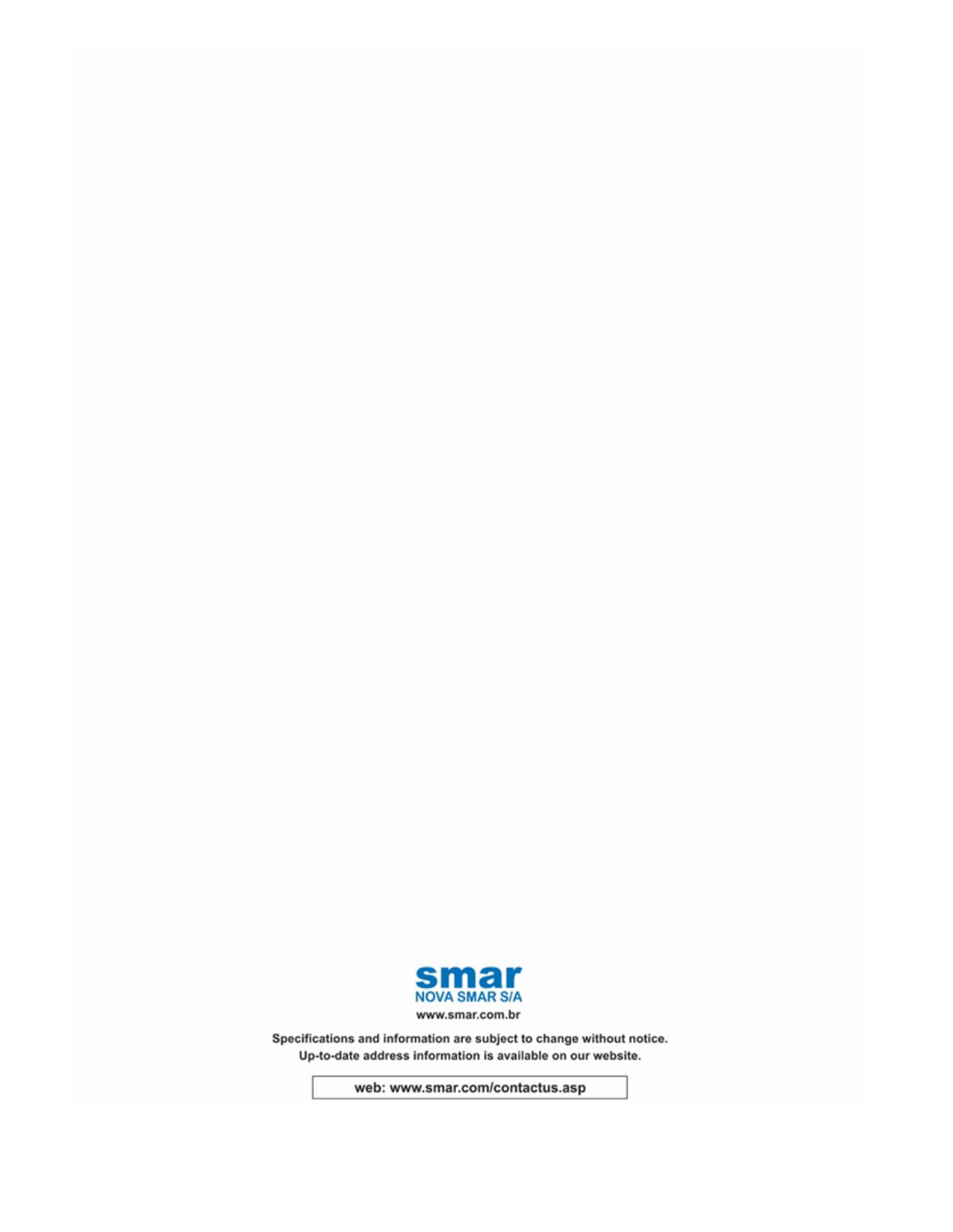# **TABLE OF CONTENTS**

| FAIL SAFF ACTIONS |  |
|-------------------|--|
|                   |  |
|                   |  |
|                   |  |
|                   |  |
|                   |  |
|                   |  |
|                   |  |
|                   |  |
|                   |  |
|                   |  |
|                   |  |
|                   |  |
|                   |  |
|                   |  |
|                   |  |
|                   |  |
|                   |  |
|                   |  |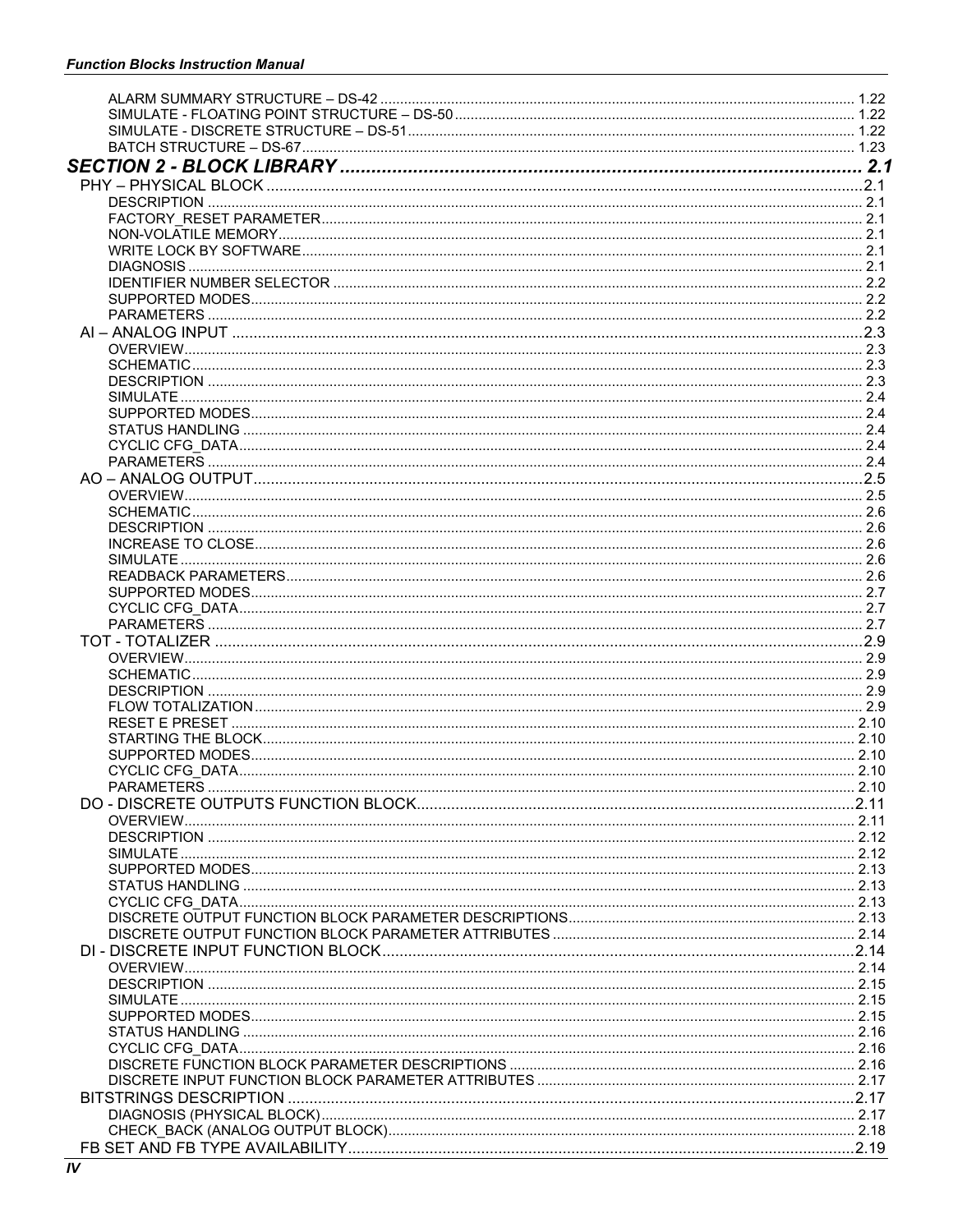# **INTRODUCTION TO FUNCTION BLOCK APPLICATION**

# *Overview*

Functional block applications are defined as plant or factory applications that perform one or more automatic monitoring and control functions.

# *Function Block*

Functional blocks represent the basic automation functions performed by the functional block application. Each functional block processes input parameters according to a specified algorithm and an internal set of control parameters. They produce output parameters that are available for use within the same functional block application or by other functional block applications.

# *Transducer Block*

Transducer blocks insulate functional blocks from the specifics of I/O devices, such as sensors, actuators, and switches. Transducer blocks control access to I/O devices through a device independent interface defined for use by functional blocks. Transducer blocks also perform functions, such as calibration and linearization, on I/O data to convert it to a device independent representation. Their interface to functional blocks is defined as one or more implementation independent I/O channels.

# *Physical Block*

Physical blocks are used to define hardware specific characteristics of functional block applications. Similar to transducer blocks, they insulate functional blocks from the physical hardware by containing a set of implementation independent of hardware parameters.

# *Function Block Definitions*

Functional blocks are defined by their inputs, outputs, control parameters, and by the algorithm that operates on these parameters. Functional blocks are identified using a name (Tag) and a numeric index.

Tags provide a symbolic reference to functional blocks. They are unambiguous within the scope of a fieldbus system. Numeric index are numbers assigned to optimize access to functional blocks. As opposed to functional block tags, which are global, numeric index have meaning only within the application that contains the functional block.

Functional block parameters define the inputs, outputs, and the data used to control functional block operation. They are visible and accessible over the network. Additional parameters, called "contained within" parameters are used to define the private data of a functional block. Although visible over the network, they may not participate in cyclic data exchanges.

# *Cyclic data Exchange*

The cyclic data exchange indicates that an input parameter of one functional block obtains its value from specific output parameters of another functional block in other device cyclically. There are no internal links between functional blocks into the device.

In general, a functional block of transmitter or actuator devices exchange data cyclically with the controller (for instance, a master PLC). Typically, the transmitter gets the data from the sensor and the Controller device requests these data, makes some calculation and sends the result from an actuator that will take some actions in the process.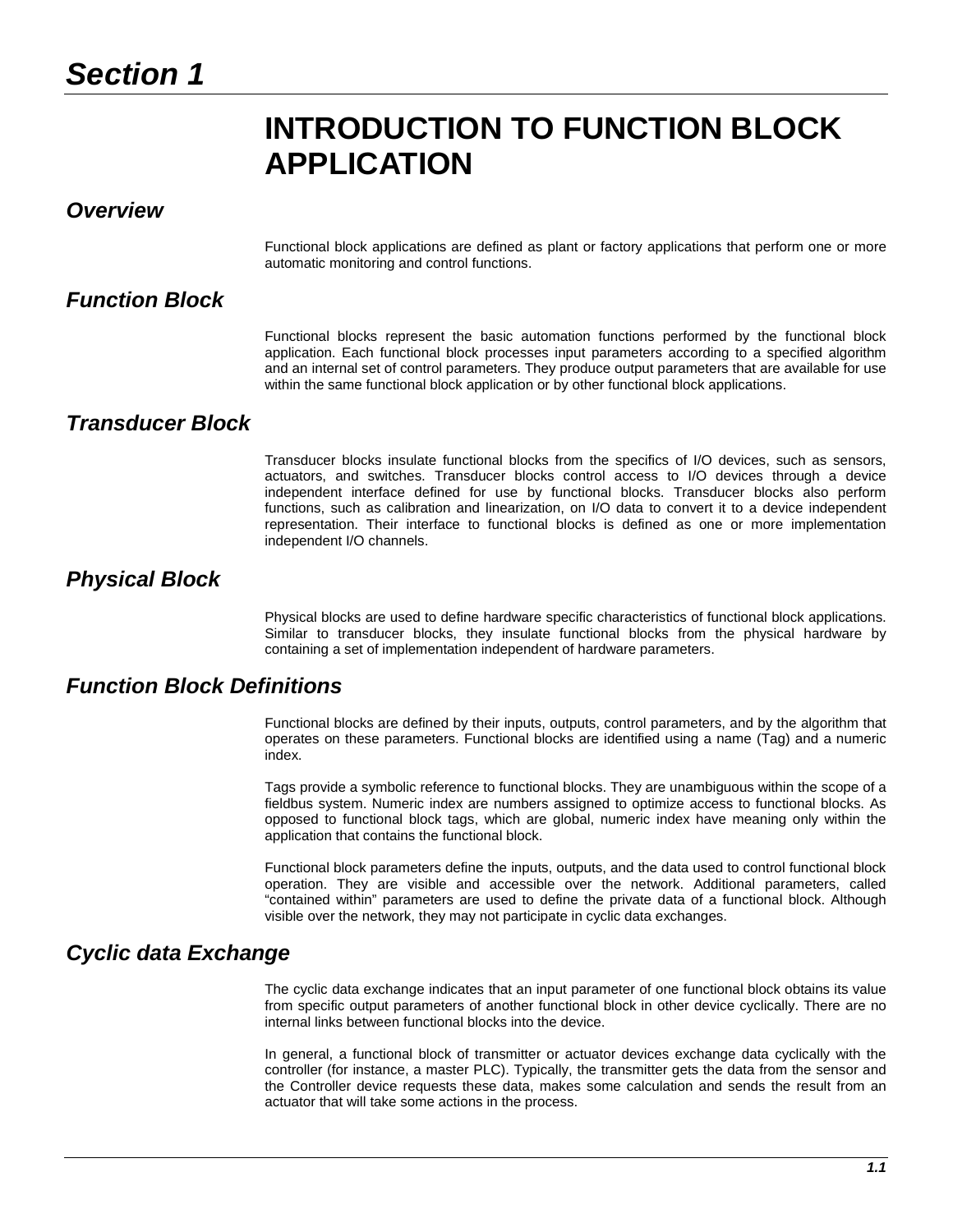In order to configure which information will be exchanged, the master gets the information about the devices consulting the GSD file. For each device there is a GSD file. This file has an identifier that is unique and identifies the device for the master equipment. The GSD file has all the information of the device, e.g. transmitter types, how many and the kind of blocks the device have and the possible cyclic configuration that the equipment supports. One example of the GSD file is given in the Figure 1.1.

;\*\*\*\*\*\*\*\*\*\*\*\*\*\*\*\*\*\*\*\*\*\*\*\*\*\*\*\*\*\*\*\*\*\*\*\*\*\*\*\*\*\*\*\*\*\*\*\*\*\*\*\*\*\*\*\*\*\*\* GSD file for  $LD303 -$  Pressure Transmitter \*\*<br>smar0895 GSD \*\* ; \*\* smar0895.GSD  $^{\star\star}$ ;\*\*\*\*\*\*\*\*\*\*\*\*\*\*\*\*\*\*\*\*\*\*\*\*\*\*\*\*\*\*\*\*\*\*\*\*\*\*\*\*\*\*\*\*\*\*\*\*\*\*\*\*\*\*\*\*\*\*\* #Profibus\_DP GSD\_Revision = 2 Vendor\_Name = "SMAR"  $Model\_Name$  = "LD30<br>Revision = "1.0" Revision<br>Ident Number  $= 0x0895$  ; 0x9740 : the set of the set of the set of the set of the set of the set of the set of the set of the set of the set of the set of the set of the set of the set of the set of the set of the set of the set of the set of the set of : the set of the set of the set of the set of the set of the set of the set of the set of the set of the set of the set of the set of the set of the set of the set of the set of the set of the set of the set of the set of ;Modules for Analog Input = "Analog Input (short) " 0x94 EndModule  $=$  "Analog Input (long)  $=$  0x42, 0x84, 0x08, 0x05 EndModule ;Module for Totalizer Module = "Total " 0x41, 0x84, 0x85 EndModule<br>" Total Settot" = Module = "Total Settot "  $0xC1$ ,  $0x80$ ,  $0x84$ ,  $0x85$ EndModule Module = "Total Settot Modetot "  $0xC1$ ,  $0x81$ ,  $0x84$ ,  $0x85$ EndModule ;Empty module Module = "EMPTY\_MODULE" 0x00 EndModule

### *Figure 1.1 - Example of the GSD file*

# *Configuration Data (CFG\_DATA)*

In the cyclic data exchange there are different parameters for functional blocks (for further details, refer to the Cyclic CFG\_DATA parameter of each functional block). The differences come from different user needs regarding the necessary scope of information (with feed back of the actual position of the output or without) and the way of integration in the control task (with or without remote cascade). During configuration the operator chooses the parameter combination and the tools in order to concatenate an internal configuration string (in the figure 1, the config string or *identifier byte* are those numbers defined in each module).

The Master looks at the GSD file searching for the supported configuration for a specific block. For example, according to the GSD file of the figure 1, the user can configure the Output of Analog Input block ("Analog Input (short) ") or the Output of the Totalizer ("Total ") or both.

In the GSD file there is a section where is defined all supported configuration that is possible for the device. Each permitted configuration is started with the "Module" word and finished with "End\_Module" word. In the description of each "Modules" there is a string name and some configuration data number (CFG\_DATA). These numbers are internal to the Master and describe the parameter combination (how many parameters, datatype, length, etc.) of the functional block. For Example,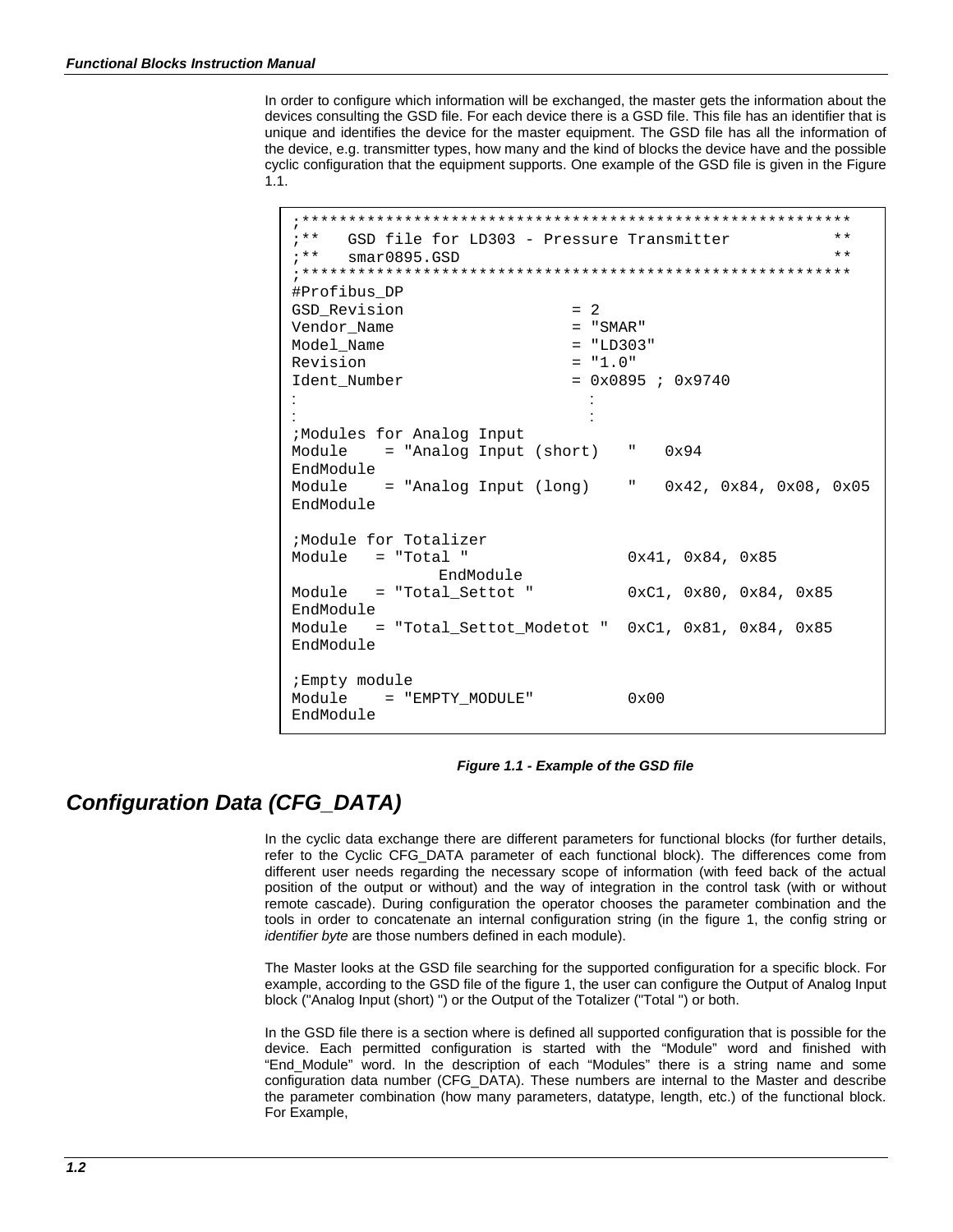Module = "Total Settot "  $0xC1, 0x80, 0x84, 0x85$ 

String describing the parameter of the cyclic configuration

------------------ --------------------------------

Configuration Data (CFG\_DATA)

There is a special module "EMPTY\_MODULE" indicating that one specific Functional block will not participate from the cyclic data exchange.

#### *For each functional block that support cyclic data exchanged it is necessary to configure one (and only one) cyclic configuration combination for this block OR the "EMPTY\_MODULE" (indicating that the user does not desire to use the block).*

According to the Profibus-PA Profile 3.0, there are two kinds of configuration for a parameter combination: the Identifier byte (or short identifier) and the Extended Identifier Format (or long identifier). Some combination has only one kind of configuration and other has both. The device of the Smar supported both kind of configuration. Then, in the example above the user can choose either "Analog Input (short)" or "Analog Input (long)" and would have the same result for the configuration. In same configuration the user can mixed both kind of configuration: long and short.

If there are more than one functional blocks with more than one cyclic parameter, the data elements are concatenated either in the Input or in the Output data frame (this depends on the configuration). The order of the parameters for one functional block in the input and output data frame is from the lower to the higher Relative Index in the Parameter Attribute table of the functional blocks (see example in the figure 3). If there are more then one FB with the same type in a device (for example 3 AI FBs) the order of the cyclic parameters in the Input and Output data frame is the same as the order of the functional block into the directory of the device (see example in the Figure 2).

#### *All the function blocks of the device need to be configured in the "Config data" in the same order of the directory into the device (see in the table "FB set and FB type availability" the order of the blocks for each device).*

For instance, the LD303 device has one AI and one TOT functional block, the order to the "Config data" must be AI and TOT respectively. The IF303 device has 3 AI and 3 TOT, the order of the "Config data" must be AI1, AI2, AI3, TOT1, TOT2, TOT3 respectively.

The Figures below illustrates the data exchange between the master and the slave devices. In the Figure 1.2, in the FI303 device (3 AO blocks) only the First AO is configured (the order of the configuration must be respected). Then in the configuration, the user needs to indicate that the AO2 and AO3 block are not being used (configuring with "Empty Module"). For the AO1 block it is chose "RCAS\_IN + RCAS\_OUT" data exchange, where the output data from the master functional block goes to the RCAS\_IN input of the slave device. And the RCAS\_OUT output of the AO1 functional block goes to the Input of the master functional block.



*Figure 1.2 – Example of the cyclic data exchange - Configuration Data "Rcas\_In + Rcas\_Out" + "Empty\_Module" + "Empty\_Module" to the FI303 device*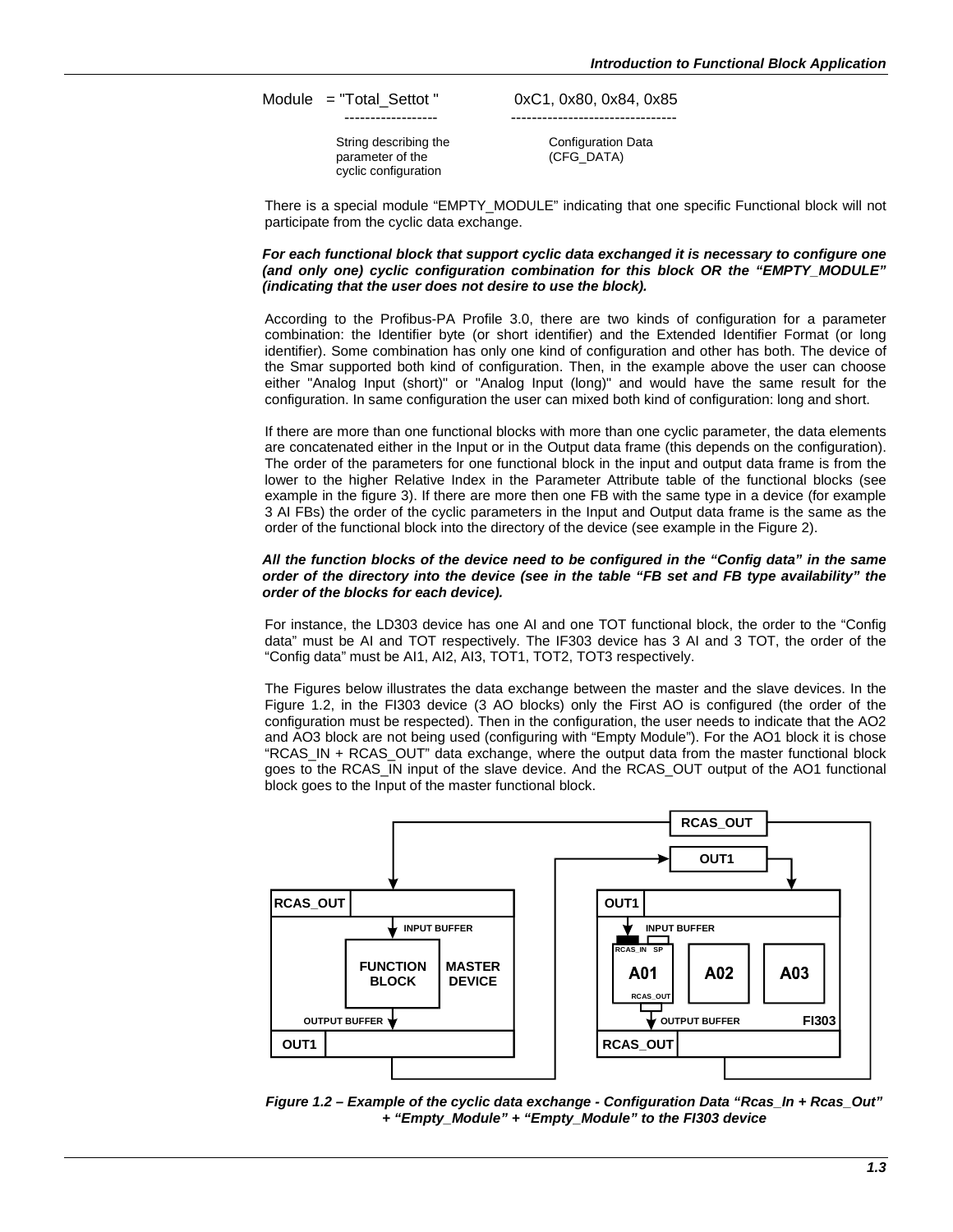In the Figure 1.3, in the FY303 device (1 AO block) it is chose "SP + RB + RCASIN + RCASOUT + POSD + CB" data exchange, where there are 2 inputs and 4 outputs to be transported from the slave to the master. In that case, the order in the input and output buffer depends on the relative index of the block parameter. For example, the input data to the slave OUT1 and OUT2 (in the frame) respects the ascending order of the AO block: SP receives the OUT1 and RCAS\_IN receives the OUT2 (see the block parameters table to check the relative index of the parameter). The same occurs with the 4 outputs of the AO block. The order of the output buffer is READBACK, RCAS\_OUT, POS\_D and CHECKBACK.



*Figure 1.3 – Example of the cyclic data exchange - Configuration Data "SP + RB + RCASIN + RCASOUT + POSD + CB" to the FY303 device*

# *Example of the Configuration*

- 1) Considering that the LD303 transmitter has 2 functional blocks: 1 AI and 1 TOT. The following settings are valid for the configuration:
- Configuring the output of the AI block and the output of the TOT block: "Analog Input (short) " and "Total" or

"0x94, 0x41, 0x84, 0x85"

- Configuring the output of AI block only: "Analog Input (long) " and "Empty module" or "0x42, 0x84, 0x08, 0x05,0x00"
- Configuring the output of TOT block only: "Empty module" and "Total\_Settot" or
- "0x00, 0xC1, 0x80, 0x84, 0x85"
- 2) Considering that the FI303 transmitter has 3 functional blocks, 3 AO blocks. The following settings are valid for the configuration:

• Configuring the RcasIn input, RcasOut and checkback outputs of the AO1 only (first Analog Input block):

"RCAS\_IN + RCAS\_OUT + CB" , "EMPTY\_MODULE" and "EMPTY\_MODULE" or "0x97,0xA4,0x00,0x00"

• Not configure the AO1, configuring the SP input, Readback and PosD outputs of the AO2, and the SP the AO3, it results:

```
"EMPTY_MODULE", "SP + RB + POSD " and "SP" or
"0x00,0x96,0xA4,0xA4"
```
• Configuring the RCAS\_IN input and RCAS\_OUT output of the 3 AOs (AO1,AO2 and AO3): "RCAS\_IN + RCAS\_OUT", " RCAS\_IN + RCAS\_OUT", " RCAS\_IN + RCAS\_OUT" or "0xB4,0xB4,0xB4"

### **Notes:**

• In the example 1, the order of the functional blocks in the LD303 is: AI and TOT respectively. Then in the configuration is necessary choosing one valid configuration for the AI block and TOT block. If the user chooses the TOT config first, the cyclic connection will be not established. In the example 2 is necessary to configure the AO1, AO2 and AO3 respectively in this order.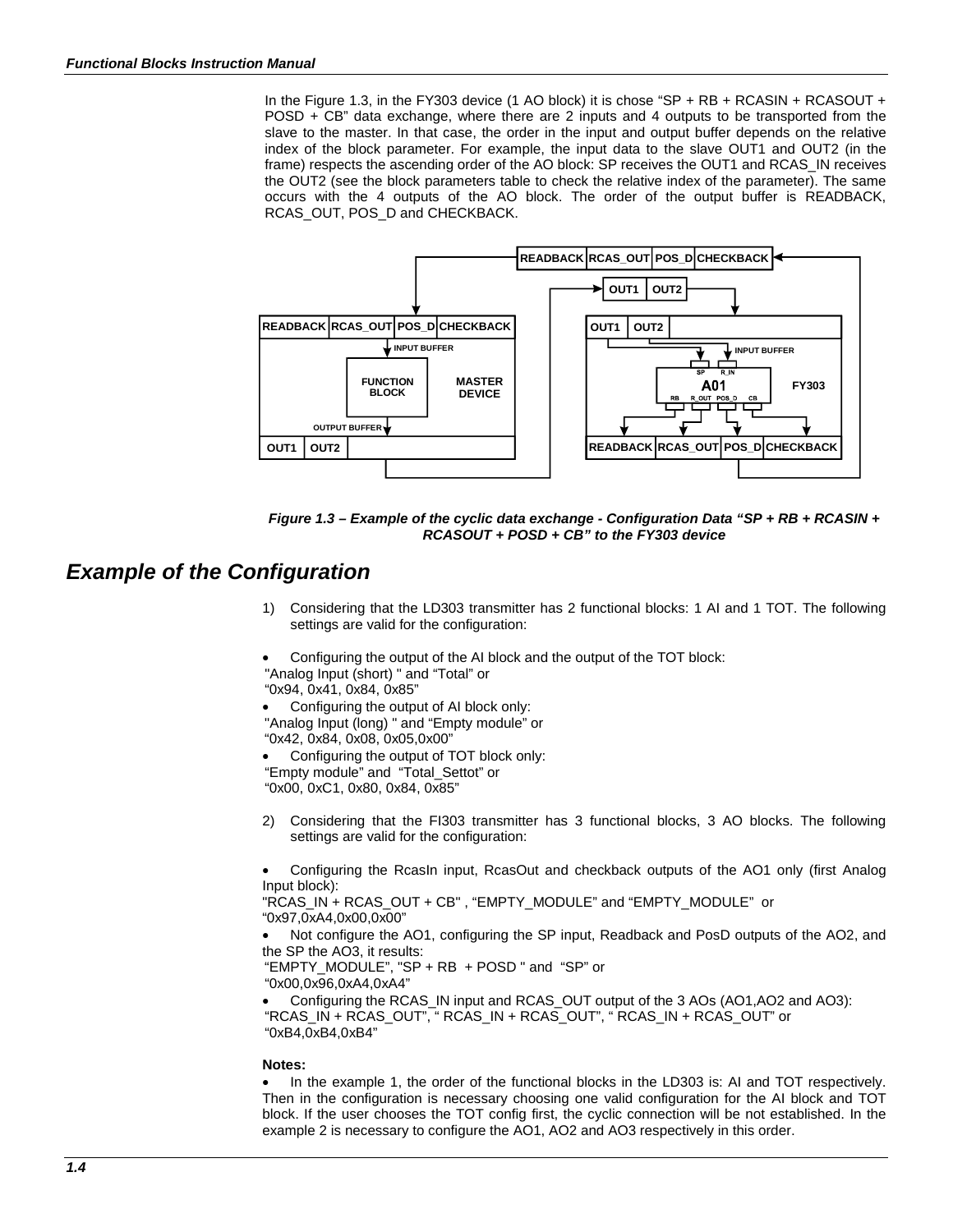Some configurators use the description of the module in the GSD file, e.g., "Analog Input (short)". Others use the identifier number, e.g., "0x94". Then in the example are showed both kind of configuration.

• In the configuration using identifier numbers all functional blocks has already included in the string, e.g. "0x00,0x96,0xA4,0xA4" of the example 2, has "0x00" (Empty module) for the first block, "0x96,0xA4" (SP, READBACK,POS\_D) for the second block, and "0xA4" (SP) for the third block.

The Short or the Long identifier gives the same effect.

# *Information Access*

Functional block information may be grouped for access depending on how it is to be used. For while, there is defined for access purposes only the dynamic operation data view.

To support access of operator interface information during functional block execution, two levels of network access are defined, one for operational traffic and one for background traffic. Operator interface traffic is transferred as background traffic to prevent it from interfering with the operation of time-critical functional blocks.

# *Function Block Application Structure*

Functional block applications are modeled as a set of functional blocks coordinated to execute a related set of operations.

Functional block model is real-time algorithm that transforms input parameters into output parameters. Its operation is controlled through setting the control parameters.

The transmitter and actuator devices have functional blocks that are modeled to provide or get process value with functional blocks from controller device.

The interoperation between functional blocks from different devices is modeled though the data exchange between input parameter of one functional block to an output parameter of another. Functional blocks can be bound together within and across devices. Interfaces between functional blocks located in the same functional block application are locally defined. Those interfaces between functional blocks in different devices use the communication services.

To support functional block operation, the functional block architecture also provides transducer and resource blocks, and display objects.

Functional block Application Process represents the functional block application as an integrated set of these components accessed to its network interface.

### *Block Object*

A block object represents a logical processing unit composed of a set of input, processing, and control parameters and an associated algorithm.

During system operation, a short hand reference, known as a numeric index is used for block access purposes. A block's numeric index is unique only within the functional block application where it exists.

The algorithm of a block is identified by its type and the revision level of its type. This information indicates how the execution of the algorithm is affected by control parameters.

# *Block Parameters*

Parameters define the inputs, outputs, and control data for a block. Their relationship to each other and to the block algorithm is shown below.

# *Parameter Identifiers*

Parameter names are unique within a block. Within a system, a parameter can be unambiguously identified by qualifying its name with the tag of its block.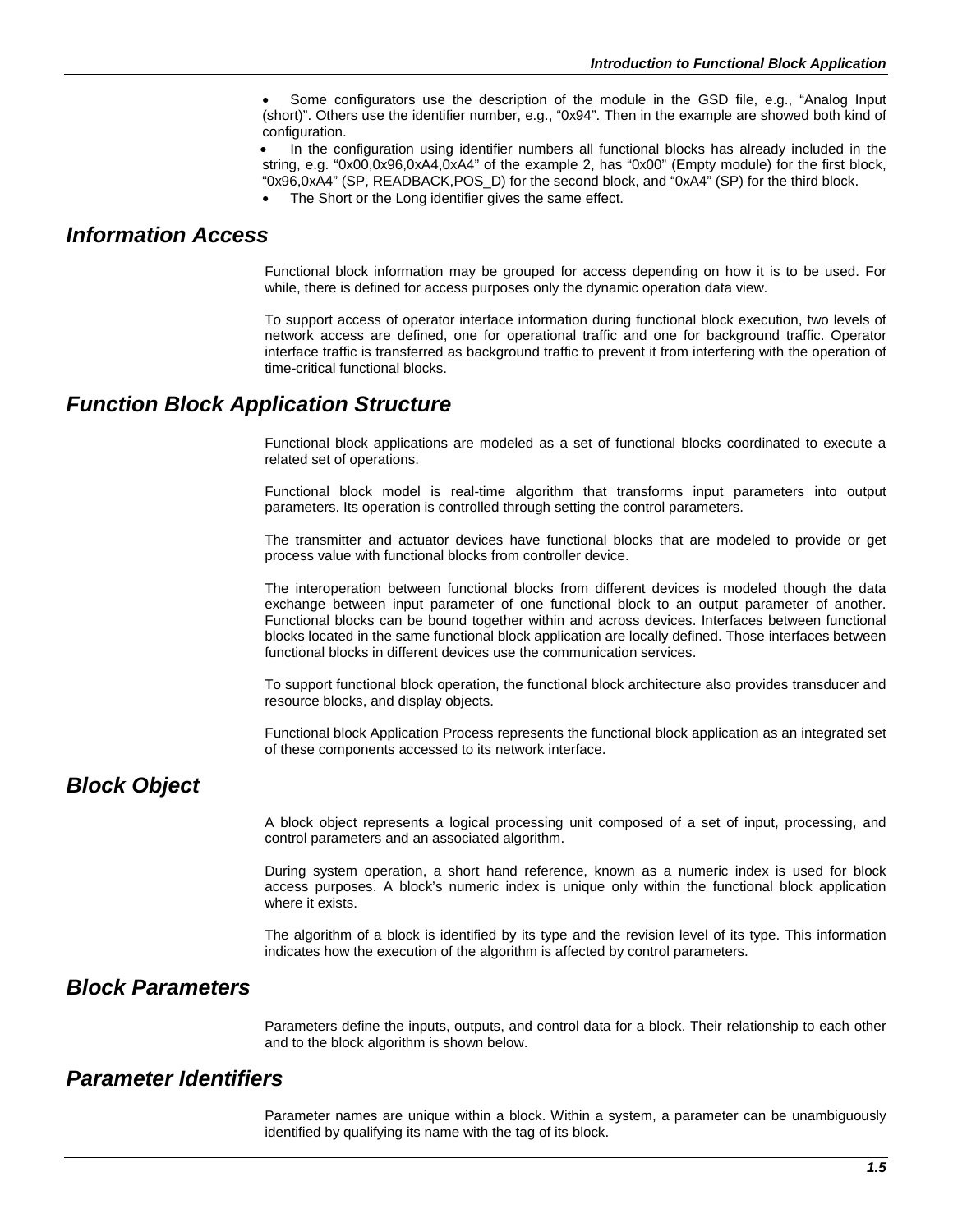# *Parameter Usage*

Parameters are defined for a block for a specific purpose. Each is defined for use as an input, an output, or a control parameter. Control parameters are also referred to as "contained" parameters because they may not be connected cyclically with parameters in other blocks. Each type of usage is defined as follows:

### **Contained**

A contained parameter is a parameter whose value is configured, set by an operator, higher level device, or calculated. It may not be linked to another functional block input or output. The mode parameter is an example of a contained parameter common to all blocks.

### **Output**

An output parameter is a parameter that may be connected cyclically to an input parameter of another functional block. In general, output parameters contain status. The output status indicates the quality of the parameter value and the mode of the block when it was generated.

The value of an output parameter may not be obtained from a source external to the block. It may be generated by the block algorithm, but does not have to be.

The values of certain output parameters are dependent on the value of the mode parameter of the block. These output parameters may be referred to as mode-controlled output parameters.

Blocks whose purpose is to generate a single output contain one parameter designed as the primary output parameter. Primary outputs are used by other blocks for control or calculation purposes. These blocks also contain secondary output parameters such as alarm and event parameters that represent a supporting role to the primary output parameter.

### **Input**

An input parameter obtains its value from a source external to the block. An input parameter may be connected cyclically to an output parameter of another functional block. Its value may be used by the algorithm of the block.

In general, input parameter values are accompanied by status. When an input parameter is connected cyclically to an output parameter, the status will be provided as the status of the output parameter (when the parameter has a status). When it is not connected cyclically to an output parameter, the status will indicate that the value was not provided by an output parameter. When an expected input parameter value is not received, the functional block supported services responsible for delivering the data will set the status of the input parameter to indicate the failure.

If an input parameter is not connected cyclically to an output parameter, then it will be treated as a constant value by the functional block application. The difference between not connected cyclically input parameters and contained parameters is that input parameters have the capability to support a cyclic connection and contained parameters do not.

Blocks whose purpose is to transform or operate on a single input will contain one parameter designed as the primary input parameter. One input parameter of some types of blocks is designated as the primary input parameter. Primary inputs are used for control or calculation purposes. These blocks may also contain secondary input parameters that support processing done on the primary input parameter.

### *Parameter Relationships*

The execution of a block involves the inputs, outputs, contained parameters, and the algorithm of the block. The execution time for a block's algorithm is defined as a parameter of the block. Its value is dependent on how the block was implemented.

The input parameters are used by the algorithm in conjunction with the state of the functional block application containing the block to determine if the algorithm can achieve the target mode established for it. The TARGET\_MODE parameter indicates what mode of operation is desired for the block. It is normally set by a control device or the operator.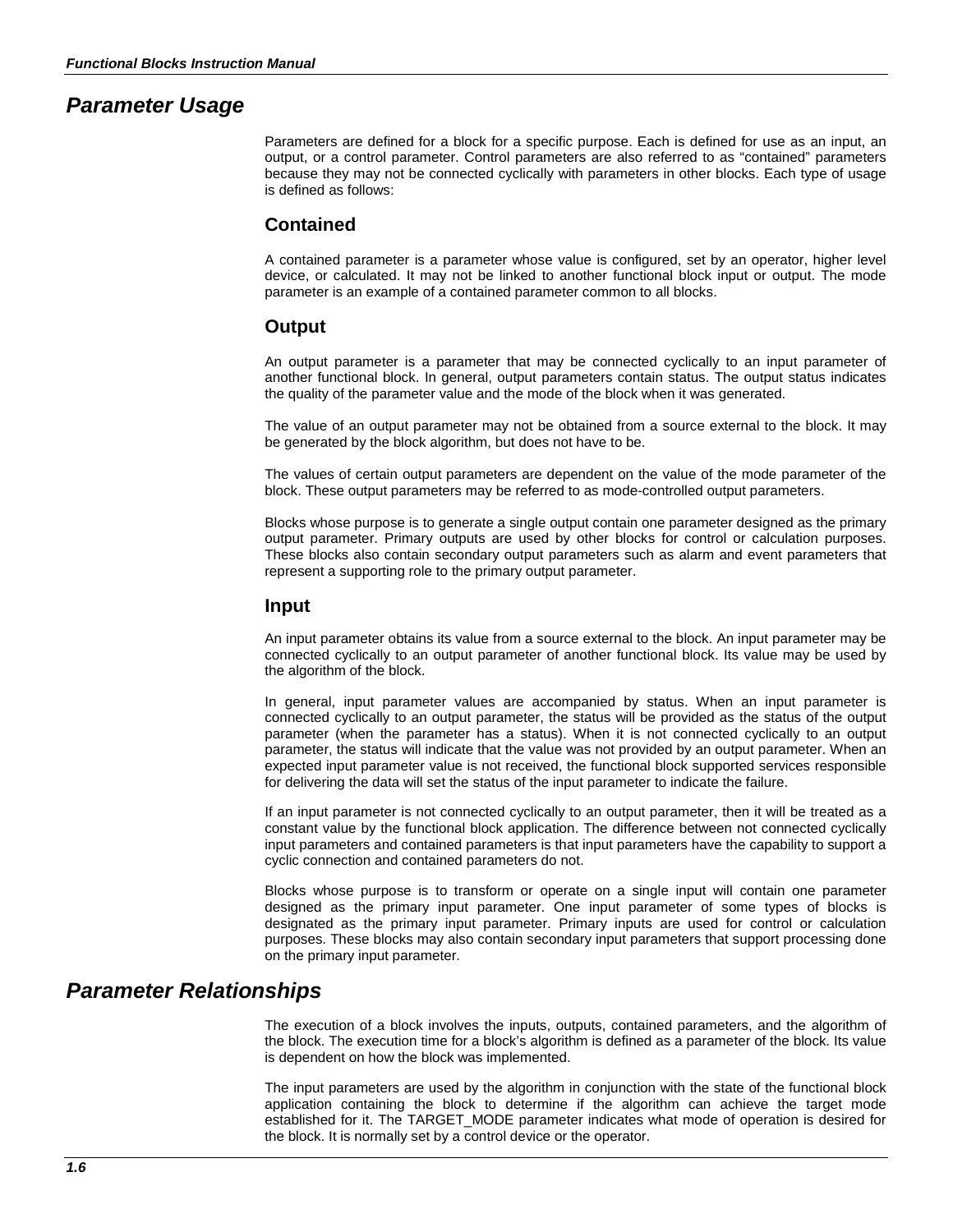Under certain operating condition a block may not be able to function in the requested mode. In such cases, the actual mode reflects the mode it is able to achieve. Comparison of the actual against the target indicates whether the target was achieved.

The values for the mode parameter for a block are defined by the Permitted Mode parameter. Thus, the modes available for controlling a block may vary with each block.

Once the actual mode is determined, the block execution progresses and the outputs are generated.

### *Parameter Status*

The Status argument of the input and output parameters is made to show to another blocks the current status of the source block.

The Status field is composed of three parts: Quality, Sub-Status and Limits.

*Quality –* It indicates the quality of the parameter value.

- Good Cascade The quality of the value is good, and it may be part of a cascade structure.
- Good Non-Cascade The quality of the value is good, and the block doesn't support a cascade path.
- Uncertain The quality of the value is less than normal, but the value may still be useful.
- Bad The value is not useful.

*Sub-Status –* The sub-status is a complement of the quality status and takes information to initialize or break a cascade control, alarms and others. There are different sets of sub-status for each quality.

*Limits –* It provides information whether the associated value is limited or not, as well the direction. The limits are classified as: Not Limited, High Limited, Low Limited, Constant.

When an input parameter is "linked" to an output parameter through the cyclic data exchange, the whole structure (status and value) is received from the bus. If the input is not "linked", then the status may be set manually by the user, as well the value.

### *Composition of Status*

The Status has the following composition:



*Figure 1.4 – Composition of Status*

The quality, sub-status, and limit components of status are defined as follows:

**Quality** - The quality used will be determined by the highest priority condition:

- $0 =$ Bad
- 1 = Uncertain

2 = Good (Non-cascade)

3 = Good (Cascade)

**Sub-status** - Sub-status values in the status attribute are defined as shown in the table 1.

**Limits** - The following limit conditions will be always available in the status attribute.

- $0 = Not$  limited
- $1 =$  Low limited
- $2 =$  High limited
- 3 = Constant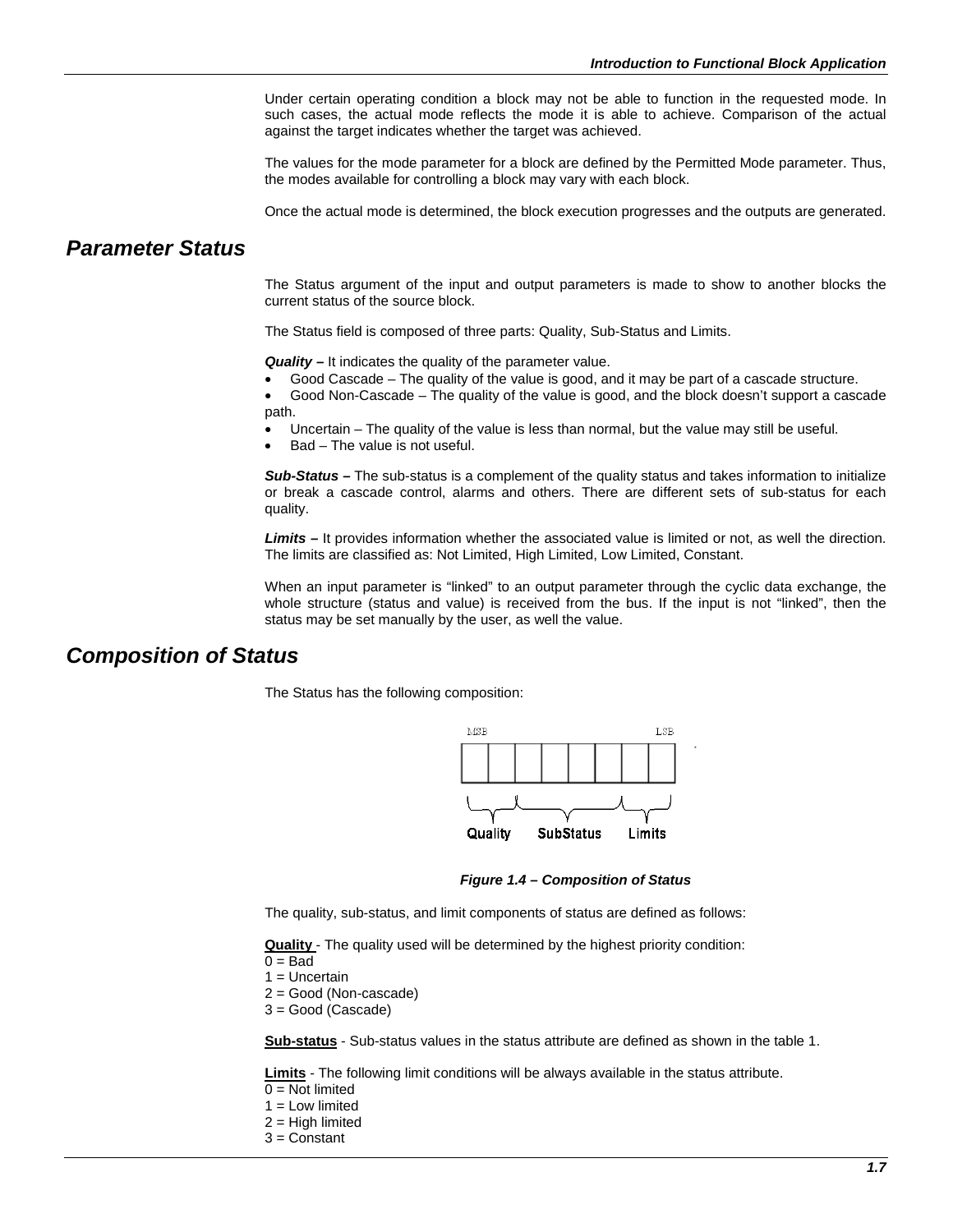Examples:

0xC1 (in hexadecimal) is "Good-Cascade Non Specific and Low Limited" status 0xCF(in hexadecimal) is "Good-Cascade Not invited and Constant " status 0x4E(in hexadecimal) is "Uncertain Initial Value and High Limited" status

| Quality       | <b>Sub-Status</b>                    | <b>Limit</b>                                                           | Hexa<br>Value | <b>Decimal</b><br>Value | Not in<br>cascade | <b>Forward</b><br>path of<br>cascade | <b>Backward</b><br>path of<br>cascade |
|---------------|--------------------------------------|------------------------------------------------------------------------|---------------|-------------------------|-------------------|--------------------------------------|---------------------------------------|
| GoodNC        | $0 = ok$ (lowest priority)           | 0 - Not Limited<br>1 - Low Limited<br>2 - High Limited<br>3 - Constant | 0x80          | 128                     | X                 |                                      |                                       |
| GoodNC        | $1 =$ Active Update Event            | 0 - Not Limited<br>1 - Low Limited<br>2 - High Limited<br>3 - Constant | 0x84          | 132                     | X                 |                                      |                                       |
| GoodNC        | 2 = Active Advisory Alarm            | 0 - Not Limited<br>1 - Low Limited<br>2 - High Limited<br>3 - Constant | 0x88          | 136                     | $\mathsf X$       |                                      |                                       |
| <b>GoodNC</b> | 3 = Active Critical Alarm            | 0 - Not Limited<br>1 - Low Limited<br>2 - High Limited<br>3 - Constant | 0x8C          | 140                     | X                 |                                      |                                       |
| GoodNC        | 4 = Unacknowledged Update<br>Event   | 0 - Not Limited<br>1 - Low Limited<br>2 - High Limited<br>3 - Constant | 0x90          | 144                     | X                 |                                      |                                       |
| GoodNC        | 5 = Unacknowledged Advisory<br>Alarm | 0 - Not Limited<br>1 - Low Limited<br>2 - High Limited<br>3 - Constant | 0x94          | 148                     | X                 |                                      |                                       |
| GoodNC        | 6 = Unacknowledged Critical<br>Alarm | 0 - Not Limited<br>1 - Low Limited<br>2 - High Limited<br>3 - Constant | 0x98          | 152                     | X                 |                                      |                                       |
| GoodNC        | 8 = Initiate Fail Safe (IFS)         | 0 - Not Limited<br>1 - Low Limited<br>2 - High Limited<br>3 - Constant | 0xA0          | 160                     | $\mathsf X$       |                                      |                                       |
| GoodNC        | 9= Maintenance required              | 0 - Not Limited<br>1 - Low Limited<br>2 - High Limited<br>3 - Constant | 0xA4          | 164                     | $\mathsf X$       |                                      |                                       |
| Uncertain     | $0 = \text{Non-specific}$            | 0 - Not Limited<br>1 - Low Limited<br>2 - High Limited<br>3 - Constant | 0x40          | 64                      | X                 |                                      |                                       |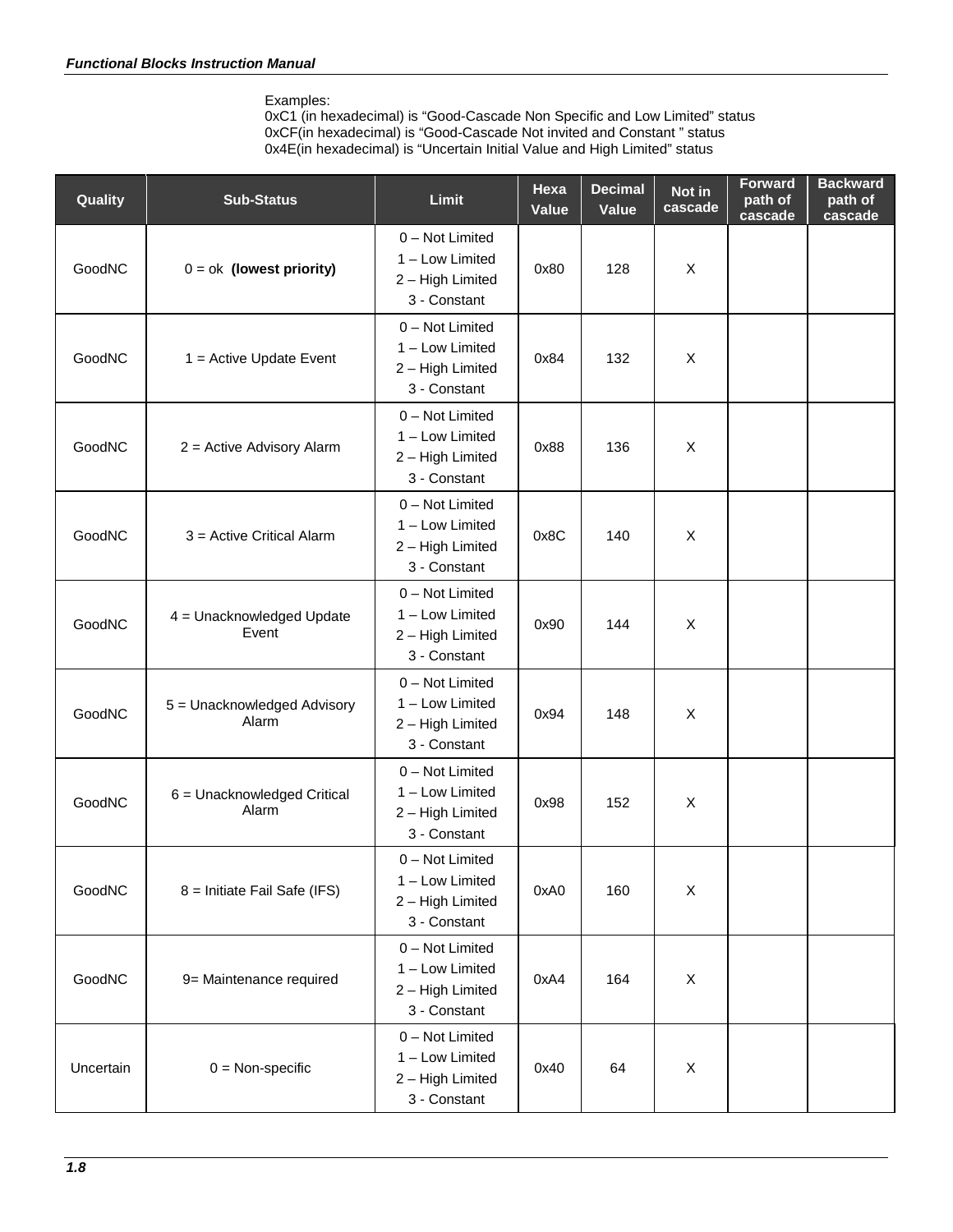| Uncertain | 1 = Last Usable Value                    | 0 - Not Limited<br>1 - Low Limited<br>2 - High Limited<br>3 - Constant | 0x44 | 68  | X              |             |   |
|-----------|------------------------------------------|------------------------------------------------------------------------|------|-----|----------------|-------------|---|
| Uncertain | $2 =$ Substitute                         | 0 - Not Limited<br>1 - Low Limited<br>2 - High Limited<br>3 - Constant | 0x48 | 72  | X              |             |   |
| Uncertain | $3 =$ Initial Value                      | 0 - Not Limited<br>1 - Low Limited<br>2 - High Limited<br>3 - Constant | 0x4C | 76  | X              |             |   |
| Uncertain | $4 =$ Sensor Conversion not<br>Accurate  | 0 - Not Limited<br>1 - Low Limited<br>2 - High Limited<br>3 - Constant | 0x50 | 80  | X              |             |   |
| Uncertain | 5 = Engineering Unit Range<br>Violation  | 0 - Not Limited<br>1 - Low Limited<br>2 - High Limited<br>3 - Constant | 0x54 | 84  | $\pmb{\times}$ |             |   |
| Uncertain | $6 = Sub-normal$                         | 0 - Not Limited<br>1 - Low Limited<br>2 - High Limited<br>3 - Constant | 0x58 | 88  | X              |             |   |
| Uncertain | $7 =$ Configuration Error                | 0 - Not Limited<br>1 - Low Limited<br>2 - High Limited<br>3 - Constant | 0x5C | 92  | X              |             |   |
| Uncertain | $8 =$ Simulated Value                    | 0 - Not Limited<br>1 - Low Limited<br>2 - High Limited<br>3 - Constant | 0x60 | 96  | X              |             |   |
| Uncertain | $9 =$ Sensor Calibration                 | 0 - Not Limited<br>1 - Low Limited<br>2 - High Limited<br>3 - Constant | 0x64 | 100 | X              |             |   |
| GoodC     | $0 = ok$                                 | 0 - Not Limited<br>1 - Low Limited<br>2 - High Limited<br>3 - Constant | 0xC0 | 192 |                | $\mathsf X$ | X |
| GoodC     | $1 =$ Initialization<br>Acknowledged(IA) | 0 - Not Limited<br>1 - Low Limited<br>2 - High Limited<br>3 - Constant | 0xC4 | 196 |                | $\mathsf X$ |   |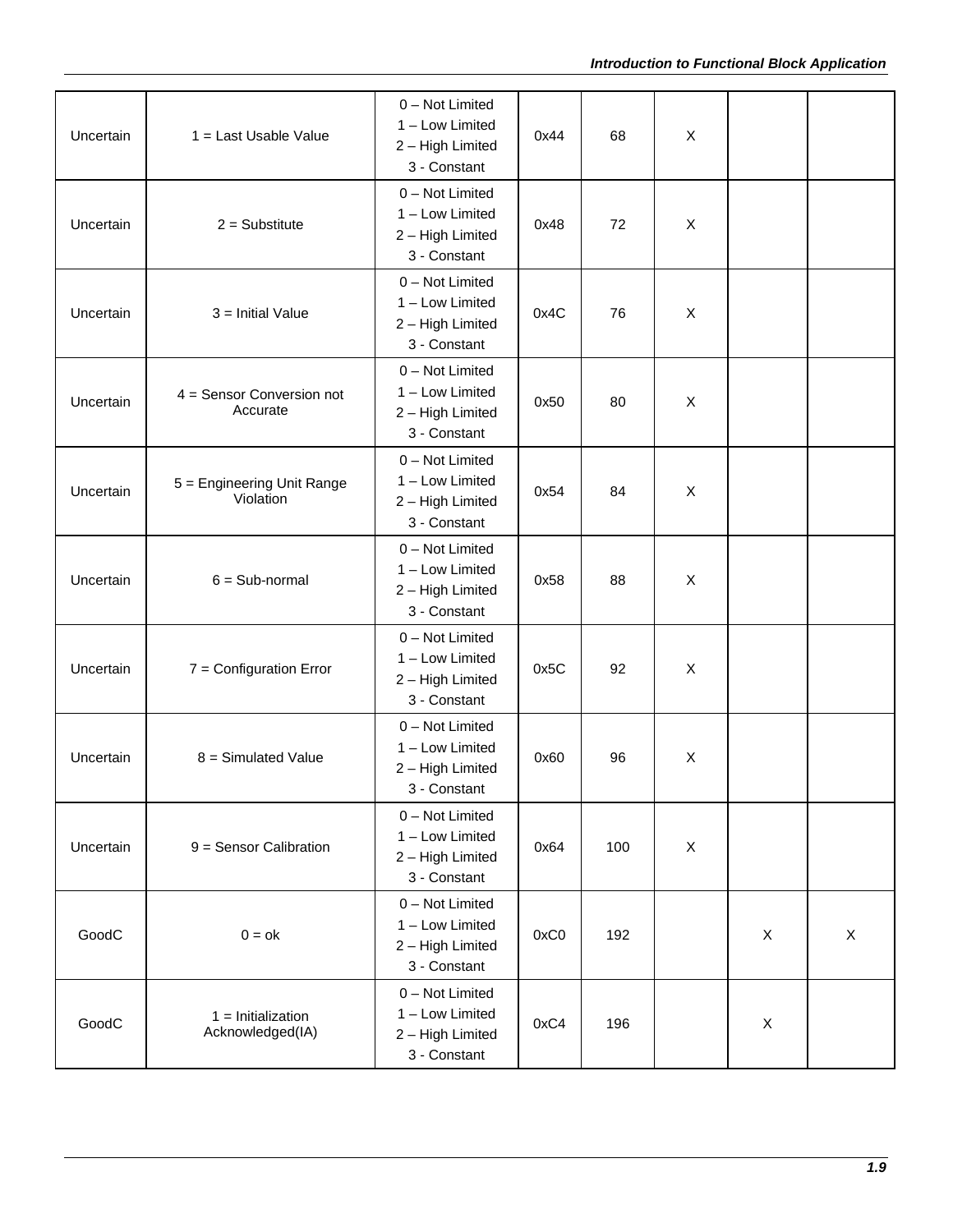### *Functional Blocks Instruction Manual*

| GoodC      | 2 = Initialization Request(IR)                  | 0 - Not Limited<br>1 - Low Limited<br>2 - High Limited<br>3 - Constant | 0xC8 | 200 |   |                           | X |
|------------|-------------------------------------------------|------------------------------------------------------------------------|------|-----|---|---------------------------|---|
| GoodC      | $3 = Not Invited (NI)$                          | 0 - Not Limited<br>1 - Low Limited<br>2 - High Limited<br>3 - Constant | 0xCC | 204 |   |                           | X |
| GoodC      | $5 = Do$ Not Selected(NS)                       | 0 - Not Limited<br>1 - Low Limited<br>2 - High Limited<br>3 - Constant | 0xD4 | 212 |   | X                         |   |
| GoodC      | $6 =$ Local Override(LO)                        | 0 - Not Limited<br>1 - Low Limited<br>2 - High Limited<br>3 - Constant | 0xD8 | 216 |   |                           | X |
| GoodC      | 8 = Initiate Fail Safe (IFS)                    | 0 - Not Limited<br>1 - Low Limited<br>2 - High Limited<br>3 - Constant | 0xE0 | 224 |   | $\mathsf{X}$              |   |
| Bad        | $0 = \text{Non-specific}$                       | 0 - Not Limited<br>1 - Low Limited<br>2 - High Limited<br>3 - Constant | 0x00 | 0   | X | $\boldsymbol{\mathsf{X}}$ | X |
| <b>Bad</b> | $1 =$ Configuration Error                       | 0 - Not Limited<br>1 - Low Limited<br>2 - High Limited<br>3 - Constant | 0x04 | 4   | X | $\boldsymbol{\mathsf{X}}$ | X |
| <b>Bad</b> | $2 = Not Connected$                             | 0 - Not Limited<br>1 - Low Limited<br>2 - High Limited<br>3 - Constant | 0x08 | 8   |   |                           |   |
| Bad        | $3 =$ Device Failure                            | 0 - Not Limited<br>1 - Low Limited<br>2 - High Limited<br>3 - Constant | 0x0C | 12  | X | $\boldsymbol{\mathsf{X}}$ | X |
| Bad        | $4 =$ Sensor Failure                            | 0 - Not Limited<br>1 - Low Limited<br>2 - High Limited<br>3 - Constant | 0x10 | 16  | X | $\boldsymbol{\mathsf{X}}$ | X |
| Bad        | 5 = No Communication, with last<br>usable value | 0 - Not Limited<br>1 - Low Limited<br>2 - High Limited<br>3 - Constant | 0x14 | 20  |   |                           |   |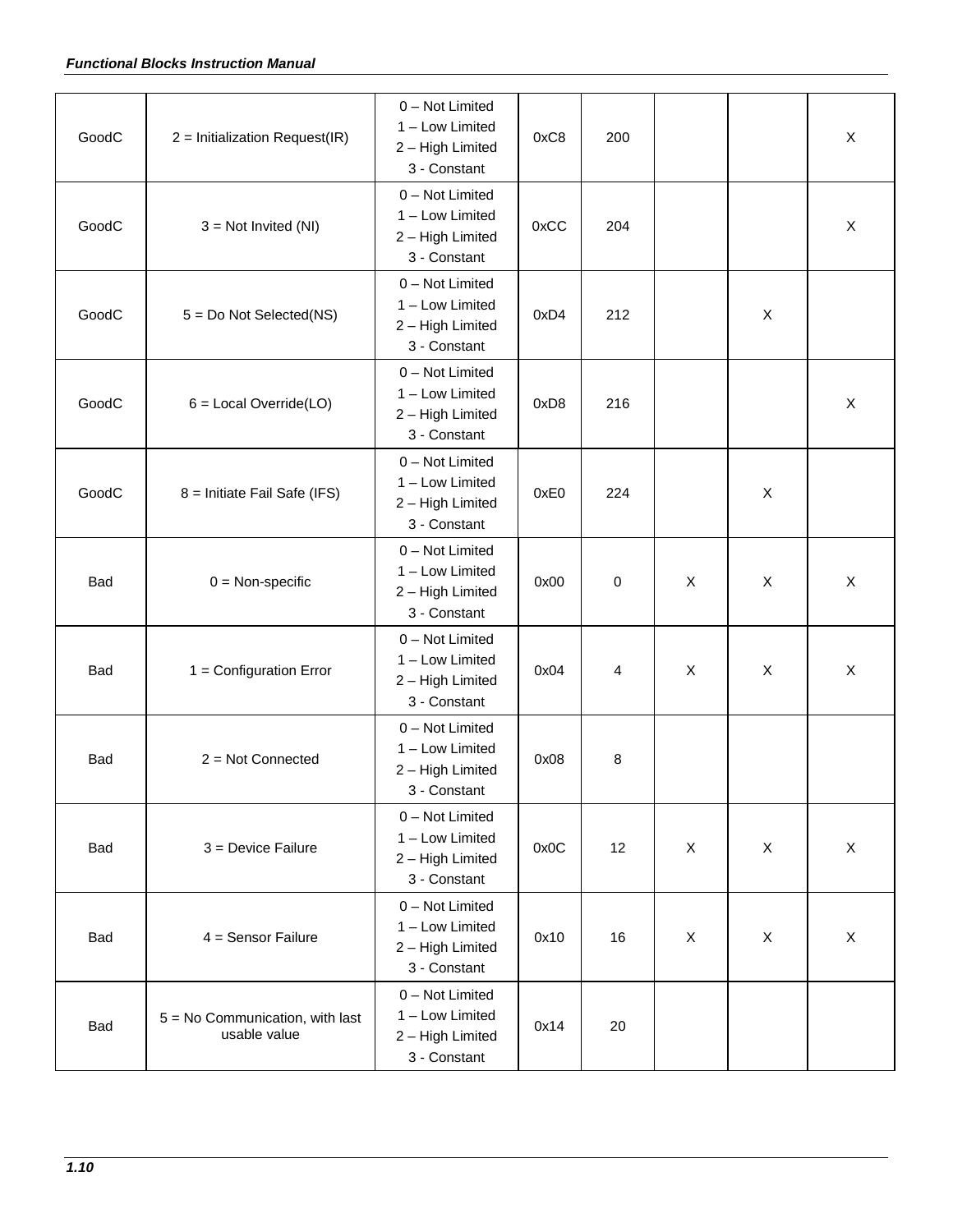| <b>Bad</b> | $6 = No$ Communication, with no<br>usable value | 0 - Not Limited<br>1 - Low Limited<br>2 - High Limited<br>3 - Constant   | 0x18 | 24 |  |  |
|------------|-------------------------------------------------|--------------------------------------------------------------------------|------|----|--|--|
| <b>Bad</b> | $7 = Out of Service (highest)$<br>priority)     | $0 - Not Limited$<br>1 - Low Limited<br>2 - High Limited<br>3 - Constant | 0x1C | 28 |  |  |

*Table 1.1 – Parameter Identifiers*

# *Example: Conversion from Enumeration to Number*

The following formula is used to obtain the enumeration number of a determinate status attribute:

Decimal Value Status = 64 \* Quality + 4 \* Sub − Status + Limits

For example, considering the following status: "Uncertain - Initial Value - High Limited" Where: Quality = "uncertain" =  $1$ Sub-Status = "Initial Value" = 3 Limit = "High Limited " =  $2$ Applying the formula:

Decimal Value Status =  $64 * 1 + 4 * 3 + 2 = 78$  (in decimal) or 0x4E (in Hexadecimal)

# *Example: Conversion from Number to Enumeration*

There are many ways to convert the enumerate number to the status string. Below is shown two forms to do this.

1) Expressing the number in binary: Hex Value Status =  $78 = 0 \times 4E = 01001110$  (in binary)

Dividing this binary number in Quality, Sub-status and Limit fields: Quality =  $01 = 1$  = "Uncertain" Sub-Status =  $0011 = 3$  = "Initial Value" Limit =  $10 = 2$  = "High Limited" The corresponding status is "Uncertain - Initial Value - High Limited".

- 2) Using the value of status in decimal format: Decimal Value Status = 78
- Divided the number by 64. The quotient will be the Quality and save the remainder: Quality =  $78 / 64 = 1$ Remainder = 14
- Divided the remainder by 4. The quotient will be the Sub-Status and the remainder will be the limit: SubStatus =  $14/4 = 3$  $Limit = 2$

# *Channel Handling*

The Functional blocks Analog Input, Analog Output and Totalizer are connected to the transducer block through the CHANNEL.

The CHANNEL is an Unsigned16 parameter and its value means a pointer to the related transducer block and its parameter. It consists of 2 elements:

The TransducerID (First Byte, it is 1 for the first transducer, 2 for the second, etc. Depend on the order in the directory).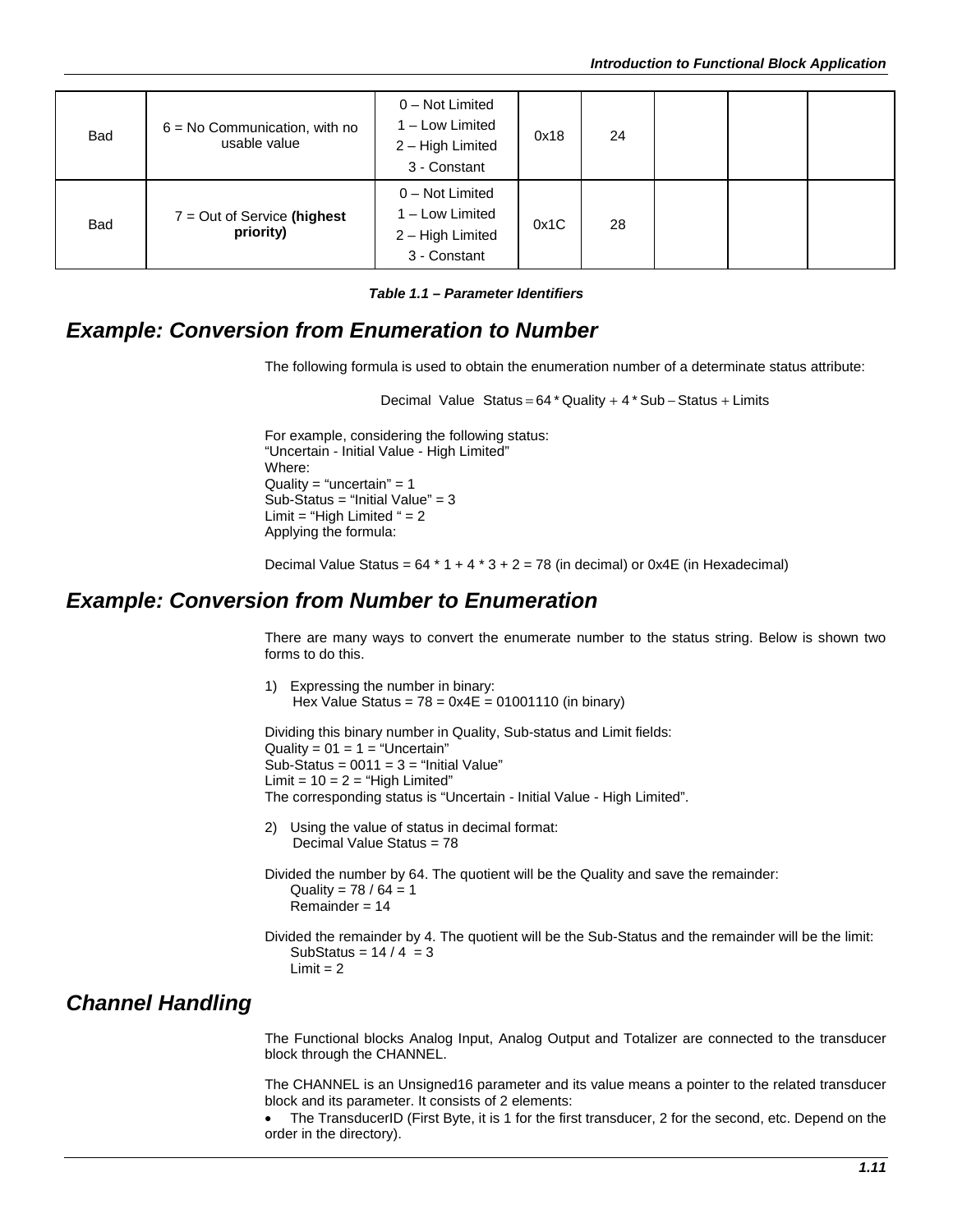• The Relative Index of the used Transducer Block parameter (Second Byte).

Optionally, the channel may be disconnected setting its value to zero (0x00).

# *Channel of Input Function Blocks*

Typically, a transducer block from a transmitter device has three parameters that can be connected with the input functional block: Primary Value (PV), Secondary Value 1 (SV1) and Secondary Value 2 (SV2).

The functional blocks connected to the transducer may be connected with each one of these outputs, although it depends on the device and the FB. There are some rules described below:

- The Totalizer block can be configured only with the PV parameter;
- Different kinds of functional blocks (e.g., AI and TOT) can be configured with the same channel value, but functional blocks of the same type (e.g., AI and AI or TOT and TOT) cannot reference the same transducerID in the channel;
- The Relative index of the transducer output parameters (PV, SV1, SV2) changes for each device type.

# *Channel of Output Function Blocks*

The Transducer from an Actuator device has only one reference parameter, and the Relative Index of the related functional block channel parameter shall be 0 (zero).

The AO block has two channels: one to connect the AO block to the transducer (AO  $\rightarrow$  TRD), OUT\_CHANNEL, where the AO block sends the calculate value to the transducer. The other is to connect the TRD to the AO (TRD  $\rightarrow$  AO), IN\_CHANNEL, where the transducer sends the actual position to the READBACK parameter of the Analog Output block. But, the Smar devices do not need 2 channels, then it is recommended to use both the channels with the same value.

# *Example Using the Channel*

1) Configuring the channel of the LD303

Considering the LD device that has one transducer and 2 functional blocks: 1 AI and 1 TOT. The possible channels of this FBs could be:

1. There is only one transducer block then the first byte is 1.

2. The TOT block must be configured with the PV parameter. Then the second byte of the channel needs to be PV. (in the LD device the PV of the transducer has the relative index 18 (0x12))

3. In the AI block the second byte of the channel may be PV, SV1 or SV2 (Relative index of SV1 = 29 (0x1D), Relative index of  $SV1 = 31(0x1F)$ )

The channel of the AI and TOT block would be: AI.CHANNEL =  $0x011D$  (if the transducer output chose was SV1) or  $0x011F$  (If the output was SV2) or 0x0112 (if the parameter chose was PV) TOT.CHANNEL = 0x0112 (PV output)

2) Configuring the channel of the FI303

Considering the FI device that has 3 transducers and 3 AO Functional blocks. The possible channels of these FBs could be:

1. There are 3 transducers then the first byte may be 1 (for the first transducer), 2 (for the second), and 3 (for the third).

4. The second byte to the actuator device is ever zero (0).

The CHANNEL for the AO blocks would be:

AO1.IN\_CHANNEL = AO1.OUT\_CHANNEL = 0x0100 (first AO configured with the first transducer) AO2.IN\_CHANNEL = AO2. OUT\_CHANNEL = 0x0200 (second AO configured with the second transducer)

AO3.IN\_CHANNEL = AO3. OUT\_CHANNEL = 0x0300 (Third AO configured with the third transducer)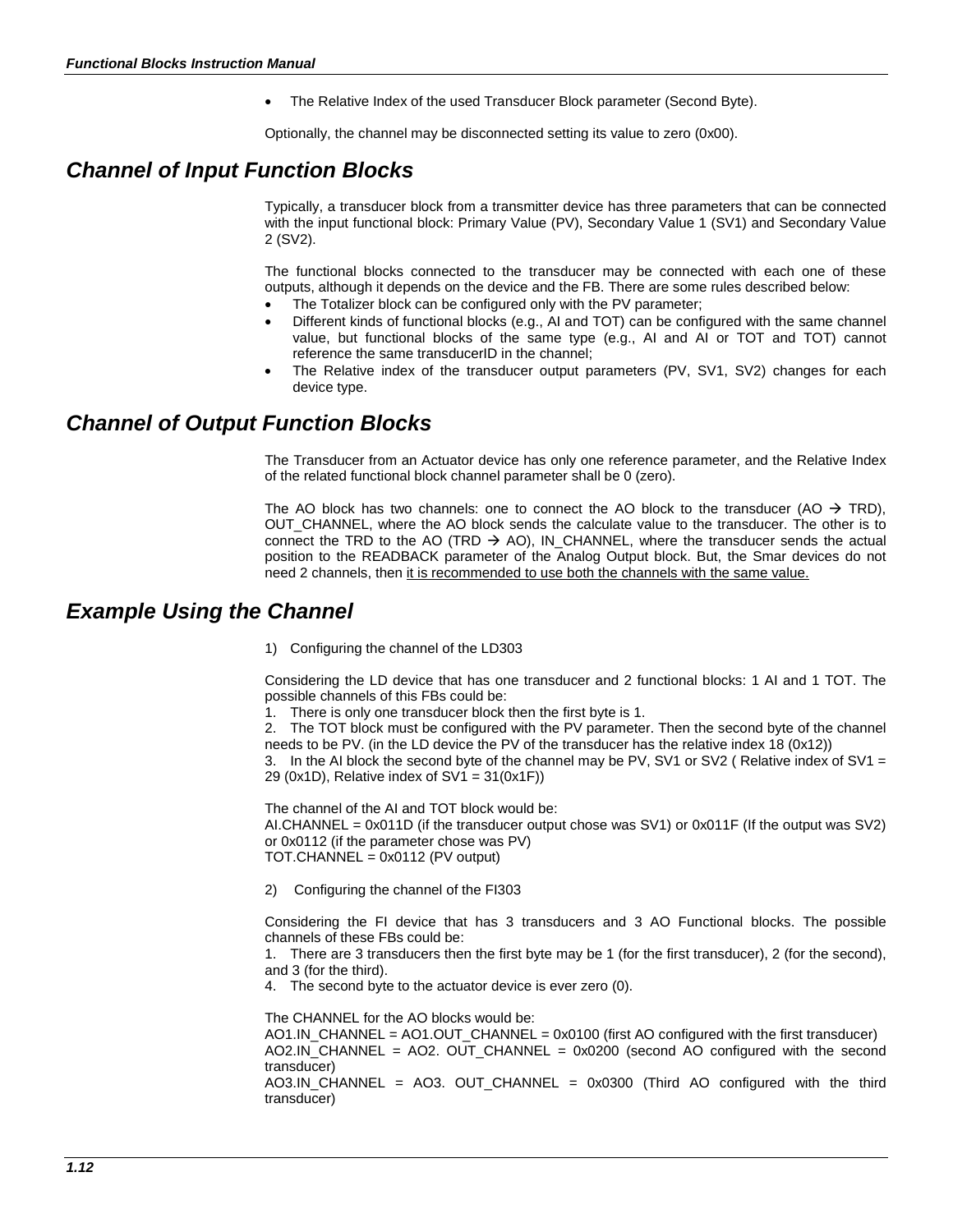### *Output Calculation*

When the actual mode is AUTO or RCAS, the normal algorithm is executed. This calculation is specific for each Functional block type. If the mode is a "manual" mode, the output is just following a value provided by the user (Man or LO).

In Manual mode the status of the output will be "Uncertain Simulate Value", it will be indicating that the user are writing the output.

# *Remote Cascade Control*

In a remote cascade, the upper control block provides an output value and status, which becomes the remote cascade input to the lower block.

The lower block in the remote cascade provides an output value, which is communicated to the upper block as back-calculation input.

Based on the following example, it will be shown the process of remote cascade initialization.



**Forward Path**

*Figure 1.5 – Example of the Remote Cascade*

There are four steps to complete a remote cascade initialization:

**1. Not cascade mode** – As the AO block is in Auto mode, it indicates to the upstream block (in the master device) that it is not using the output of the master. Then the downstream block (AO) sends the actual using value (SP value) and the status GoodC-Not Invited backward.

#### AO

Target\_Mode = Auto RCAS\_IN.Status = Any status (because the block is not in cascade mode)  $MODE$  BLK.Actual = Auto BKCAL\_OUT.Status = GoodC-Not Invited

**2. Initialize** – The user changes the target mode of the downstream block (AO) to RCas, then the AO block send the "GoodC-IR" status in RCAS\_OUT output. The value of RCAS\_OUT is the initial value for the upstream block starts to calculate.

The AO block waits to the "Good-Initiate Acknowledge" status in its RCAS\_IN input. This input is connected to the output of the upstream block. The AO block continue running the algorithm with the last good value from SP.

#### AO

Target\_Mode = Rcas RCAS\_IN.Status = Good Cascade and Sub-status different from Initiate Acknowlegde MODE\_BLK.Actual = Auto BKCAL\_OUT.Status = GoodC-Initialization Request (IR)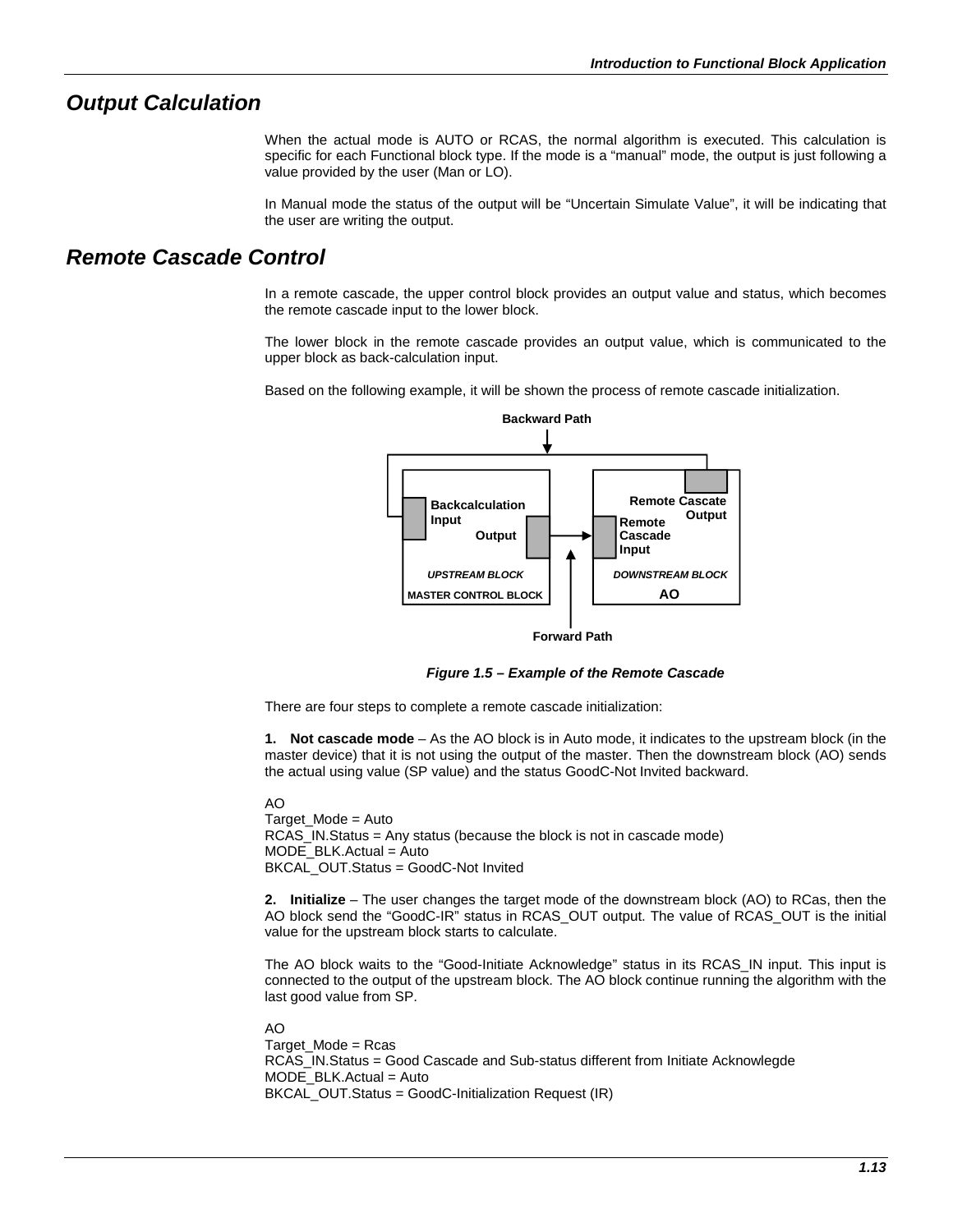**3. Initialization complete** – The AO block goes to RCas, because the upstream block sent "GoodC-IA" status to the RCAS\_IN input. Now, the AO block starts to get the SP value from the RCAS\_IN input.

AO

Target  $Mode = RCas$ RCAS\_IN.Status = Good Cascade - Initiate Acknowlegde (IA) MODE\_BLK.Actual = RCas RCAS\_OUT.Status = GoodC-Ok

**4. Cascade complete** – The upstream block changes the status of output from GoodC-IA to GoodC-ok. The AO block gets the SP value from the RCAS\_IN input.

AO

Target\_Mode = RCas RCAS\_IN.Status = Good Cascade - Ok MODE\_BLK.Actual = RCas RCAS\_OUT.Status = Good Cascade - Ok

#### **Note:**

Lower block can not execute in RCas: the target mode of lower block is not RCas, or there is any condition forcing the lower block to a higher priority mode as fail Safe conditions. (See details in the section Mode Parameter).

# *Mode Parameter*

### **a) Mode types**

The operation of the block is summarized for each mode type as follows:

### **Out of Service (O/S):**

The block is not being evaluated. The output is kept at last value or, in the case of power failure, the output can be programmed to keep a determined value.

### **Local Override (LO):**

The block output is not being calculated, although it may be limited. It applies to control block that supports a track input parameter. When the block is in LO, its output is tracking the value set by the user locally (by the magnetic keys). The user cannot change the outputs from the host remote.

### **Manual (Man):**

The block output is not being calculated, although it may be limited. The operator may set directly the outputs of the block.

### **Automatic (Auto):**

The normal algorithm calculates the block output. If the block has a setpoint, it will be used a local value that may be written by an operator through an interface device.

The block output is calculated using the input from the transducer block, for an input Functional block and using a setpoint value provide by a host or an operator through an interface device in case of an output Functional block.

### **Remote Cascade (RCas):**

The block setpoint is set by a Control Application through the remote cascade parameter RCAS\_IN. The normal algorithm calculates the block output based on that setpoint.

Auto, and RCas are the "automatic" modes, that calculate the primary output using the normal algorithm. The "manual" modes are LO and Man.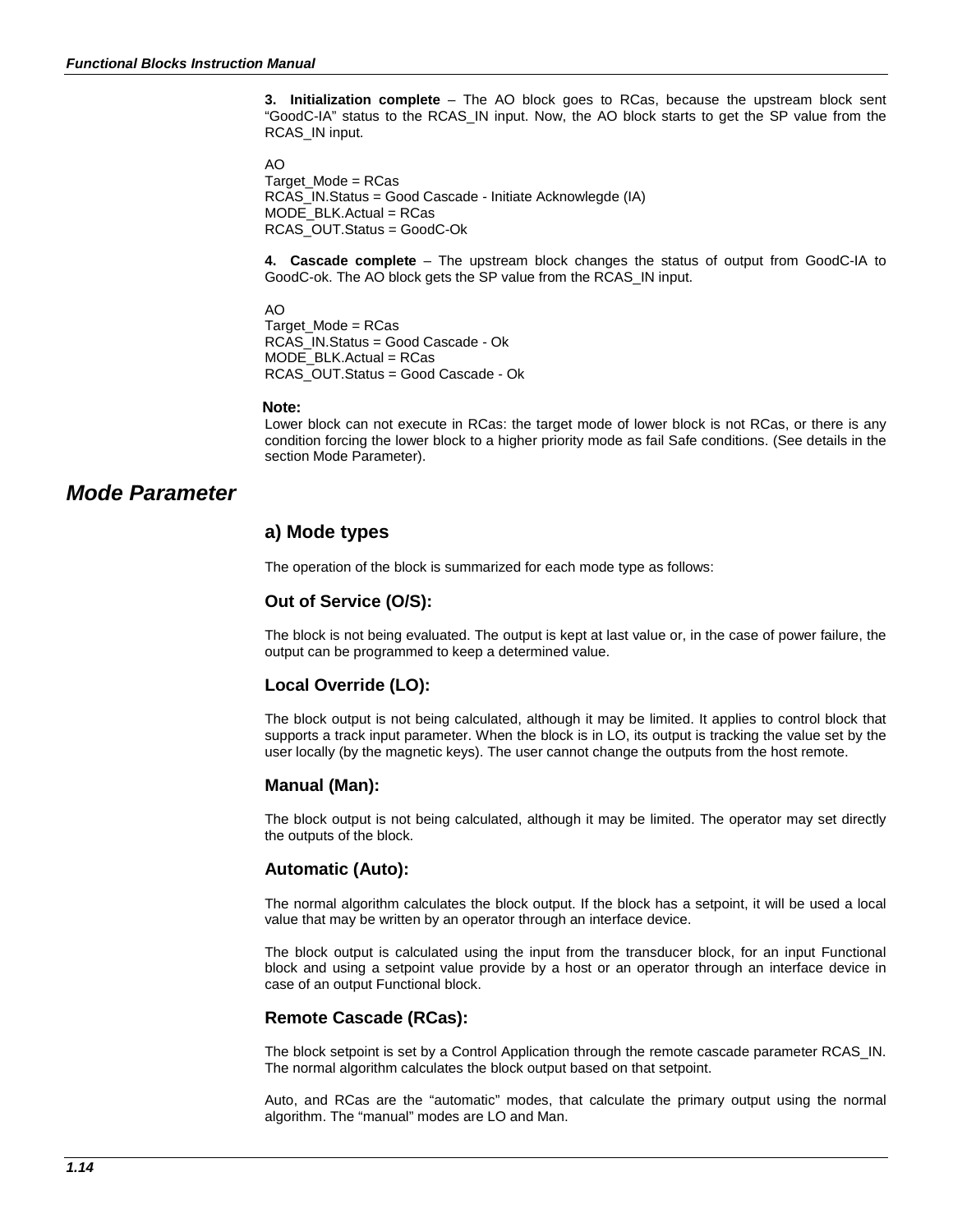| Mode type                                                     | <b>Source of SP</b> | Source of OUT   |
|---------------------------------------------------------------|---------------------|-----------------|
| O/S                                                           | User                | User            |
| LO                                                            | User                | User            |
| Man                                                           | User                | User            |
| Auto                                                          | User                | Block algorithm |
| Control Application running on an<br>Rcas<br>interface device |                     | Block algorithm |

*Table 1.2 – Mode Parameters*

### **b) Elements of Mode Block**

The mode block is composed of two parameters TARGET\_MODE and MODE\_BLK that is defined in all blocks. These parameters are explained bellow:

- **TARGET\_MODE** This is the mode requested by the operator. Only one mode from those allowed by the permitted mode parameter may be requested, that check will be done by the device.
- **MODE\_BLK**  This parameter is calculating by the algorithm based in the inputs and the Target mode. Therefore the user can not write in the attributes of this parameter. It is defined as having three elements:

 **Actual** - This is the current mode of the block, which may differ from the TARGET\_MODE based on operating conditions and block configuration, as input parameter status and bypass configuration, for example. Its value is *always* calculated as part of block execution.

 **Permitted** – It defines the modes that are allowed for an instance of the block. It is like a list of mode types selected from the supported modes.<br>
Normal - This is the mode which the block sh

 **Normal** - This is the mode which the block should be set to during normal operating conditions. The normal attribute is used as a *reminder*. It does not affect the algorithm calculation.

The execution of a functional block will be controlled through the mode parameter. The user sets the TARGET\_MODE, which indicates what mode of operation is desired for the block. Then, the algorithm evaluates if the block can be executed in the *requested mode or the nearest higher priority mode possible*. The actual mode reflects the mode of block operation.

### **c) Priority of mode**

The concept of priority is used when the block calculates the actual mode.

| <b>Mode</b> | <b>Description</b> | <b>Priority</b> |
|-------------|--------------------|-----------------|
| O/S         | Out of Service     | $7 -$ highest   |
| LO          | Local Override     | 5               |
| Man         | Manual             |                 |
| Auto        | Automatic          | з               |
| Rcas        | Remote Cascade     | 1 - lowest      |

*Table 1.3 – Priority of the Mode*

### **d) Mode Calculation**

The actual mode will be calculated based on the following:

• Each mode type has some conditions that force the actual mode to be of higher priority than the target mode.

Starting from the highest priority mode (O/S), it is analyzed its corresponding conditions. If they are present, then the actual mode will be this one, otherwise it is necessary to check the conditions for the next lower priority mode (LO, Man, Auto and Rcas) till the target mode, exclusive. For instance, if the target mode is RCas, it is necessary to check the conditions for O/S, LO, Man and Auto, in this order. If all those conditions are false, the actual mode will be the target mode.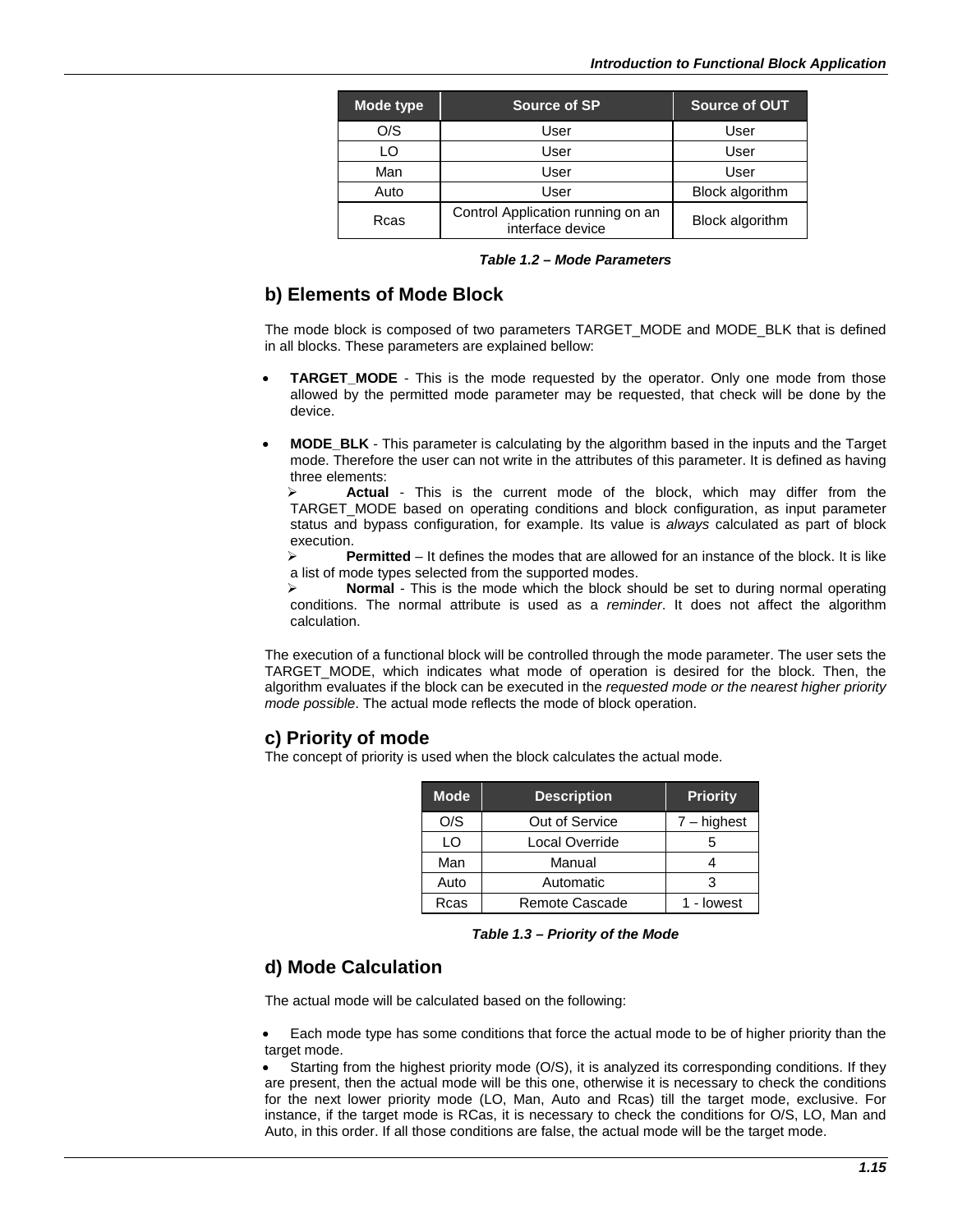| <b>Mode</b> | <b>Conditions</b>                                                                                                                                                                                                                                                                                                                                                                                                                                                                                                                                   |
|-------------|-----------------------------------------------------------------------------------------------------------------------------------------------------------------------------------------------------------------------------------------------------------------------------------------------------------------------------------------------------------------------------------------------------------------------------------------------------------------------------------------------------------------------------------------------------|
| O/S         | Target Mode is O/S                                                                                                                                                                                                                                                                                                                                                                                                                                                                                                                                  |
| LO.         | Target Mode is LO.<br>$\overline{\phantom{a}}$                                                                                                                                                                                                                                                                                                                                                                                                                                                                                                      |
| Man         | Target mode is Man.<br>$\overline{\phantom{a}}$<br>Target mode is RCas, in the previous execution the actual mode was Man and the input<br>$\overline{\phantom{a}}$<br>RCAS IN status is not Good IA.                                                                                                                                                                                                                                                                                                                                               |
| Auto        | Target mode is Auto.<br>$\overline{\phantom{a}}$<br>Target mode is RCas and in the previous execution the actual mode was LO or O/S.<br>$\overline{\phantom{a}}$<br>Target and in the previous execution the actual mode was Rcas and block goes to fail safe.<br>$\overline{\phantom{a}}$<br>(RCAS IN. status is Good IFS or RCAS IN status is bad for the time greater than FSAFE TIME)<br>Target mode is Rcas and in the previous execution the actual mode was Auto and the input<br>$\overline{\phantom{a}}$<br>RCAS IN status is not Good IA. |
| <b>RCas</b> | Target mode is Cas and cascade initialization has just completed (the input RCAS_IN status is<br>$\overline{\phantom{a}}$<br>Good IA.<br>Actual mode of last execution was Rcas.<br>٠                                                                                                                                                                                                                                                                                                                                                               |

### *Table 1.4 – Mode Calculation*

# **e) Specific Information for Driver Developers**

Internally, for each mode attribute is assigned within the bitstring in the following manner (the bitstring is the same to the TARGET\_MODE and the elements Actual, Normal of the MODE\_BLK.

| <b>Mode</b> | <b>Hex</b><br>value | Bit 7 | Bit 6 | Bit 5 | Bit 4 | Bit 3 | Bit 2 | Bit 1 | Bit 0 |
|-------------|---------------------|-------|-------|-------|-------|-------|-------|-------|-------|
| O/S         | 0x80                |       | 0     | 0     | 0     | 0     | 0     | 0     |       |
| LO          | 0x20                | 0     | 0     |       | 0     | 0     | 0     | 0     |       |
| Man         | 0x10                | 0     | 0     | 0     |       | 0     | 0     | 0     |       |
| Auto        | 0x08                | 0     | 0     |       | 0     |       |       | 0     |       |
| Rcas        | 0x02                | 0     |       |       | 0     |       |       |       |       |

### *Table 1.5 – Mode Bitstring*

The element supported of the MODE\_BLK is logic OR with the respective supported modes. For example, the Analog Input block has the Supported mode = O/S, AUTO, MAN, then the supported mode will be:

| <b>Mode</b>    | Hex<br>value | Bit 7 |  | Bit 6   Bit 5   Bit 4   Bit 3   Bit 2   Bit 1 |  | Bit 0 |
|----------------|--------------|-------|--|-----------------------------------------------|--|-------|
| O/S, Auto, Man | 0x98         |       |  |                                               |  |       |

*Table 1.6 – Supported Mode Bitstring of the AI block*

# *Scaling Parameters*

The scaling parameter defines the operating range and the engineering units associated with a parameter. It also defines the number of digits to the right of the decimal point, which should be used by an interface device in displaying that parameter.

Scaling information is used for two purposes. Display devices need to know the range for bar graphs and trending, as well as the unit code. Control blocks need to know the range to use internally as percent of span, so that the tuning constants may remain dimensionless.

The AI Functional block uses the OUT\_SCALE to convert the transducer value to the engineering unit utilized in the application.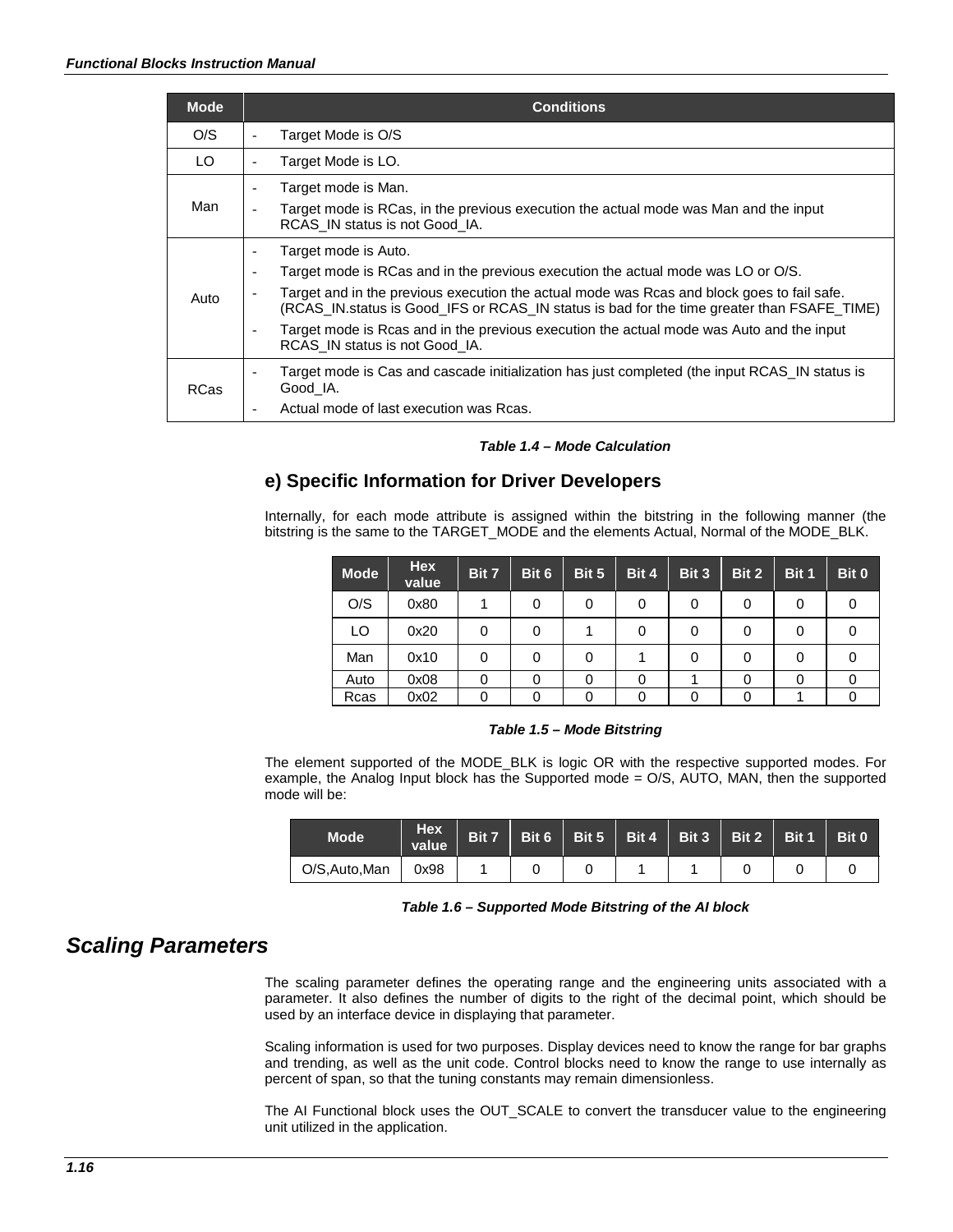The AO block uses the OUT\_SCALE to convert the SP value to the engineering unit expected by the output transducer block that is also the engineering units of the READBACK value.

The following fields form the scale:

• Engineering Units at 100% of scale - The value that represents the upper end of range in engineering unit.

• Engineering Units at 0% of scale - The value that represents the lower end of range in engineering unit.

Units Index - Code Index description for the Engineering Unit.

• Decimal Point - The number of digits to the right of the decimal point which should be used by an interface device in displaying the specified parameter.

# *Example Using Scale Parameter*

The AO algorithm works internally with values in percent of span. Therefore the AO block converts the SP to percentage (PV\_SCALE), it calculates the output in percentage, and then it converts to engineering unit of output (OUT\_SCALE).

1. The AO takes the SP and converts to percentage of the PV\_SCALE:

$$
SP\% = \frac{(SP - EU_0)^*100}{(EU_100 - EU_0)} \quad [PV_SCALE]
$$
  
PV\_SCALE:  
EU at 100% = 20  
EU at 0% = 4  
Units Index = mA  
Decimal point = 2  
SP = 15 mA

The values of SP in percentage are:

$$
SP\% = \frac{(15-4)*100}{(20-4)}
$$

 $SP% = 68.75%$ 

2. The output value is converted from percentage to engineering units of the OUT\_SCALE:

$$
OUT = \frac{SP\%}{100} * (EU_100\% - EU_0\%) + EU_0\% \quad [OUT_SCALE]
$$

OUT\_SCALE: EU at  $100% = 15$ EU at  $0\% = 3$ Units Index = psi Decimal point  $= 2$ 

The output value of this example is:

$$
OUT = \frac{68.75}{100} * (15 - 3) + 3
$$

OUT = 11.25 psi

# *Fail Safe Handling*

The Fail Safe is a special state that allows the functional block to do safe action when it has been detected an abnormal situation.

The abnormal situation occurs when there is an unusable input (bad sensor, for example) or the loss of the communication between functional blocks longer than a specified time (FSAFE\_TIME).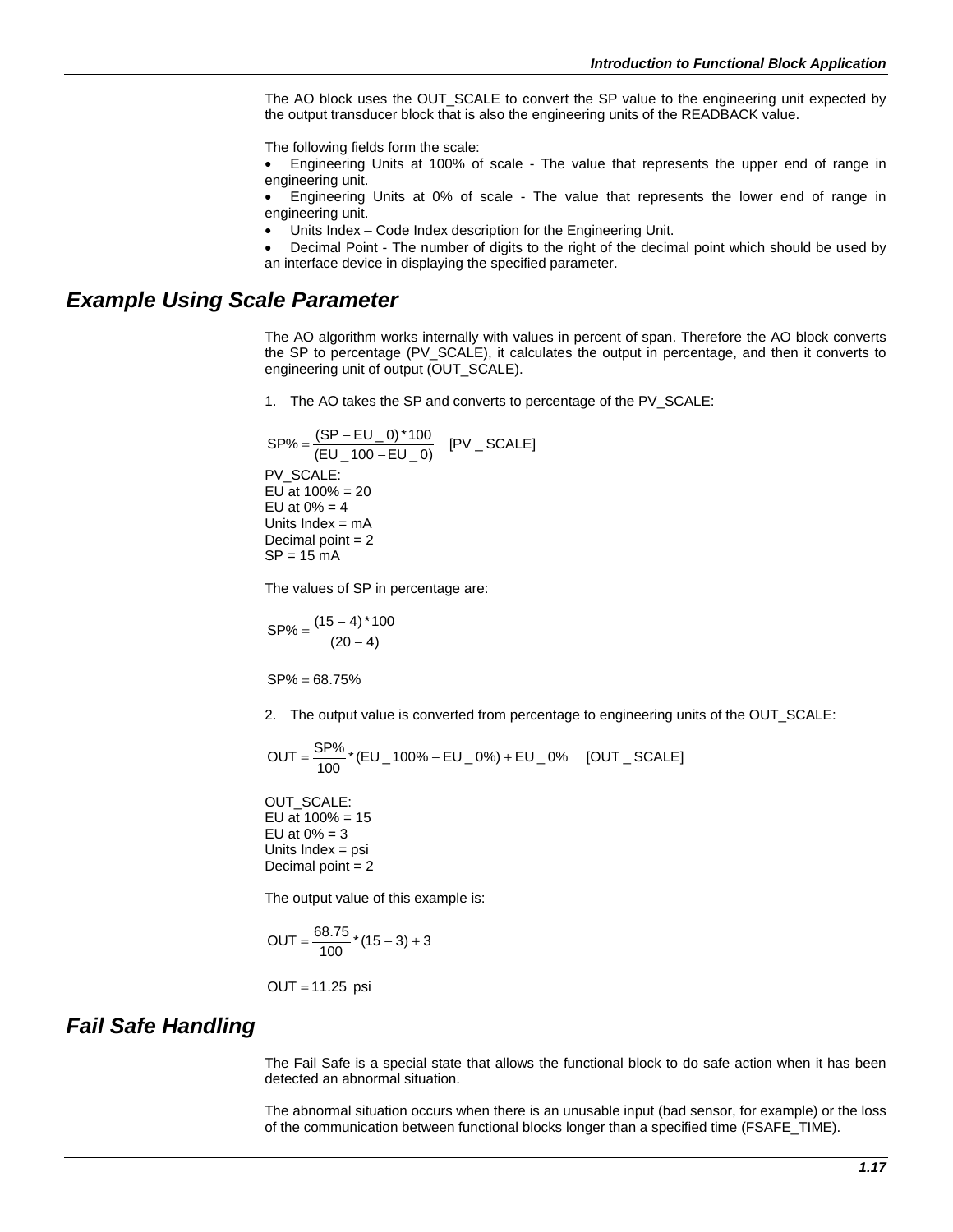When the condition that activated the Fault State is normalized, the Fault State is cleared and the block returns to the normal operation.

### **Conditions that activate the Fail Safe**

When the Input or Output functional blocks detects an abnormal condition, the block goes to a fail safe. These abnormal situations are detected by different forms in inputs functional blocks and outputs functional blocks.

Input functional blocks (e.g., AI and TOT) are connected with an upstream block (transducer block) by the channel. When the transducer output has a bad status (for example, bad sensor) the fail safe condition of the functional block is activated.

Output functional blocks (e.g., AO block) receiving input values from the upstream blocks though "cyclic connection". These upstream blocks are control functional blocks and in generally are in a control device. In that case, the fail safe is activated when one of the following conditions are reached:

- Loss of communication to RCAS IN for a time that exceeds FSAFE\_TIME;
- Loss of communication to SP for a time that exceeds FSAFE\_TIME;
- IFS status in the RCAS IN input when the target mode is RCas;
- IFS status in the SP when the target mode is Auto:

# *Fail Safe Actions*

The actions that the input or output blocks can make when the block is in Fail Safe can be chose by the user though the FSAFE\_TYPE parameter in the AI and AO blocks, or using the FAIL\_TOT parameter in the TOT block.

In the FSAFE\_TYPE parameter the following options are available:

• Use FSAFE\_VALUE – In this case, the AI and AO blocks use the safe value provides by the FSAFE\_VALUE parameter to the calculation when the Fail Safe is active. The status of the output goes to "Uncertain, substitute value";

• Use Last Usable Value – In that case, the AI and AO blocks use the Last usable value to the algorithm calculation. The status will be "Uncertain Last Usable Value". If there is not any good value yet, use Initial Value to the output. The status will be "Uncertain, Initial Value";

• "Use the wrong value" (only to AI block) – The AI block uses the wrong and status values to the calculation;

Use the ACTUATOR\_ACTION (only to AO block) – The AO block goes to the safe position based in a discrete parameter ACTUATOR\_ACTION into the transducer block.

In FAIL\_TOT parameter (only using in totalizer functional block) the following options are available:

• Hold: Stop the totalization in the last value. The status of the output goes uncertain, nonspecific".

• Memory: Use Last Usable Value to the totalization. The status will be "Uncertain Last Usable Value". If there is not a first good status in the memory yet, use Initial Value to the totalization. The status will be "Uncertain, Initial Value";

• Run: The totalization is continued. The wrong input value and status will be used for the output.

### *Diagnosis*

In order to provide some information about the device to the control application and the human interface, there are some diagnosis parameters into the device.

The diagnosis parameters have a bitstring datatype and there is a mask parameter indicating which diagnosis is supported by the device.

The diagnosis bitstring and its supported diagnosis are showed in the "BitString Description".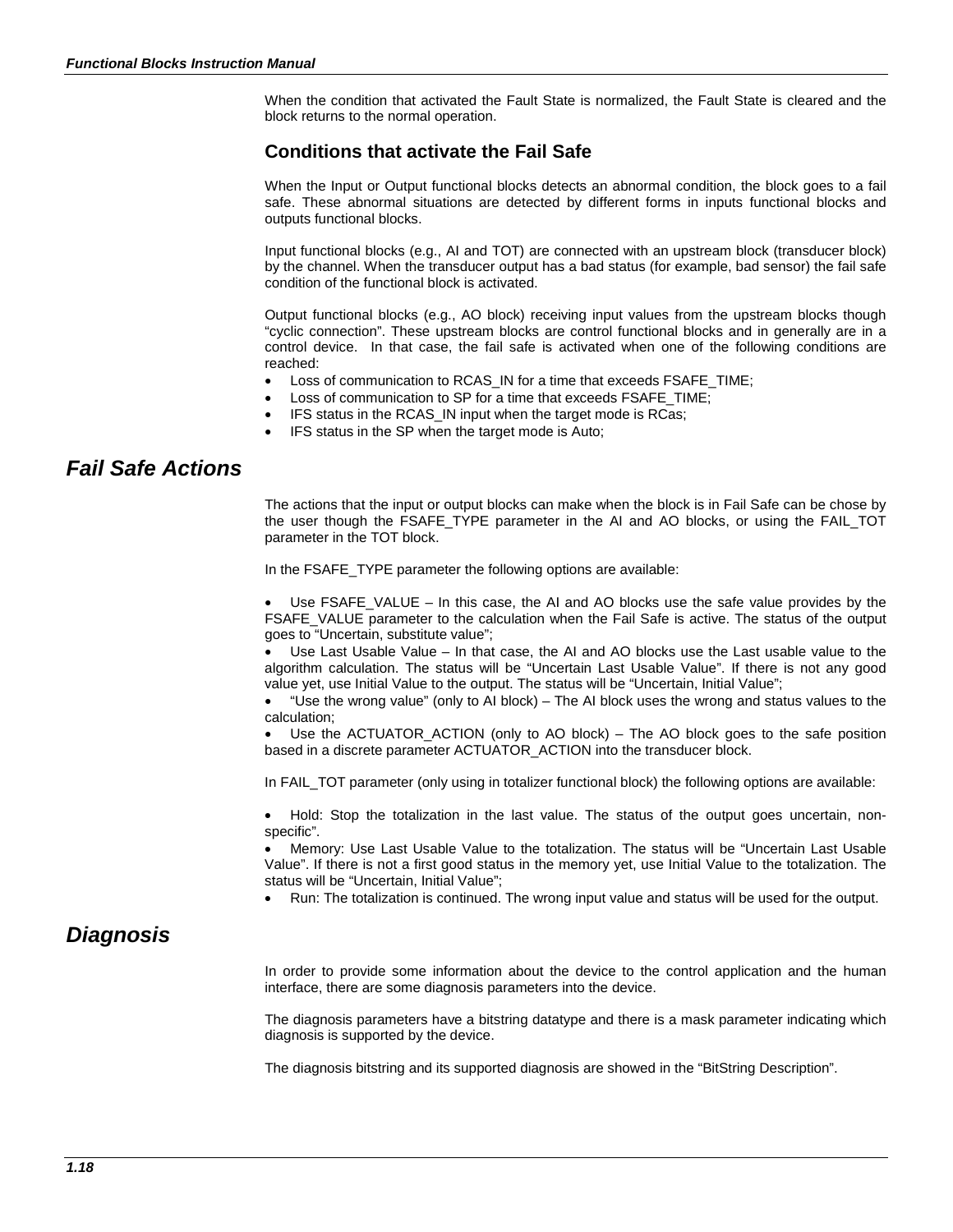### **Diagnosis of the Device Characteristics**

In the Physical block the DIAGNOSIS parameter has the information about the "alerts" into the device (for instance, device not initialized, power up, factory init, hardware failure, etc). The DIAGNOSIS MASK has the diagnosis supported by the device.

### *Diagnosis of the Actuator*

In the AO block there is special output parameter to diagnosis purpose. The CHECKBACK parameter is a read-only bitstring parameter that has the resume of the main information about the functional block and the transducer block.

The CHECKBACK can be used for the configuration in a cyclic communication and the discrete information provided by the parameter can be used by a control device to detect some abnormal situations with the actuator.

# *Alarms and Events – Alert Processing*

Alarms and events, known as alerts, represent state changes within functional block applications.

### **a) Alarm parameter (X\_ALM parameter)**

The alarm parameter is provided in a block to capture the dynamic information associated with an alarm. The following fields form the alarm parameter:

- Unacknowledged Not Used.
- Alarm state This field gives an indication of whether the alert is active or no. The Alarm State will have the following states:
	- $0 Clear;$
	- 1 Active.

The alarm state is cleared when the block goes to out of service mode.

- Time stamp Not Used.
- Subcode Not Used.
- Value The value of the associated parameter at the time the alert was detected.

### **b) Alarm limit (X\_LIM parameter)**

An analog alarm occurs when a value reaches or exceeds a limit. For a high alarm, an alarm is true when the analog value is greater than the limit. The status of the alarm remains true until the value drops below the limit minus the alarm hysteresis.

The alarm type can be disabled setting its respective alarm limit parameter to  $+/-$  INF, which is the default of all alarm limits.

The output parameter of the functional blocks that will be compared to alarm limit depends.

### **c) Alarm hysteresis (ALARM\_HYS parameter)**

Amount the OUT must return within the alarm limits before the alarm condition clears. In the AI block the Alarm Hysteresis is expressed as a percent of the OUT span (OUT\_SCALE). In the TOT block the Hysteresis is expressed in engine unit.

### **d) Alert key (ALERT\_KEY parameter)**

It is an identification number of the plant unit. This information may be used in the host for sorting alarms, etc.

### **e) Alarm Summary (ALM\_SUM parameter)**

The parameter Alarm Summary summarizes the status of up to 16 process alarms of the same block. For each alarm, the current status, unacknowledged status, unreported status, and disabled status are maintained. It has four attributes: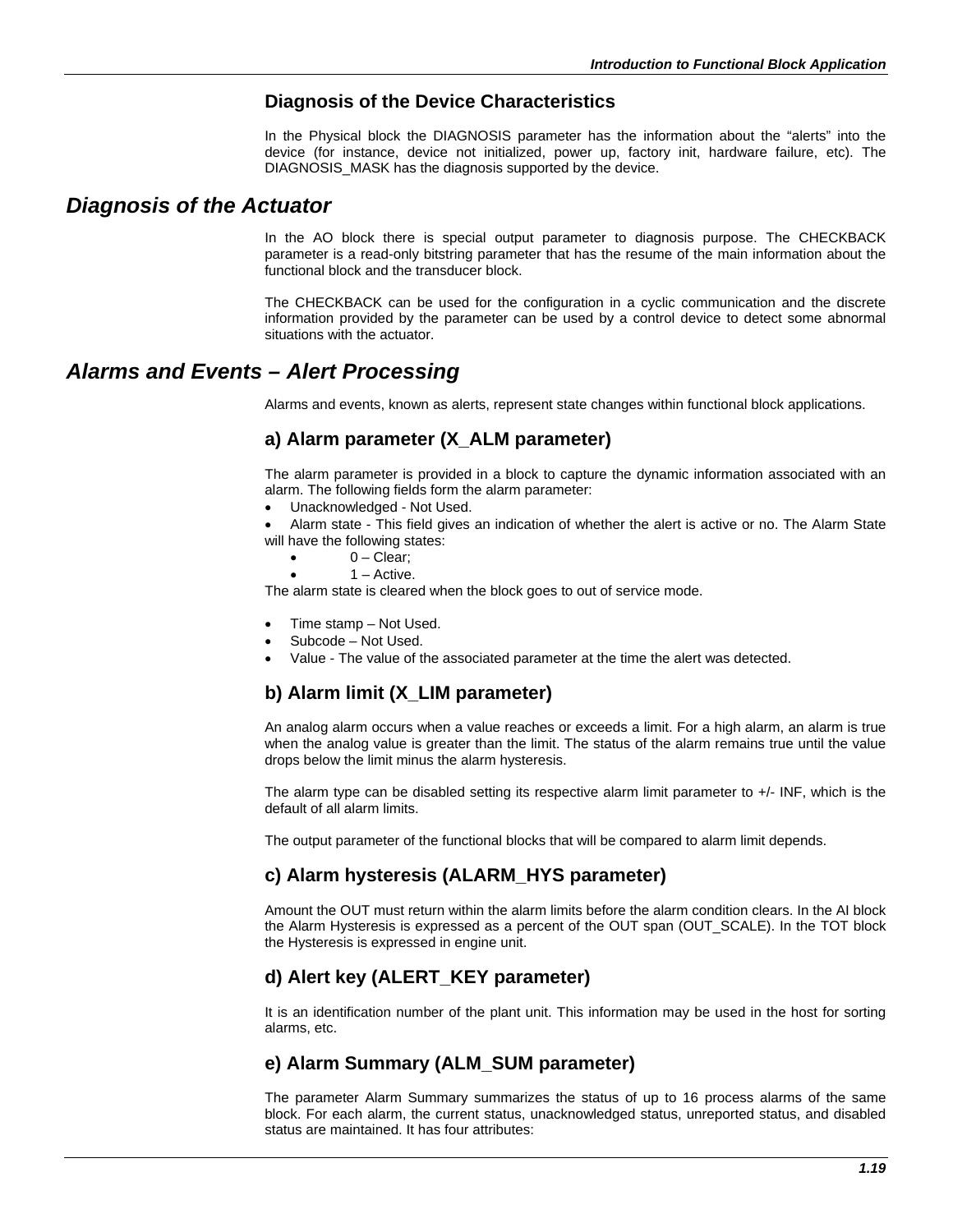- Current Alarms the Active status of each alarm.
- Unacknowledged the Unacknowledged status of each alarm.
- Unreported the Unreported status of each alarm.
- Disabled the Disabled status of each alarm.

# **f) Update Event**

The Update Event is a special alarm that occurs when the static parameter is changed. When the static parameter is changed the bit correspondent in the ALARM\_SUM is set and the output of the block goes to "Good (NC) Active Update Event" (if the actual status has lower priority than this). And the block stays in this state for 10 seconds. After that, the block returns to the normal situation (Output with the last status and the bit Update\_Event in the ALARM\_SUM parameter clear).

# *Data Type and Data Structure Definition*

In this section are defined every data structure and data types used in the system.

| Code<br>Data Type | Data Type             | <b>Size</b>    | <b>Description</b>                                                                |
|-------------------|-----------------------|----------------|-----------------------------------------------------------------------------------|
|                   | <b>Boolean</b>        | 1              | True or false                                                                     |
| $\overline{2}$    | Integer8              | 1              |                                                                                   |
| 3                 | Integer16             | $\overline{2}$ |                                                                                   |
| 4                 | Integer32             | 4              |                                                                                   |
| 5                 | Unsigned8             | 1              |                                                                                   |
| 6                 | Unsigned16            | $\overline{2}$ |                                                                                   |
| 7                 | Unsigned32            | 4              |                                                                                   |
| 8                 | FloatingPoint         | 4              |                                                                                   |
| 9                 | VisibleString         | 1,2,3,         | they are one byte per<br>character, and include the 7 bit<br>ASCII character set. |
| 10                | OctetString           | 1, 2, 3,       | Octet strings are binary                                                          |
| ٠                 | Date                  |                |                                                                                   |
|                   | TimeofDay             |                |                                                                                   |
| ٠                 | <b>TimeDifference</b> |                |                                                                                   |
|                   | <b>BitString</b>      |                |                                                                                   |
|                   | DataTimeValue         |                |                                                                                   |

### *Table 1.7 – Data Type and Data Structure Definition*

### **Block Object – DS-32**

This data structure consists of the attributes of a block.

| Е              | <b>Element Name</b>     | Data Type             | <b>Size</b>    |
|----------------|-------------------------|-----------------------|----------------|
| 1              | Reserved                | Unsigned <sub>8</sub> |                |
| $\overline{2}$ | <b>Block Object</b>     | Unsigned8             | 1              |
| 3              | <b>Parent Class</b>     | Unsigned <sub>8</sub> |                |
| 4              | Class                   | Unsigned <sub>8</sub> |                |
| 5              | <b>DD REFERENCE</b>     | Unsigned32            | 4              |
| 6              | <b>DD REVISION</b>      | Unsigned16            | $\mathcal{P}$  |
| 7              | Profile                 | OctetString           | $\overline{2}$ |
| 8              | <b>Profile Revision</b> | Unsigned16            | 2              |
| 9              | <b>Execution Time</b>   | Unsigned8             | 1              |
| 10             | Number_of_Parameters    | Unsigned16            | $\overline{2}$ |
| 11             | ADDRESS OF VIEW_1       | Unsigned16            | $\mathcal{P}$  |
| 12             | Number of Views         | Unsigned8             |                |

*Table 1.8 – Block Object DS-32*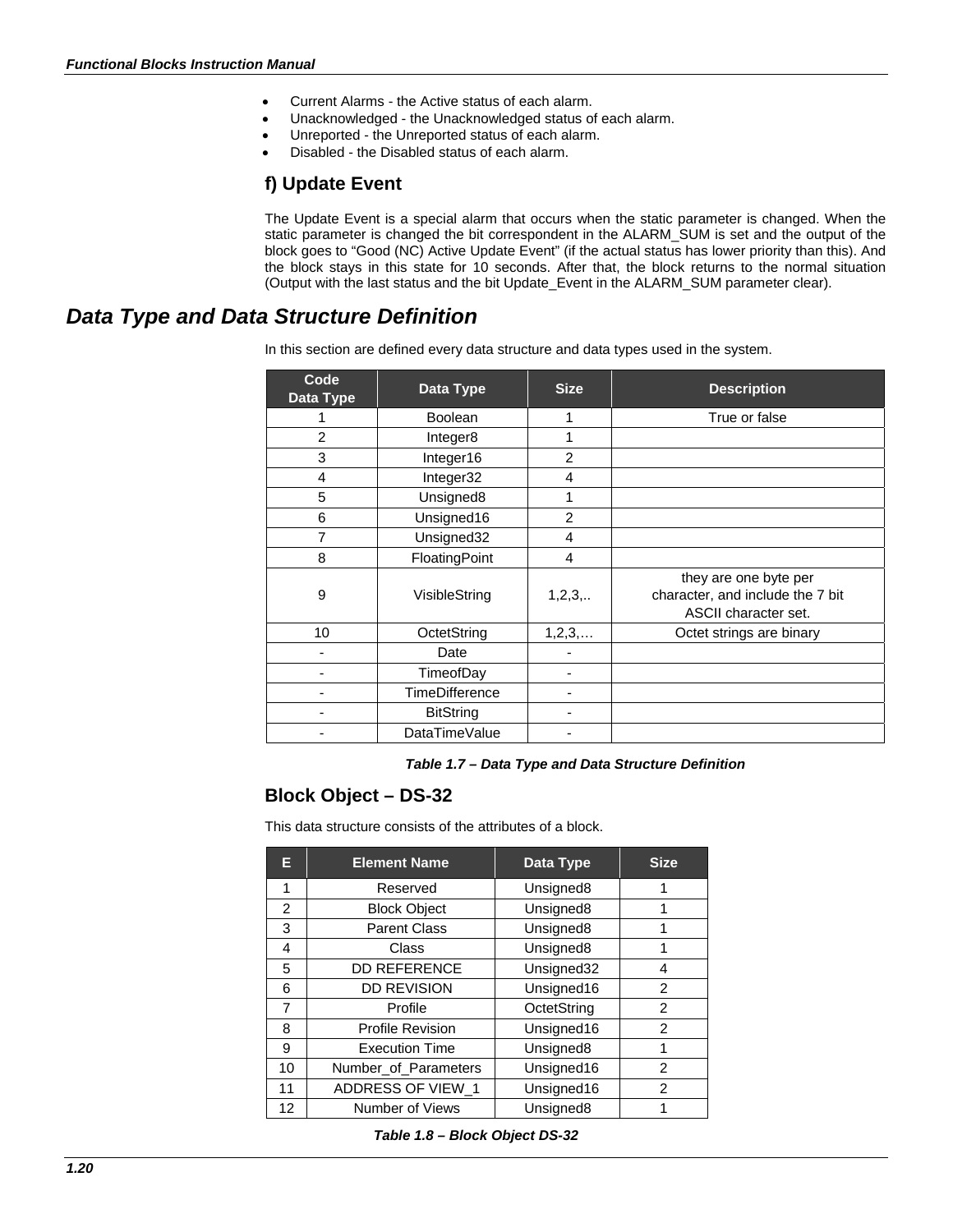### **Value & Status - Floating Point Structure – DS-33**

This data structure consists of the value and status of floating point parameters that are Inputs or Outputs.

| <b>Element Name</b> | Data Type             | <b>Size</b> |
|---------------------|-----------------------|-------------|
| Value               | Float                 |             |
| <b>Status</b>       | Unsigned <sub>8</sub> |             |

|  |  | Table 1.9 – Floating Point Structure DS-33 |  |
|--|--|--------------------------------------------|--|
|--|--|--------------------------------------------|--|

### **Value & Status - Discrete Structure – DS-34**

This data structure consists of the value and status of discrete value parameters.

| <b>Element Name</b> | Data Type             | Size |
|---------------------|-----------------------|------|
| Value               | Unsigned <sub>8</sub> |      |
| Status              | Unsigned <sub>8</sub> |      |

### **Scaling Structure – DS-36**

This data structure consists of the static data used to scale floating point values for display purposes.

| El | <b>Element Name</b>  | Data Type  | <b>Size</b> |
|----|----------------------|------------|-------------|
|    | EU at 100%           | Float      |             |
|    | EU at $0\%$          | Float      |             |
| ર  | Units Index          | Unsigned16 |             |
|    | <b>Decimal Point</b> | Integer8   |             |

*Table 1.11 – Scaling Structure DS-36*

### **Mode Structure – DS-37**

This data structure consists of bit strings for actual, permitted, and normal modes.

| Е | <b>Element Name</b> | Data Type        | <b>Size</b> |
|---|---------------------|------------------|-------------|
|   | Actual              | <b>Bitstring</b> |             |
|   | Permitted           | <b>Bitstring</b> |             |
|   | Normal              | <b>Bitstring</b> |             |

*Table 1.12 – Mode Structure DS-37*

### **Alarm Float Structure – DS-39**

This data structure consists of data that describes floating point alarms.

| E | <b>Element Name</b> | Data Type             | <b>Size</b> |
|---|---------------------|-----------------------|-------------|
|   | Unacknowledged      | Unsigned <sub>8</sub> |             |
|   | Alarm State         | Unsigned <sub>8</sub> |             |
| 3 | <b>Time Stamp</b>   | <b>Time Value</b>     |             |
|   | Subcode             | Unsigned16            |             |
| 5 | Value               | Float                 |             |

*Table 1.13 – Alarm Float Structure DS-39*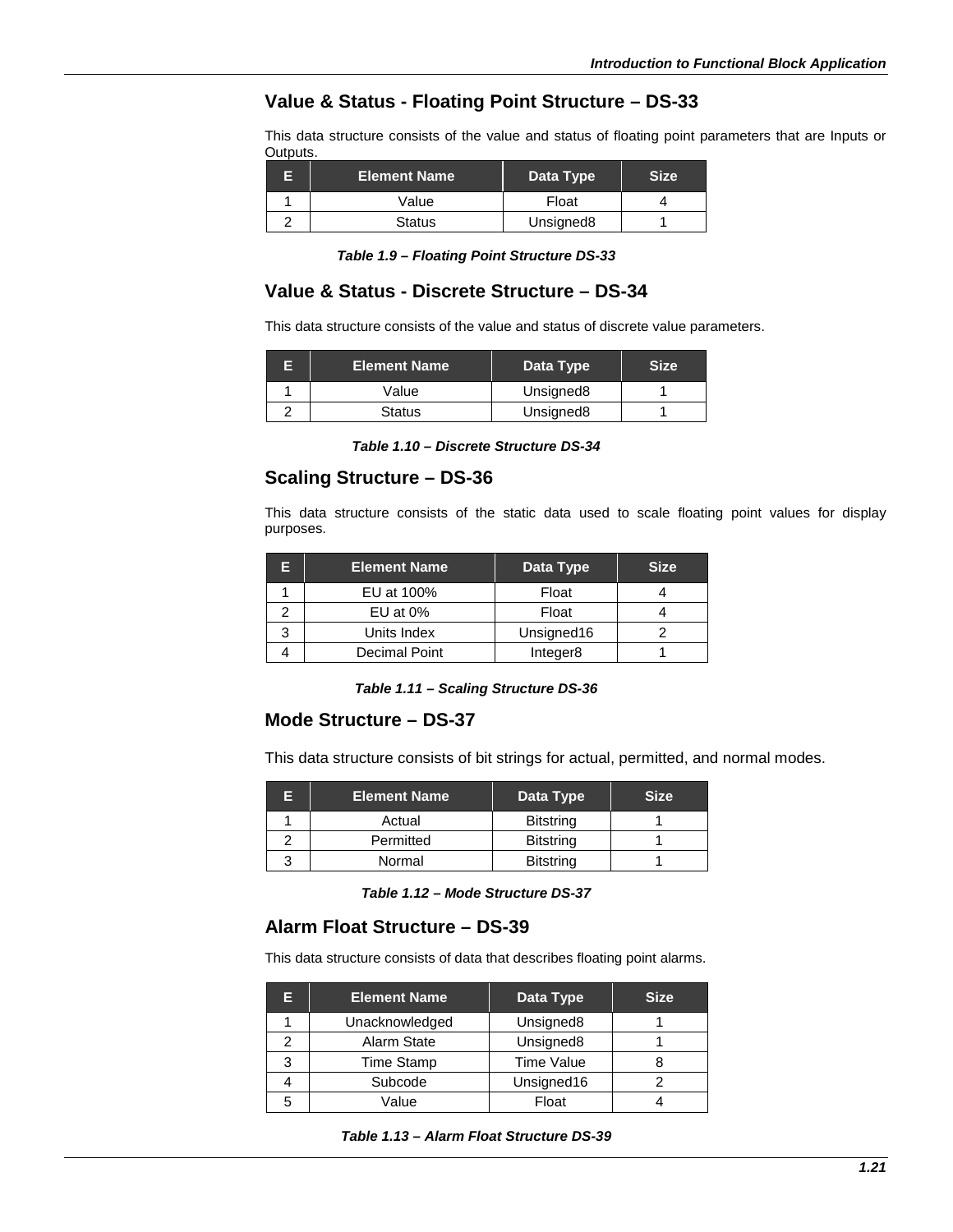# **Alarm Discrete Structure – DS-40**

This data structure consists of data that describes discrete alarms.

| Е | <b>Element Name</b> | Data Type             | <b>Size</b> |
|---|---------------------|-----------------------|-------------|
|   | Unacknowledged      | Unsigned <sub>8</sub> |             |
| 2 | Alarm State         | Unsigned8             |             |
| 3 | <b>Time Stamp</b>   | <b>Time Value</b>     |             |
|   | Subcode             | Unsigned16            |             |
| 5 | Value               | Unsigned <sub>8</sub> |             |

### **Alarm Update Structure – DS-41**

This data structure consists of data that describes a static revision alarm.

| Е | <b>Element Name</b>   | Data Type             | <b>Size</b> |
|---|-----------------------|-----------------------|-------------|
|   | Unacknowledged        | Unsigned <sub>8</sub> |             |
| っ | <b>Update State</b>   | Unsigned8             |             |
| 3 | <b>Time Stamp</b>     | <b>Time Value</b>     |             |
|   | Subcode               | Unsigned16            |             |
| 5 | <b>Relative Index</b> | Unsigned16            |             |

*Table 1.15 – Alarm Update Structure DS-41*

### **Alarm Summary Structure – DS-42**

This data structure consists of data that summarizes 16 alerts.

| Е | <b>Element Name</b> | Data Type         | <b>Size</b> |
|---|---------------------|-------------------|-------------|
|   | Current             | <b>Bit String</b> |             |
|   | Unacknowledged      | <b>Bit String</b> |             |
| 3 | Unreported          | <b>Bit String</b> |             |
|   | <b>Disabled</b>     | <b>Bit String</b> |             |

*Table 1.16 – Alarm Summary Structure DS-42*

### **Simulate - Floating Point Structure – DS-50**

This data structure consists of a simulate and transducer floating point value and status and a simulate enable/disable discrete.

| F | <b>Element Name</b>    | Data Type             | <b>Size</b> |
|---|------------------------|-----------------------|-------------|
|   | <b>Simulate Status</b> | Unsigned <sub>8</sub> |             |
|   | Simulate Value         | Float                 |             |
|   | Simule En/Disable      | Unsigned <sub>8</sub> |             |

### **Simulate - Discrete Structure – DS-51**

This data structure consists of a simulate and transducer discrete value and status and a simulate enable/disable discrete.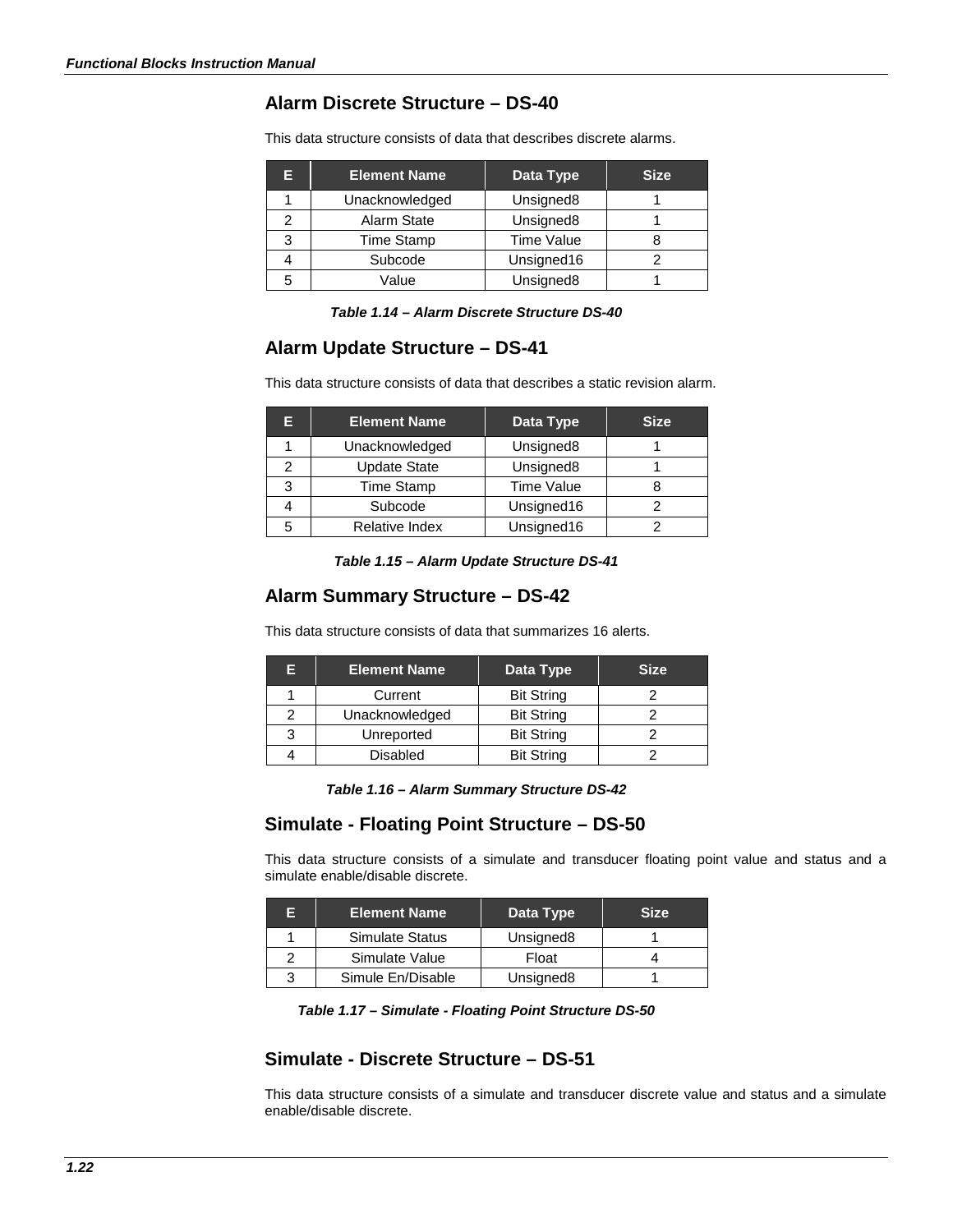| Е | <b>Element Name</b>    | Data Type             | <b>Size</b> |
|---|------------------------|-----------------------|-------------|
|   | <b>Simulate Status</b> | Unsigned <sub>8</sub> |             |
|   | Simulate Value         | Unsigned <sub>8</sub> |             |
| 5 | Simule En/Disable      | Unsigned8             |             |

*Table 1.18 – Simulate - Discrete Structure DS-51*

# **Batch Structure – DS-67**

This data structure contains the structure of the Batch parameter.

| E | <b>Element Name</b> | <b>DataType</b> | <b>Size</b> |
|---|---------------------|-----------------|-------------|
|   | <b>BATCH ID</b>     | Unsigned32      |             |
|   | RUP                 | Unsigned16      |             |
|   | <b>OPERATION</b>    | Unsigned16      |             |
|   | <b>PHASE</b>        | Unsigned16      |             |

*Table 1.17 – Batch Structure DS-67*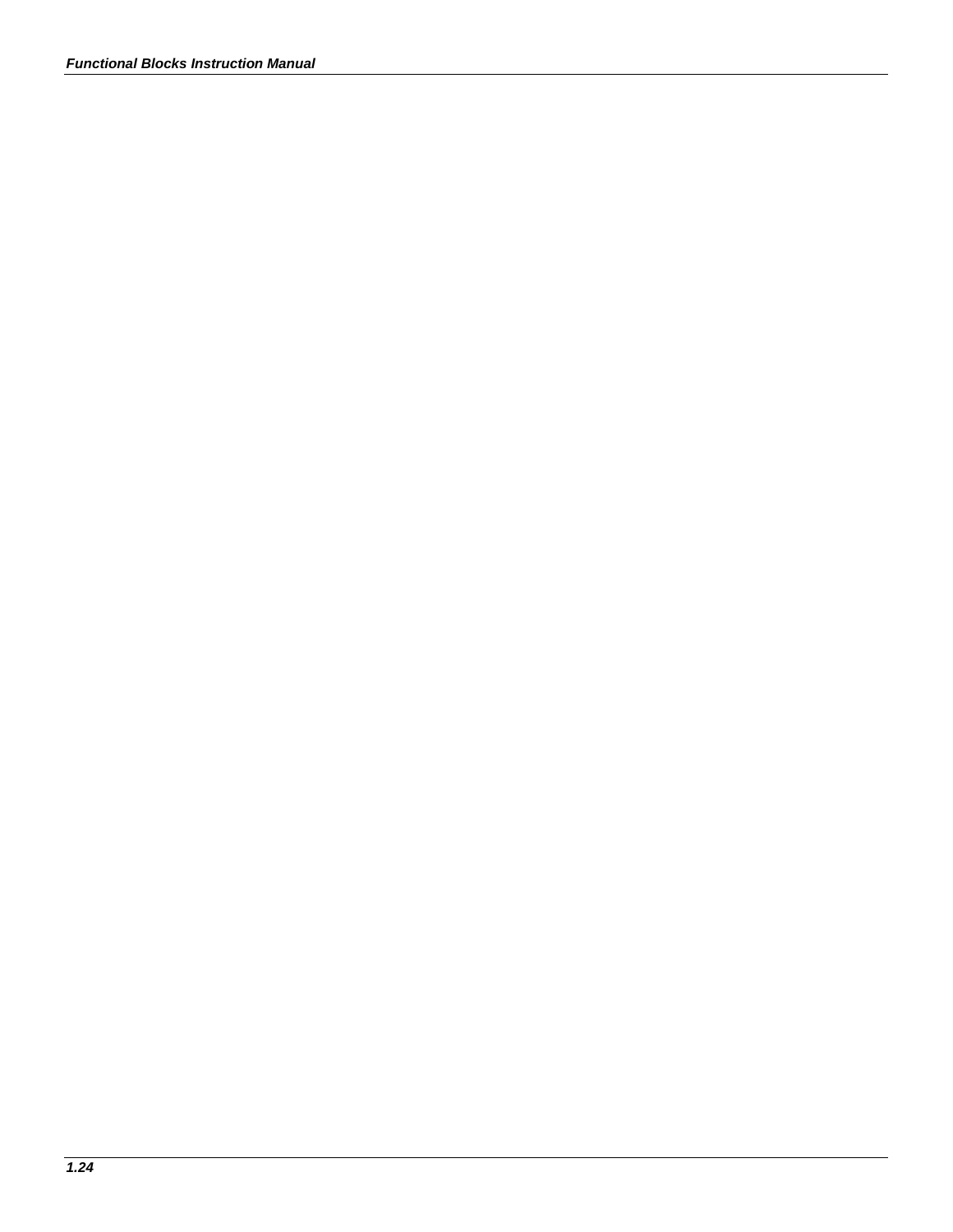# **BLOCK LIBRARY**

The table shows the block description:

| <b>BLOCK</b> | <b>DESCRIPTION</b>                                                                                                                                                                              |
|--------------|-------------------------------------------------------------------------------------------------------------------------------------------------------------------------------------------------|
| <b>RES</b>   | PHYSICAL – This block contains data that is specific to the hardware that is associated<br>with the resource.                                                                                   |
| AI           | ANALOG INPUT – This block takes the input data from the transducer block and makes it<br>available to other functional blocks. It has scaling conversion, filtering and fail safe<br>mechanism. |
| AO           | ANALOG OUTPUT $-$ The AO block provides a value to an output transducer block. It<br>provides value, scaling conversion, fail safe mechanism and other features.                                |
| <b>TOT</b>   | TOTALIZER – It integrates a variable in function of the time. It has scaling conversion and<br>fail safe mechanism.                                                                             |

### *Table 2.1 – Block Library*

# *PHY – Physical Block*

### **Description**

This block contains data that is specific to the hardware that is associated with the resource. All data is modeled as Contained, so there are no outputs or inputs to this block. The data is not processed in the way that a functional block processes data, so there is no function schematic.

This parameter set is intended to be the minimum required for the functional block Application associated with the resource in which it resides. Some parameters that could be in the set, e.g. calibration data and ambient temperature, are more part of their respective transducer blocks.

### **FACTORY\_RESET Parameter**

This parameter allows degrees of initialization of the resource. They are:

| Option | <b>Name</b>           | <b>Description</b>                                                                           |
|--------|-----------------------|----------------------------------------------------------------------------------------------|
| 1      | Restart with defaults | It is intended to clear the configuration memory. It<br>works like a factory initialization. |
| 2506   | Restart processor     | It provides a way to hit the reset button on the<br>processor associated with the resource.  |
| 2712   | Restart bus address   | It initializes the device address to the default value.<br>126                               |

*Table 2.2 – FACTORY\_RESET Parameter*

### **Non-volatile memory**

The Smar devices do not support cyclic saving of non-volatile parameters to a non-volatile memory. On the other hand, the Smar devices have a mechanism to save non-volatile parameters into a nonvolatile memory during the power down, and they will be recovered in the power up.

### **Write lock by software**

If WRITE\_LOCKING parameter is "locked", will prevent any external change to the data base in the Functional block Application of the resource. Block connections and calculation results will proceed normally, but the configuration will be locked. If it is set "Write Unlocked" the write is allowed again.

### **Diagnosis**

The DIAGNOSIS parameter has a checkup of main points of the resource to the device work properly.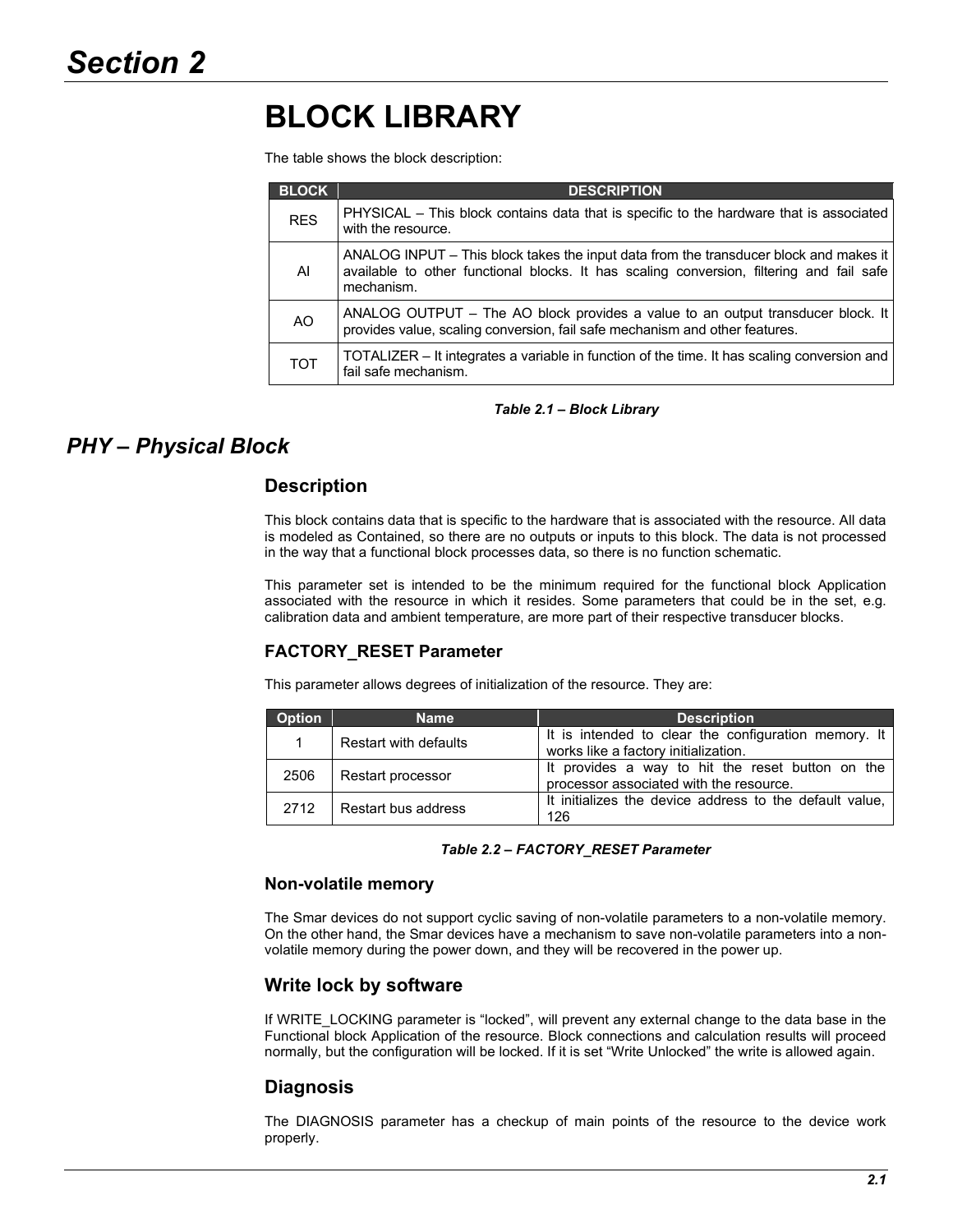### **Identifier Number Selector**

The IDENT\_NUMBER\_SELECTOR parameter allows the user select a different identifier number if the resource will permit it.

If a device is switched to the profile Ident\_Number, the device shall interact with the profile features of the GSD file.

### **Supported Modes**

AUTO.

### **Parameters**

| Idx | <b>Parameter</b>                    | <b>DataType</b><br>(length) | <b>Valid Range/</b><br><b>Options</b>   | <b>Default</b><br><b>Value</b> | <b>Units</b> | Store /<br><b>Mode</b> | <b>Description</b>                                                                                                                                      |
|-----|-------------------------------------|-----------------------------|-----------------------------------------|--------------------------------|--------------|------------------------|---------------------------------------------------------------------------------------------------------------------------------------------------------|
| 1   | ST_REV                              | Unsigned16                  |                                         | 0                              | None         | S/RO                   | It will be incremented each<br>time that occur a change in<br>a static parameter in the<br>physical block.                                              |
| 2   | TAG_DESC                            | OctString(32)               |                                         | Spaces                         | Na           | S                      | Tag Name of the Block.<br>This parameter must be<br>unique in the configuration.                                                                        |
| 3   | <b>STRATEGY</b>                     | Unsigned16                  |                                         | 0                              | None         | S                      | It is a user supplied value to<br>identify a configuration.                                                                                             |
| 4   | ALERT_KEY                           | Unsigned8                   | 1 to 255                                | 0                              | None         | S                      |                                                                                                                                                         |
| 5   | TARGET_MODE                         | Unsigned8                   | AUTO                                    | AUTO                           | None         | S                      | contains<br>the<br>desired<br>It<br>mode to the block.                                                                                                  |
| 6   | MODE BLK                            | <b>DS-37</b>                |                                         |                                | Na           | D/RO                   | See Mode Parameter                                                                                                                                      |
| 7   | ALARM_SUM                           | <b>DS-42</b>                |                                         | 0, 0, 0, 0                     | None         | D/RO                   | contains<br>the<br>current<br>It<br>states of the block alarms.                                                                                         |
| 8   | SOFTWARE_REVIS<br>ON                | Visiblestring(16)           | Set by manufacturer                     |                                | None         | S/RO                   | of<br>Revision-number<br>the<br>software of the field device.                                                                                           |
| 9   | HARDWARE_REVIS<br>ON                | Visiblestring(16)           | Set by manufacturer                     |                                | None         | S/RO                   | Revision- number of<br>the<br>hardware associated<br>with<br>the resource.                                                                              |
| 10  | DEVICE_MAN_ID                       | Unsigned16                  | Set by manufacturer                     |                                | None         | S/RO                   | Manufacturer<br>identification<br>number.                                                                                                               |
| 11  | DEVICE ID                           | Visiblestring(16)           | Set by manufacturer                     |                                | None         | S/RO                   | Manufacturer's<br>model<br>number associated with the<br>resource.                                                                                      |
| 12  | DEV_SER_NUM                         | Visiblestring(16)           | Set by manufacturer                     |                                | None         | S/RO                   | Hardware serial-number of<br>the field device.                                                                                                          |
| 13  | <b>DIAGNOSIS</b>                    | Octetstring(4)              |                                         |                                | None         | D/RO                   | <b>Bitstring</b><br>indicating<br>the<br>diagnosis of the device. See<br>Diagnosis item.                                                                |
| 14  | DIAGNOSIS_EXTEN<br>SION             | Octetstring(6)              |                                         |                                | None         | D/RO                   | Not used.                                                                                                                                               |
| 15  | DIAGNOSIS_MASK                      | Octetstring(4)              |                                         |                                | None         | D/RO                   | Bitstring indicating with kind<br>of diagnosis the device<br>support.                                                                                   |
| 16  | DIAGNOSIS_MASK_<br><b>EXTENSION</b> | Octetstring(6)              |                                         |                                | None         | D/RO                   | Not used.                                                                                                                                               |
| 17  | DEVICE<br><b>CERTIFICATION</b>      | Visiblestring(32)           |                                         |                                | Na           | S/RO                   | Certifications of the field<br>devices.                                                                                                                 |
| 18  | WRITE_LOCKING                       | Unsigned16                  | 0: Write locked<br>2457: Write Unlocked | 2457                           | Na           | S                      | If Locked, no writes from<br>allowed,<br>anywhere<br>are<br>except<br>to<br>clear<br>WRITE LOCK. Cyclic block<br>inputs will continue to be<br>updated. |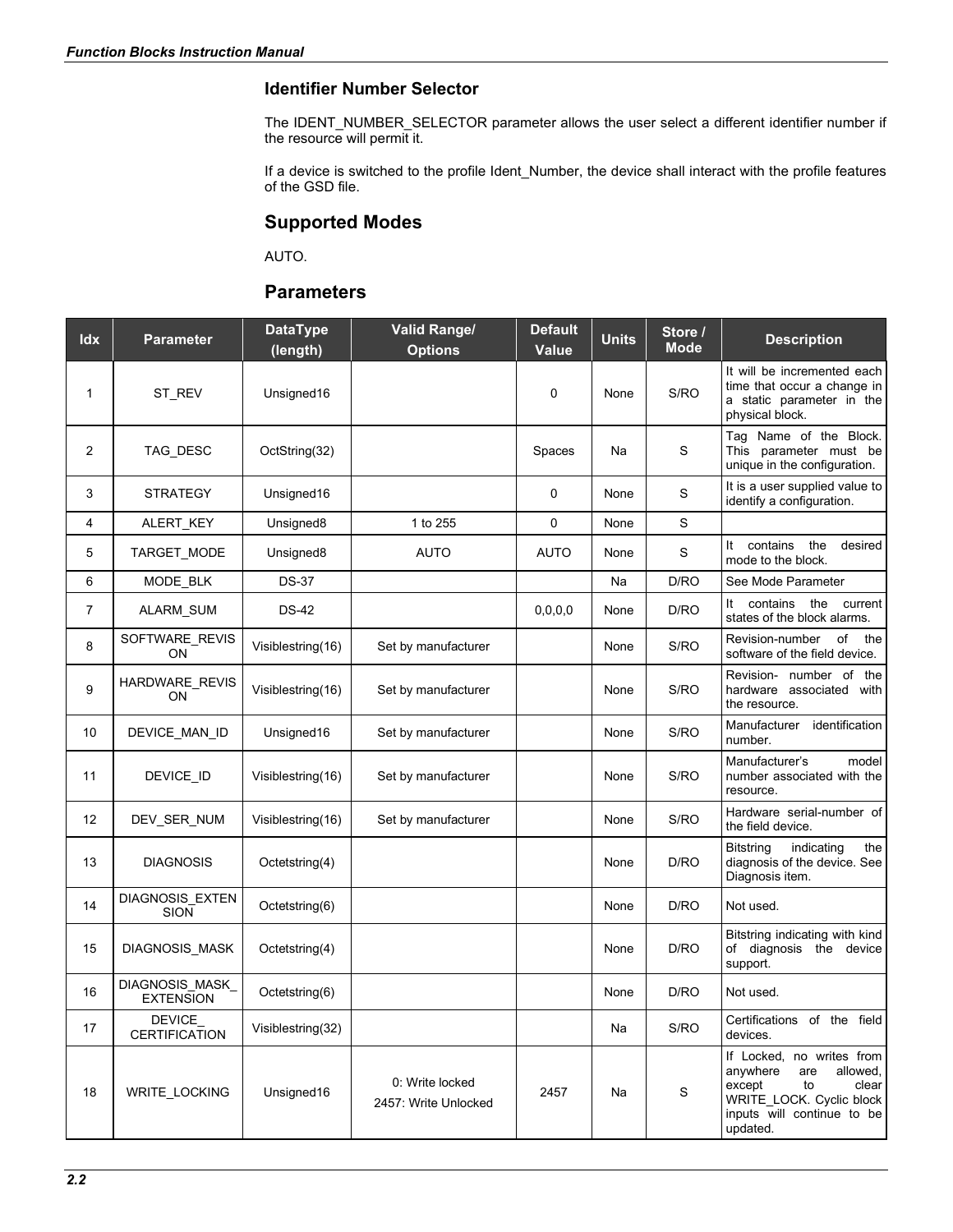| Idx | <b>Parameter</b>                        | <b>DataType</b><br>(length) | <b>Valid Range/</b><br><b>Options</b>                                                                                                                         | <b>Default</b><br>Value | <b>Units</b> | Store /<br><b>Mode</b> | <b>Description</b>                                                                    |
|-----|-----------------------------------------|-----------------------------|---------------------------------------------------------------------------------------------------------------------------------------------------------------|-------------------------|--------------|------------------------|---------------------------------------------------------------------------------------|
| 19  | <b>FACTORY RESET</b>                    | Unsigned16                  | 1: Restart with default<br>2506: Restart processor<br>2712: Recover default<br>address to the device                                                          | 0                       | Na           | S                      | Allows a manual restart of<br>the device. Several degrees<br>of restart are possible. |
| 20  | <b>DESCRIPTOR</b>                       | Octetstring(32)             |                                                                                                                                                               |                         |              | S                      | It<br>supplied<br>is<br>a<br>user<br>description of the block in<br>the application.  |
| 21  | DEVICE_MESSAGE                          | Octetstring(32)             |                                                                                                                                                               |                         | None         | S                      | supplied<br>It<br>is a<br>user<br>Message of the block in the<br>application.         |
| 22  | DEVICE_INSTALL_D<br><b>ATE</b>          | Octetstring(16)             |                                                                                                                                                               |                         |              | S                      | of<br>Date<br>the<br>device<br>installation.                                          |
| 23  | LOCAL OP ENA                            | Unsigned <sub>8</sub>       |                                                                                                                                                               | $\mathbf{1}$            | None         | N                      | Not Used.                                                                             |
| 24  | <b>IDENT NUMBER S</b><br><b>ELECTOR</b> | Unsigned8                   | 0: Profile specific<br>Ident Num<br>1: Mnf specific<br>Ident Number<br>2: Mnf specific<br>Ident Number of V2.0<br>3: Ident Number of<br>Multi Variable device |                         |              | S                      | It permits the user change<br>the IDENT_NUMBER of the<br>device.                      |
| 25  | HW_WRITE_PROTE<br><b>CTION</b>          | Unsigned8                   |                                                                                                                                                               |                         | None         | D/RO                   | Not Used.                                                                             |
|     |                                         |                             | Legend: E – Enumerated parameter; na – Dimensionless parameter; RO – Read only; D – dynamic; N – non-volatile; S - static                                     |                         |              |                        |                                                                                       |

*Table 2.3 – Physical Block Parameters*

# *AI – Analog Input*

### **Overview**

The Analog Input block takes the input data from the Transducer block, selected by channel number, and makes it available to other functional blocks at its output.

### **Schematic**



*Figure 2.1 – Analog Input Block*

# **Description**

The transducer block provides the PV unit to Analog Input, and when the PV unit is changed into the transducer, the PV\_SCALE unit is converted.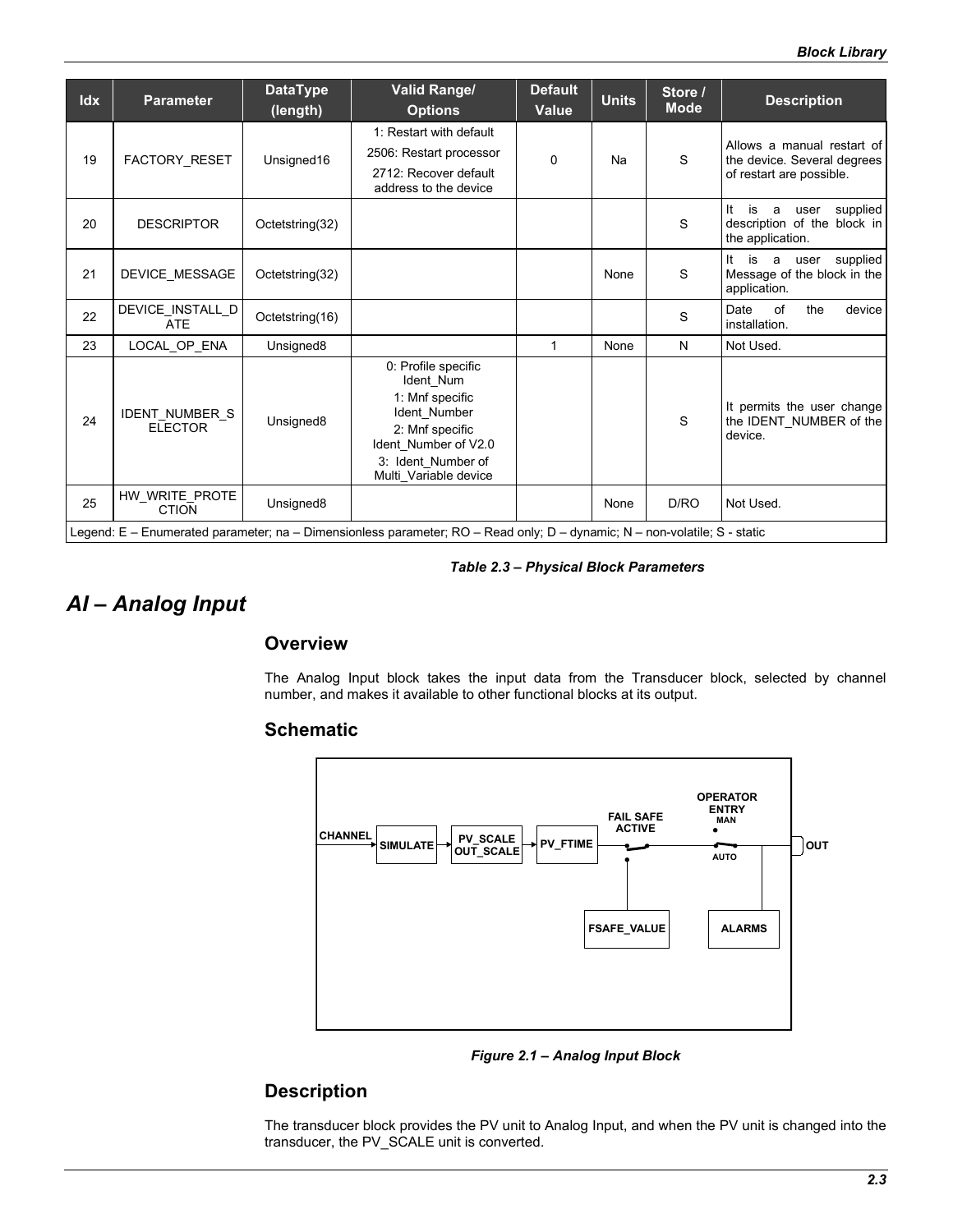Optionally, a filter may be applied in the process value signal, whose time constant is PV\_FTIME. Considering a step change to the input, this is the time in seconds to the PV reaches 63.2% of the final value. If the PV\_FTIME value is zero, the filter is disabled.

### **Simulate**

The SIMULATE parameter is used for the diagnostics and checkout purposes. When it is active, the transducer value and status will be overridden by the simulate value and status.

The SIMULATE structure is composed by the following attributes:

- Simulate Value and Status
- Simulate Enable

When simulation is enable, the Transducer Input parameter will be calculated based on the attribute Simulate Value/Status of the SIMULATE parameter. Otherwise it will be that one supplied by the transducer block.

### **Supported Modes**

O/S, MAN and AUTO.

### **Status Handling**

The AI block does not support cascade path. Then, the output status has not a cascade sub-status.

# **Cyclic CFG\_DATA**

| <b>Configuration</b>           | <b>Short config</b> | <b>Long Config</b>           |  |  |
|--------------------------------|---------------------|------------------------------|--|--|
| (Identifier Byte)<br>supported |                     | (Extended Identifier format) |  |  |
| OUT                            | 0x94                | 0x42,0x84,0x08,0x05          |  |  |

*Table 2.4 – Cyclic CFG\_DATA*

### **Parameters**

| Idx            | <b>Parameter</b> | <b>DataType</b><br>(length) | <b>Valid Range/</b><br><b>Options</b> | <b>Default</b><br><b>Value</b> | <b>Units</b>  | Store /<br><b>Mode</b> | <b>Description</b>                                                                                                                              |
|----------------|------------------|-----------------------------|---------------------------------------|--------------------------------|---------------|------------------------|-------------------------------------------------------------------------------------------------------------------------------------------------|
|                | ST REV           | Unsigned16                  |                                       | 0                              | None          | S/RO                   | It will be incremented each time that<br>occur a change in a static parameter in<br>that block.                                                 |
| 2              | TAG DESC         | OctString(32)               |                                       | Spaces                         | <b>Na</b>     | S                      | Tag Name of the Block. This parameter<br>must be unique in the configuration.                                                                   |
| 3              | <b>STRATEGY</b>  | Unsigned16                  |                                       | 0                              | None          | S                      | It is a user supplied value to identify a<br>configuration.                                                                                     |
| 4              | ALERT_KEY        | Unsigned8                   | 1 to 255                              | $\mathbf 0$                    | None          | S                      |                                                                                                                                                 |
| 5              | TARGET_MODE      | Unsigned <sub>8</sub>       | O/S, MAN and AUTO.                    | <b>AUTO</b>                    | None          | S                      | It contains the desired mode to the block.                                                                                                      |
| 6              | MODE_BLK         | <b>DS-37</b>                |                                       |                                | Na            | D/RO                   | See Mode Parameter                                                                                                                              |
| $\overline{7}$ | <b>ALARM SUM</b> | $DS-42$                     |                                       | 0, 0, 0, 0                     | None          | D/RO                   | It contains the current states of the block<br>alarms.                                                                                          |
| 8              | <b>BATCH</b>     | <b>DS-67</b>                |                                       | 0, 0, 0, 0                     | None          | S                      | It is intended to use in a distributed<br>fieldbus system to identify used and<br>available channels. There is no algorithm<br>related with it. |
| 10             | <b>OUT</b>       | $DS-33$                     | <b>OUT SCALE</b>                      |                                | <b>OUT</b>    | D / Man                | The analog value calculated as a result of<br>executing the function.                                                                           |
| 11             | PV SCALE         | 2 Floats                    |                                       | 100,0                          | Trd<br>output | S                      | The high and low scale values, to<br>transducer for a specified channel.                                                                        |
| 12             | <b>OUT SCALE</b> | $DS-36$                     |                                       | $100, 0, -,-$                  | <b>OUT</b>    | S                      | The high and low scale values to the OUT<br>parameter.                                                                                          |
| 13             | LIN TYPE         | Unsigned8                   |                                       | 0                              | None          | S                      | Not Used.                                                                                                                                       |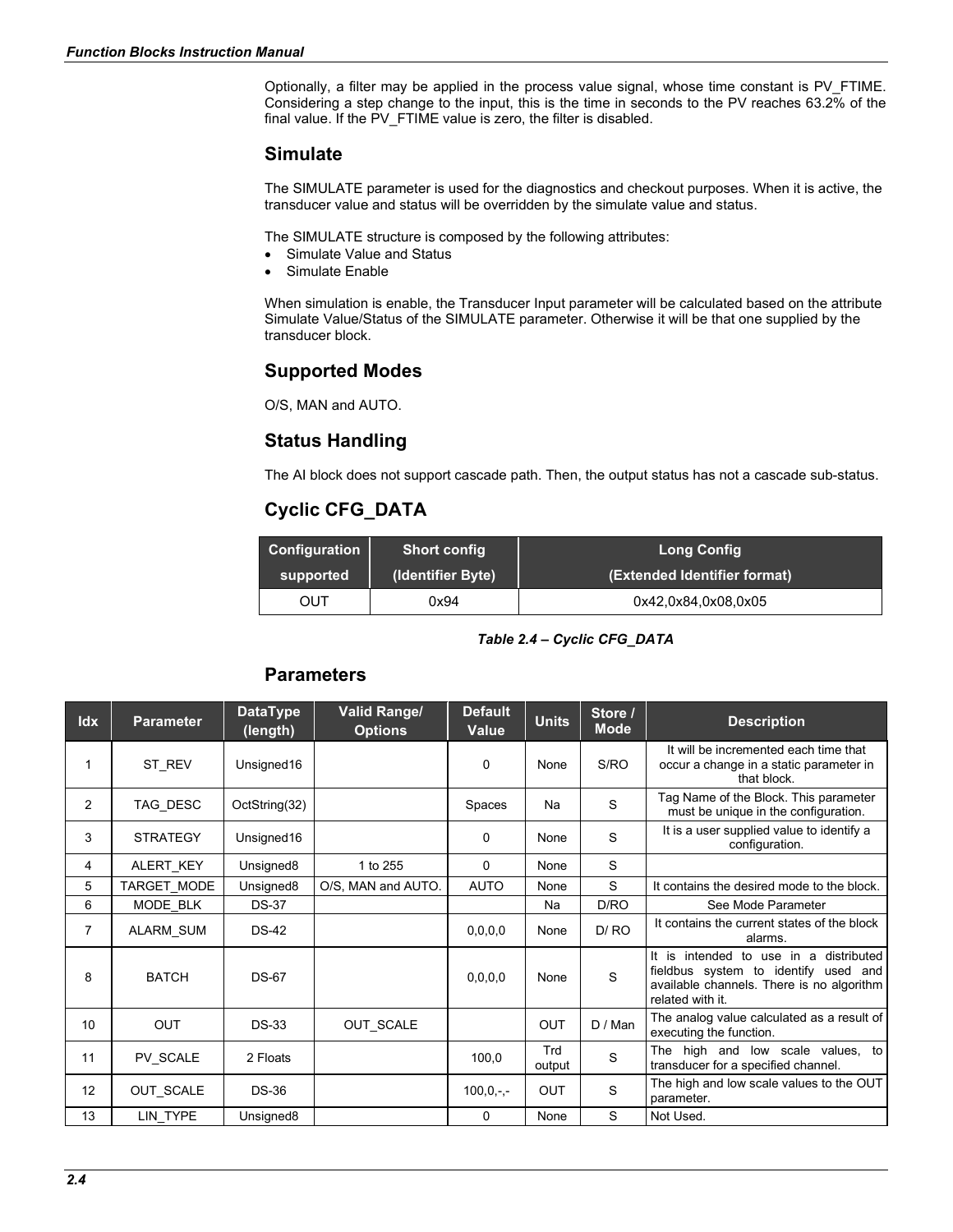| Idx | <b>Parameter</b>   | <b>DataType</b><br>(length) | <b>Valid Range/</b><br><b>Options</b>                                                                                     | <b>Default</b><br>Value | <b>Units</b> | Store /<br><b>Mode</b> | <b>Description</b>                                                                                                                           |
|-----|--------------------|-----------------------------|---------------------------------------------------------------------------------------------------------------------------|-------------------------|--------------|------------------------|----------------------------------------------------------------------------------------------------------------------------------------------|
| 14  | <b>CHANNEL</b>     | Unsigned16                  |                                                                                                                           | $\mathbf 0$             | None         | S                      | The number of the logical hardware<br>channel<br>transducer<br>that is<br>to<br>the<br>connected to this I/O block.                          |
| 16  | PV FTIME           | Float                       | Non-Negative                                                                                                              | 0                       | Sec          | $\mathsf S$            | Time constant of a single exponential<br>filter for the PV, in seconds.                                                                      |
| 17  | FSAFE_TYPE         | Unsigned8                   | 0:Use FSAFE_VALUE<br>1:Use Last Usable<br>Value<br>2:Use Wrong Value                                                      | $\mathbf{1}$            | E            | $\mathsf S$            | Define the reaction of the device in Fail<br>Safe condition.                                                                                 |
| 18  | <b>FSAFE VALUE</b> | Float                       | OUT_SCALE                                                                                                                 | 0                       | <b>OUT</b>   | $\mathbf S$            | Preset Value to set the Output when the<br>Fail Safe is active.                                                                              |
| 19  | <b>ALARM HYS</b>   | Float                       | 0 to 50 %                                                                                                                 | 0.5%                    | %            | S                      | Alarm hysteresis parameter. In order to<br>clear the alarm the amount the PV must<br>return within the alarm<br>limit<br>plus<br>hysteresis. |
| 21  | HI HI LIM          | Float                       | OUT SCALE, +INF                                                                                                           | <b>INF</b>              | <b>OUT</b>   | S                      | The setting for high high alarm in<br>engineering units.                                                                                     |
| 23  | HI_LIM             | Float                       | OUT SCALE, +INF                                                                                                           | <b>INF</b>              | <b>OUT</b>   | S                      | The setting for high alarm in engineering<br>units.                                                                                          |
| 25  | LO_LIM             | Float                       | OUT_SCALE, -INF                                                                                                           | <b>INF</b>              | <b>OUT</b>   | $\mathsf S$            | The setting for low alarm in engineering<br>units.                                                                                           |
| 27  | LO_LO_LIM          | Float                       | OUT_SCALE, -INF                                                                                                           | <b>INF</b>              | <b>OUT</b>   | $\mathsf S$            | The setting for low low alarm in<br>engineering units.                                                                                       |
| 30  | HI_HI_ALM          | <b>DS-39</b>                |                                                                                                                           |                         |              | D                      | The status for high high alarm.                                                                                                              |
| 31  | HI ALM             | <b>DS-39</b>                |                                                                                                                           |                         |              | D                      | The status for high alarm.                                                                                                                   |
| 32  | LO ALM             | <b>DS-39</b>                |                                                                                                                           |                         |              | D                      | The status for low alarm.                                                                                                                    |
| 33  | LO_LO_ALM          | <b>DS-39</b>                |                                                                                                                           |                         |              | D                      | The status for low low alarm.                                                                                                                |
| 34  | <b>SIMULATE</b>    | $DS-50$                     | 0: Disable;<br>$\neq 0$ : Active<br>are the Enable<br>options.                                                            | <b>Disable</b>          |              | S                      | Allows the transducer value to<br>be<br>manually supplied when simulate is<br>enabled.                                                       |
| 35  | OUT_UNIT_TEXT      | OctString(16)               |                                                                                                                           |                         | None         | S                      | It is used when the specific unit of OUT is<br>not in the code list. Then the user can<br>supply a textual unit definition.                  |
|     |                    |                             | Legend: E - Enumerated parameter; na - Dimensionless parameter; RO - Read only; D - dynamic; N - non-volatile; S - static |                         |              |                        |                                                                                                                                              |

*Table 2.5 - Analog Input Parameters*

# *AO – Analog Output*

### **Overview**

The Analog Output Block is a functional block used by devices that work as output elements in a control loop, e.g. valves, actuators, positioners, etc. The AO block receives a signal from another functional block and passes its results to an output transducer block through an internal channel reference.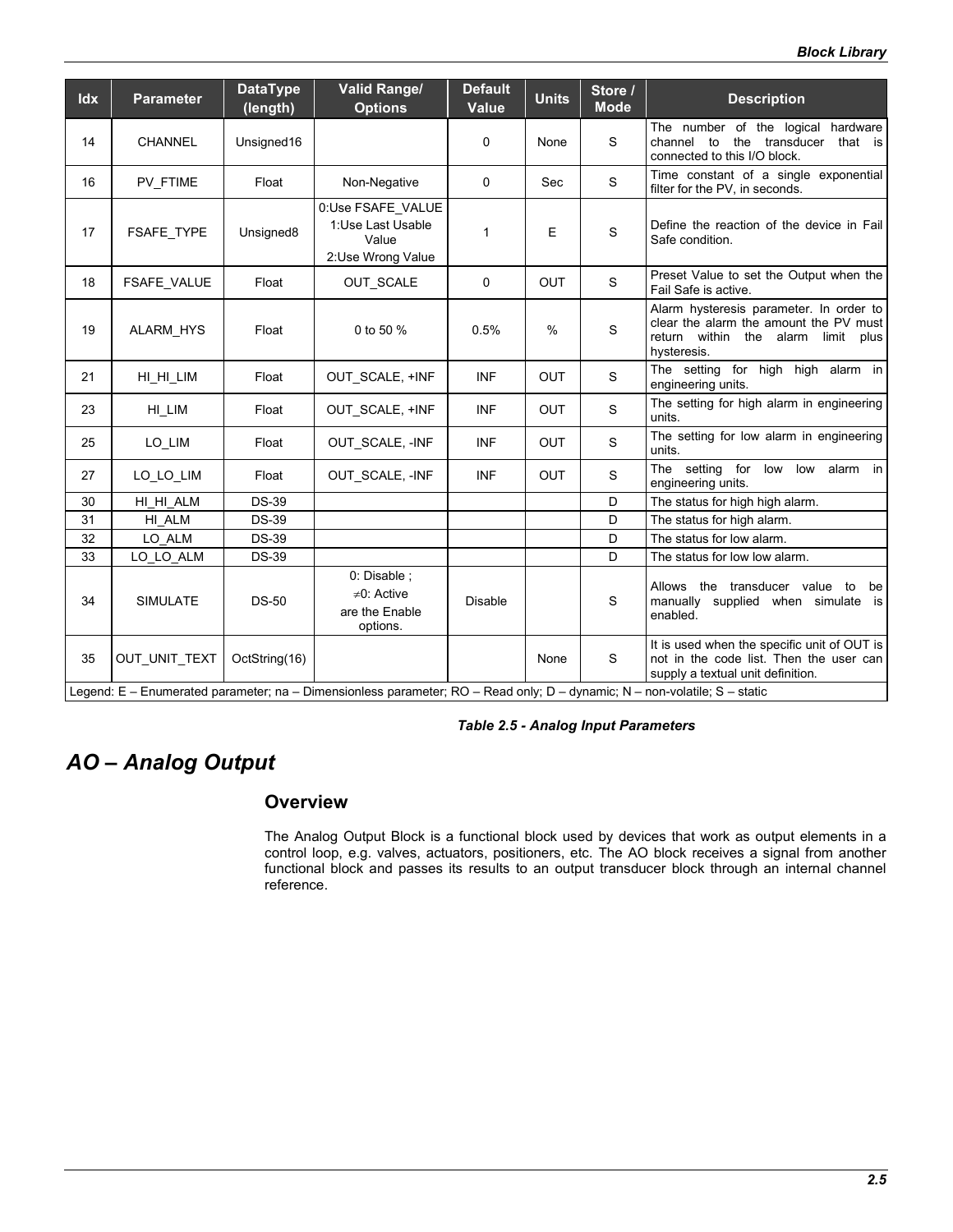### **Schematic**



*Figure 2.2 – Analog Output Block*

### **Description**

### **Treatment of Input Values**

The SP value may be controlled automatically through a remote cascade control or manually by an operator. The PV\_SCALE is used to do the scaling conversion of the SP.

$$
SP\% = \frac{SP}{(EU_100\% - EU_0\%) + EU_0\%} [PV_SCALE]
$$

### **Treatment of Output Values**

The output scaling (OUT\_SCALE) is used to convert percent of span to the number used by the transducer. This allows portions of the SP span to cause full span movement of the output.

OUT = SP% \* (EU \_ 100% – EU \_ 0%) + EU \_ 0% [OUT \_ SCALE]

### **Increase To Close**

The INCREASE\_CLOSE parameter allows the output to be inverted relative to the span of the input value. For example, if the SP is 100. (PV\_SCALE=0-100%; OUT\_SCALE = 3-15Psi):

• If the INCREASE CLOSE = 0 ("Rising"), SP converted to OUT SCALE will be15 psi. Therefore, the actuator type will be "air to open".

 $\bullet$  If the INCREASE CLOSE = 1 ("Falling"), SP converted to OUT\_SCALE will be 3 psi. Therefore, the actuator type will be "air to close".

### **Simulate**

The SIMULATE parameter is used for the diagnostics and checkout purposes. When it is active, the transducer value and status will be overridden by the simulate value and status.

The SIMULATE structure is composed by the following attributes:

- Simulate Value and Status
- Simulate Enable

### **Readback parameters**

The Readback value from the transducer block is composed for two parameters: READBACK and POS\_D.

The READBACK is the analog return from the transducer, the valve position for example. The POS D is a discrete state: open, close, or intermediate position.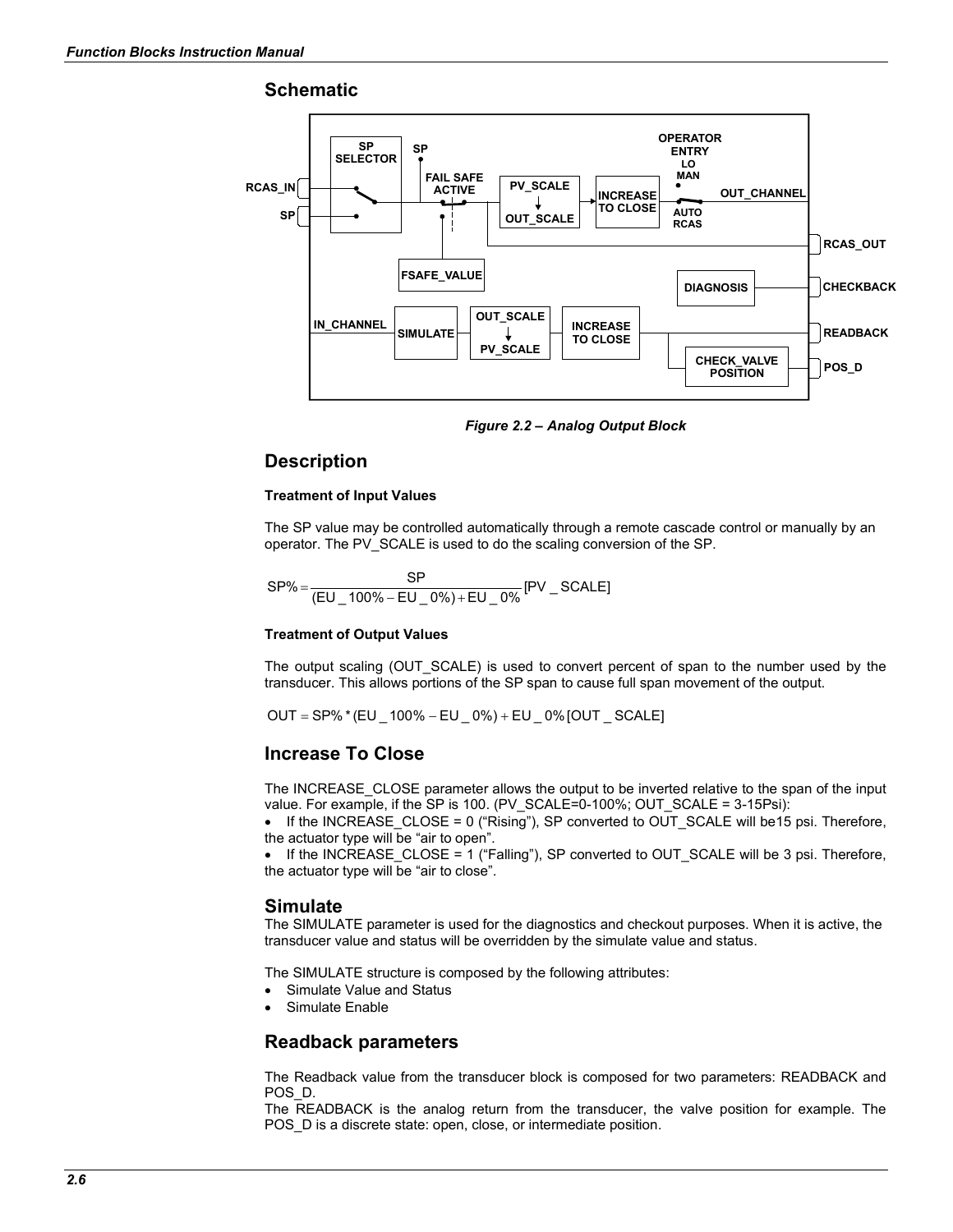If the hardware supports a Readback value, such as valve position, then the value will be read by the transducer block. If not supported, the Transducer Value/Status is generated from AO.OUT by the transducer block.

When simulation is active, the Readback values and status will be calculated based on the attribute Simulate Value/Status of the SIMULATE parameter. Otherwise, it will be that one supplied by the transducer block.

### **Supported Modes**

O/S, LO, MAN, AUTO, and RCAS.

# **Cyclic CFG\_DATA**

| <b>Configuration</b><br>supported                        | <b>Short config</b><br>(Identifier Byte) | <b>Long Config</b><br>(Extended Identifier format)                        |
|----------------------------------------------------------|------------------------------------------|---------------------------------------------------------------------------|
| <b>RCASIN / RCASOUT</b>                                  | 0xB4                                     | 0xC4.0x84.0x84.0x08.0x05.0x08.0x05                                        |
| RCASIN / RCASOUT /<br><b>CHECKBACK</b>                   | 0x97.0xA4                                | 0xC5.0x84.0x87.0x08.0x05.0x08.0x05.0x0<br>A                               |
| SP                                                       | 0xA4                                     | 0x82,0x84,0x08,0x05                                                       |
| SP / CHECKBACK                                           | 0x92.0xA4                                | 0xC3.0x84.0x82.0x08.0x05.0x0A                                             |
| SP / READBACK / POSD                                     | 0x96.0XA4                                | 0xC6.0x84.0x86.0x08.0x05.0x08.0x05.0x0<br>5,0x05                          |
| SP / READBACK / POSD /<br><b>CHECKBACK</b>               | 0x99.0xA4                                | 0xC7.0x84.0x89.0x08.0x05.0x08.0x05.0x0<br>5,0x05,0x0A                     |
| SP / READBACK /<br>RCASIN / RCASOUT/<br>POSD / CHECKBACK | 0x9E.0xA9                                | 0xCB.0x89.0x8E.0x08.0x05.0x08.0x05.0x<br>08.0x05.0x08.0x05.0x05.0x05.0x0A |

### *Table 2.6 – Cyclic CFG\_DATA*

### **Parameters**

| Idx            | <b>Parameter</b> | Data Type<br>(length) | <b>Valid Range/</b><br><b>Options</b> | <b>Default</b><br>Value | <b>Units</b> | Store /<br><b>Mode</b> | <b>Description</b>                                                                                                                              |
|----------------|------------------|-----------------------|---------------------------------------|-------------------------|--------------|------------------------|-------------------------------------------------------------------------------------------------------------------------------------------------|
| 1              | ST REV           | Unsigned16            |                                       | 0                       | None         | S/RO                   | It will be incremented each time that<br>occur a change<br>in a<br>static<br>parameter in that block.                                           |
| 2              | TAG_DESC         | OctString(32)         |                                       | Spaces                  | Na           | S                      | <b>This</b><br>Tag Name of the Block.<br>parameter must be unique in the<br>configuration.                                                      |
| 3              | <b>STRATEGY</b>  | Unsigned16            |                                       | $\mathbf 0$             | None         | S                      | It is a user supplied value to identify<br>a configuration.                                                                                     |
| 4              | ALERT_KEY        | Unsigned8             | 1 to 255                              | $\Omega$                | None         | S                      |                                                                                                                                                 |
| 5              | TARGET_MODE      | Unsigned <sub>8</sub> | O/S, LO, MAN, AUTO,<br>and RCAS.      | <b>AUTO</b>             | None         | S                      | It contains the desired mode to the<br>block.                                                                                                   |
| 6              | MODE BLK         | <b>DS-37</b>          |                                       |                         | Na           | D/RO                   | See Mode Parameter                                                                                                                              |
| $\overline{7}$ | ALARM_SUM        | $DS-42$               |                                       | 0,0,0,0                 | None         | D/RO                   | It contains the current states of the<br>block alarms.                                                                                          |
| 8              | <b>BATCH</b>     | <b>DS-67</b>          |                                       | 0,0,0,0                 | None         | S                      | It is intended to use in a distributed<br>fieldbus system to identify used and<br>available channels. There is no<br>algorithm related with it. |
| 9              | <b>SP</b>        | <b>DS-33</b>          | PV SCALE                              |                         | PV           | N/Auto                 | The analog set point. Can be set<br>manually, automatically through the<br>interface device or another field<br>device.                         |
| 11             | <b>PV SCALE</b>  | <b>DS-36</b>          |                                       | 0-100%                  | PV           | S                      | The high and low scale values to<br>the SP parameter.                                                                                           |
| 12             | <b>READBACK</b>  | <b>DS-33</b>          | PV_SCALE                              |                         | PV           | D/RO                   | Indicate the readback of the actual<br>position of the transducer.                                                                              |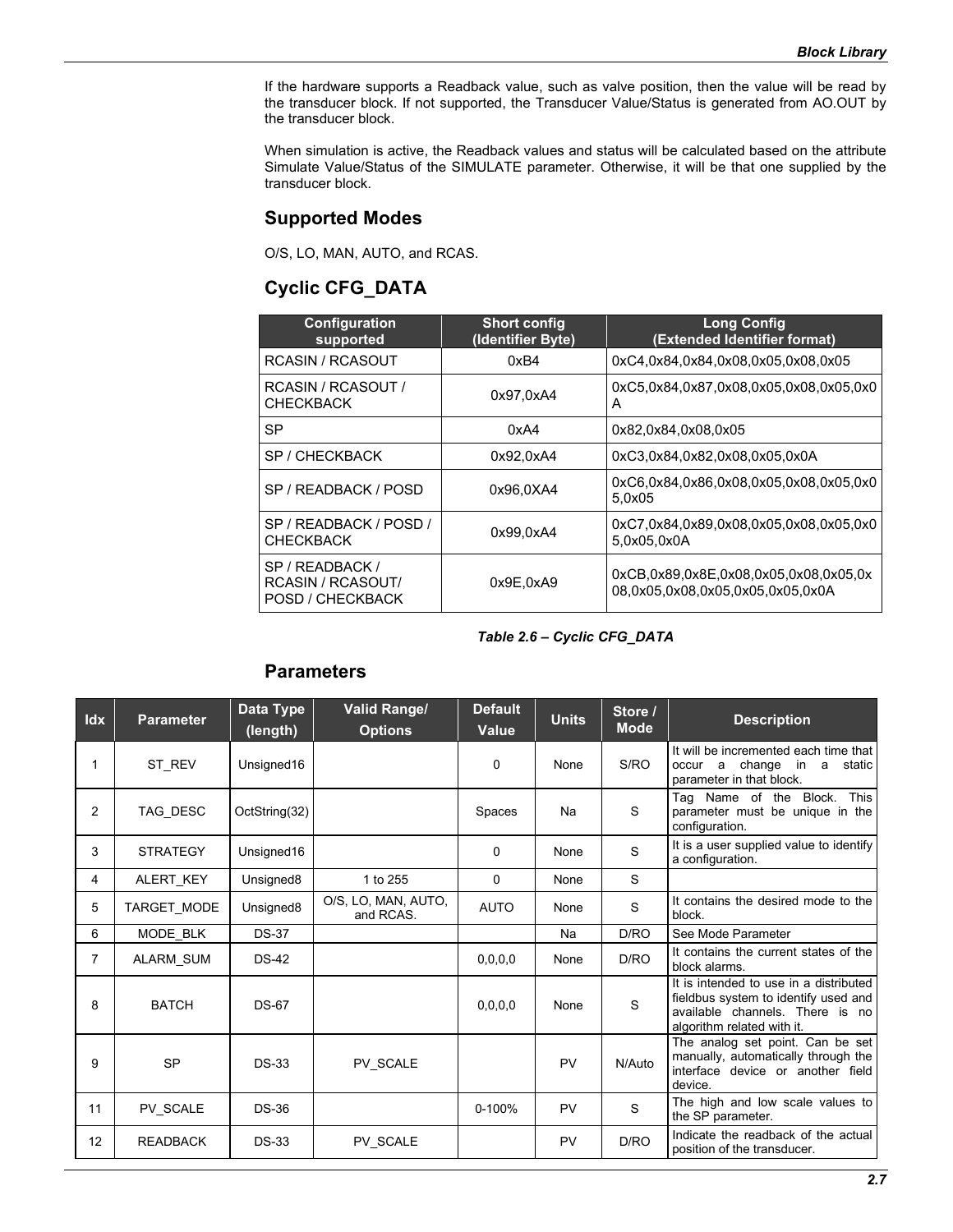### *Function Blocks Instruction Manual*

| Idx | <b>Parameter</b>    | Data Type<br>(length) | <b>Valid Range/</b><br><b>Options</b>                                                                                     | <b>Default</b><br>Value | <b>Units</b>   | Store /<br><b>Mode</b> | <b>Description</b>                                                                                                                                             |
|-----|---------------------|-----------------------|---------------------------------------------------------------------------------------------------------------------------|-------------------------|----------------|------------------------|----------------------------------------------------------------------------------------------------------------------------------------------------------------|
| 14  | RCAS_IN             | <b>DS-33</b>          |                                                                                                                           |                         | PV             | D                      | Remote setpoint value and status<br>provided by a supervisory Host to<br>an analog control or output block.                                                    |
| 21  | IN_CHANNEL          | Unsigned16            |                                                                                                                           | 0                       | None           | $\mathbf S$            | The number of the logical hardware<br>channel FROM the transducer that<br>is connected to this I/O block. See<br>channel handling.                             |
| 22  | <b>OUT CHANNEL</b>  | Unsigned16            |                                                                                                                           | 0                       | None           | S                      | The number of the logical hardware<br>channel TO the transducer that is<br>connected to this I/O block. See<br>channel handling.                               |
| 23  | <b>FSAFE_TIME</b>   | Float                 | Positive                                                                                                                  | 0                       | Sec            | S                      | Time from the detection of failure to<br>the action of the block, if there is a<br>failure condition.                                                          |
| 24  | FSAFE_TYPE          | Unsigned <sub>8</sub> | 0:Use FSAFE_VALUE<br>1:Use Last Usable<br>Value<br>2:Goes to<br><b>ACTUATOR ACTION</b><br>position                        | $\mathbf{1}$            | Е              | $\mathbf S$            | Define the reaction of the device in<br>a Fail Safe condition.                                                                                                 |
| 25  | FSAFE_VALUE         | Float                 | OUT_SCALE                                                                                                                 | 0                       | <b>OUT</b>     | S                      | Preset Value to set the Output when<br>the Fail Safe is active and the<br>FSAFE_TYPE = 0.                                                                      |
| 27  | RCAS_OUT            | <b>DS-33</b>          |                                                                                                                           |                         | PV             | D/RO                   | The value and status required by an<br>upper block. So the upper block<br>may prevent reset windup and<br>provide bumpless transfer to closed<br>loop control. |
| 31  | POS_D               | <b>DS-34</b>          | 0: not initialized<br>1: closed<br>2: opened<br>3: intermediate                                                           | $\mathbf 0$             | E              | D/RO                   | The current position of the valve.                                                                                                                             |
| 32  | SETP_DEVIATION      | Float                 |                                                                                                                           | 0                       | PV             | D/RO                   | <b>Difference</b><br><b>SP</b><br>between<br>and<br>Readback.                                                                                                  |
| 33  | CHECK_BACK          | OctString(3)          |                                                                                                                           | 0                       | <b>Bitwise</b> | D/RO                   | Information of the current device<br>state. See Check Back Options.                                                                                            |
| 34  | CHECK_BACK_M<br>ASK | OctString(3)          |                                                                                                                           | 0                       | <b>Bitwise</b> | S/RO                   | Supported Check Back information.                                                                                                                              |
| 35  | <b>SIMULATE</b>     | <b>DS-50</b>          | 0: Disable ;<br>≠0: Active<br>are the Enable options.                                                                     | <b>Disable</b>          |                | S                      | Allows the readback value to be<br>manually supplied when simulate is<br>enabled. In this case, the simulate<br>value and status will be the PV<br>value.      |
| 36  | INCREASE_CLOS<br>Ε  | Unsigned8             | 0: Rising<br>1: Falling                                                                                                   | 0                       | Е              | S                      | Direction of positioner in automatic<br>mode.                                                                                                                  |
| 37  | OUT                 | <b>DS-33</b>          | OUT_SCALE                                                                                                                 |                         | OUT            | N/Man                  | The output value result to the<br>transducer block.                                                                                                            |
| 38  | OUT_SCALE           | <b>DS-36</b>          | Legend: E - Enumerated parameter; Na - Dimensionless parameter; RO - Read only; D - dynamic; N - non-volatile; S - static | 0-100%                  | Trd input      | S                      | The high and low scale values, to<br>transducer for a specified channel.                                                                                       |

*Table 2.7 – Analog Output Parameters*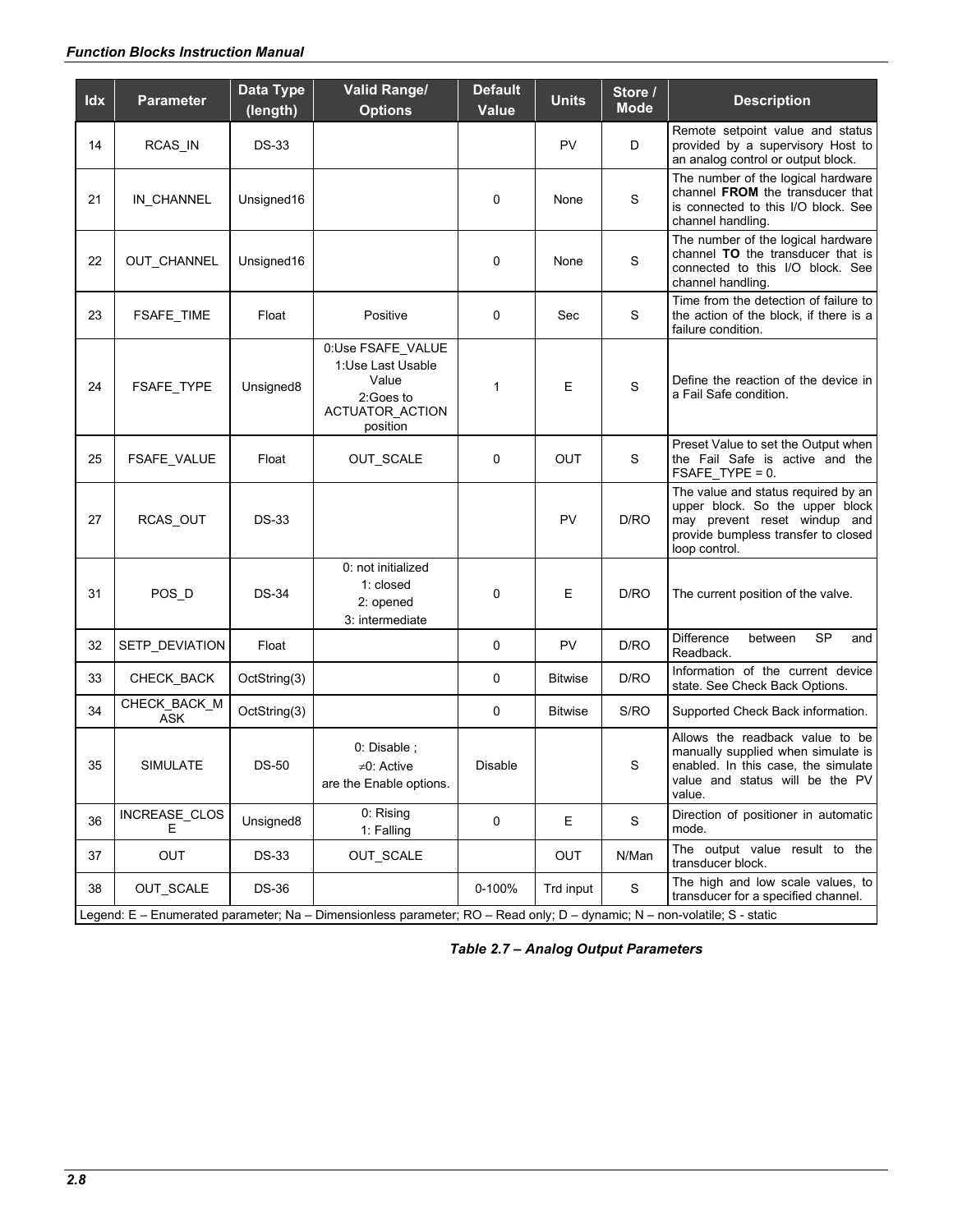# *TOT - Totalizer*

### **Overview**

The Totalizer functional block takes the input data from the Transducer block, selected by channel number, and integrates over the time. This block is normally used to totalize flow, giving total mass or volume over a certain time, or totalize power, giving the total energy.

### **Schematic**



*Figure 2.3 – Totalizer Block*

### **Description**

The totalizer functional block integrates a variable (e.g. flow rate or power) in function of the time to the corresponding quantity (e.g., volume, mass or distance).

The rate unit of the Totalizer is providing by the transducer block. Internally, the time units are converted in rate units per second. Each rate, multiplied by the block execution time, gives the mass, volume or energy increment per block execution.

The TOTAL is the totalized quantity. The engineering unit used in the output is the UNIT\_TOT. The unit of the output must be compatible with the unit of the input provided by the transducer by the channel. Then, if the input the rate is mass flow (e.g. Kg/s, g/min, ton/h) the unit of the output must be mass (e.g. kg, g, ton, lb, etc.).



*Figure 2.4 – Increment Calculation with Rate Input*

### **Flow Totalization**

In order to distinguish forward and reverse flows, the totalizer block considers a negative sign as an indication of reverse flow.

The net flow is obtained by adding the two increments. The net increment will have a positive or negative signal to indicate the net flow direction. In order to integrate the difference between the inflow and outflow of a tank, for example, the second one can be assigned to be negative. The net flow direction to be considered in the totalization is defined in MODE\_TOT. The following options are available: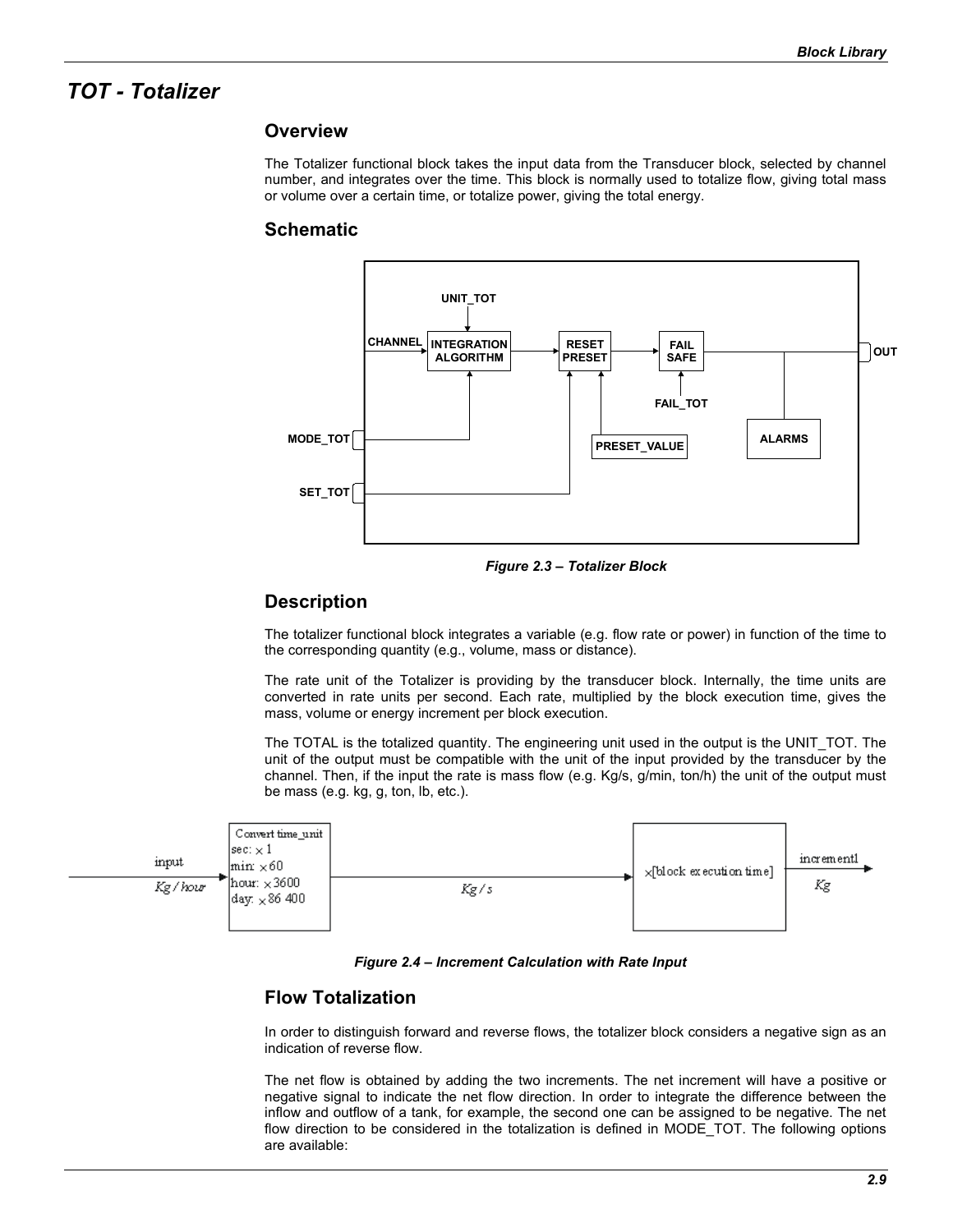- Positive only only positive flows are totalized. The negative values will be treated as zero.
- Negative only only negative flows are totalized. The positive values will be treated as zero.
	- Balanced both positive and negative values will be totalized.
	- Hold the value totalized will be constant.

### **Reset e Preset**

The special parameter SET\_TOT is used to reset or preset the integration. This parameter is level sensitive. When the SET TOT is "Reset" the output will be zero. While this parameter has the "Reset" value, the block will be old reset. When the SET\_TOT is "Preset", the output receives the value of the PRESET\_TOT parameter, and while the value is "Preset" the output remains the same. Therefore, it will start to integrate only after it goes to "Totalize" again.

### **Starting the Block**

In order to start the Totalizer block to working properly the following steps must be attended:

- Channel parameter must be set to the PV;
- Primary Value Type of the Transducer Block must be set to "Flow";
- Linearization Type of the Transducer Block must be set to the "Square Root";
- Primary Value Unit of the Transducer Block must be set to a valid flow unit;
- UNIT TOT of the Totalizer block must be set to a corresponding mass or volume unit equivalent of the flow input unit;

### **Supported Modes**

O/S, AUTO

# **Cyclic CFG\_DATA**

| <b>Configuration supported</b> | Long Config<br>(Extended Identifier format) |
|--------------------------------|---------------------------------------------|
| I TOTAL                        | 0x41,0x84,0x85                              |
| l TOTAL / SETTOT               | 0xC1,0x80,0x84,0x85                         |
| I TOTAL / SETTOT / MODETOT     | 0xC1,0x81,0x84,0X85                         |

### *Table 2.8 – Cyclic CFG\_DATA*

### **Parameters**

| <b>Idx</b>     | <b>Parameter</b> | Data Type<br>(length) | Valid Range/<br><b>Options</b> | <b>Default</b><br>Value | <b>Units</b> | Store /<br><b>Mode</b> | <b>Description</b>                                                                                                                                 |
|----------------|------------------|-----------------------|--------------------------------|-------------------------|--------------|------------------------|----------------------------------------------------------------------------------------------------------------------------------------------------|
|                | ST_REV           | Unsigned16            |                                | 0                       | None         | S/RO                   | It will be incremented each time that occur<br>a change in a static parameter in that<br>block.                                                    |
| 2              | TAG DESC         | OctString(32)         |                                | Spaces                  | Na           | S                      | Tag Name of the Block. This parameter<br>must be unique in the configuration.                                                                      |
| 3              | <b>STRATEGY</b>  | Unsigned16            |                                | 0                       | None         | S                      | It is a user supplied value to identify a<br>configuration.                                                                                        |
| 4              | ALERT_KEY        | Unsigned <sub>8</sub> | 1 to 255                       | $\Omega$                | None         | S                      |                                                                                                                                                    |
| 5              | TARGET_MODE      | Unsigned <sub>8</sub> | O/S, AUTO.                     | <b>AUTO</b>             | None         | S                      | It contains the desired mode to the block.                                                                                                         |
| 6              | MODE BLK         | <b>DS-37</b>          |                                |                         | Na           | D/RO                   | See Mode Parameter                                                                                                                                 |
| $\overline{7}$ | <b>ALARM SUM</b> | <b>DS-42</b>          |                                | 0, 0, 0, 0              | None         | D/RO                   | It contains the current states of the block<br>alarms.                                                                                             |
| 8              | <b>BATCH</b>     | <b>DS-67</b>          |                                | 0,0,0,0                 | None         | S                      | distributed<br>It is intended to use in a<br>fieldbus system to identify used and<br>available channels. There is no algorithm<br>related with it. |
| 10             | <b>TOTAL</b>     | <b>DS-33</b>          |                                |                         | <b>OUT</b>   | N/RO                   | The primary analog value calculated as a<br>result of executing the function. It is the<br>result of integration.                                  |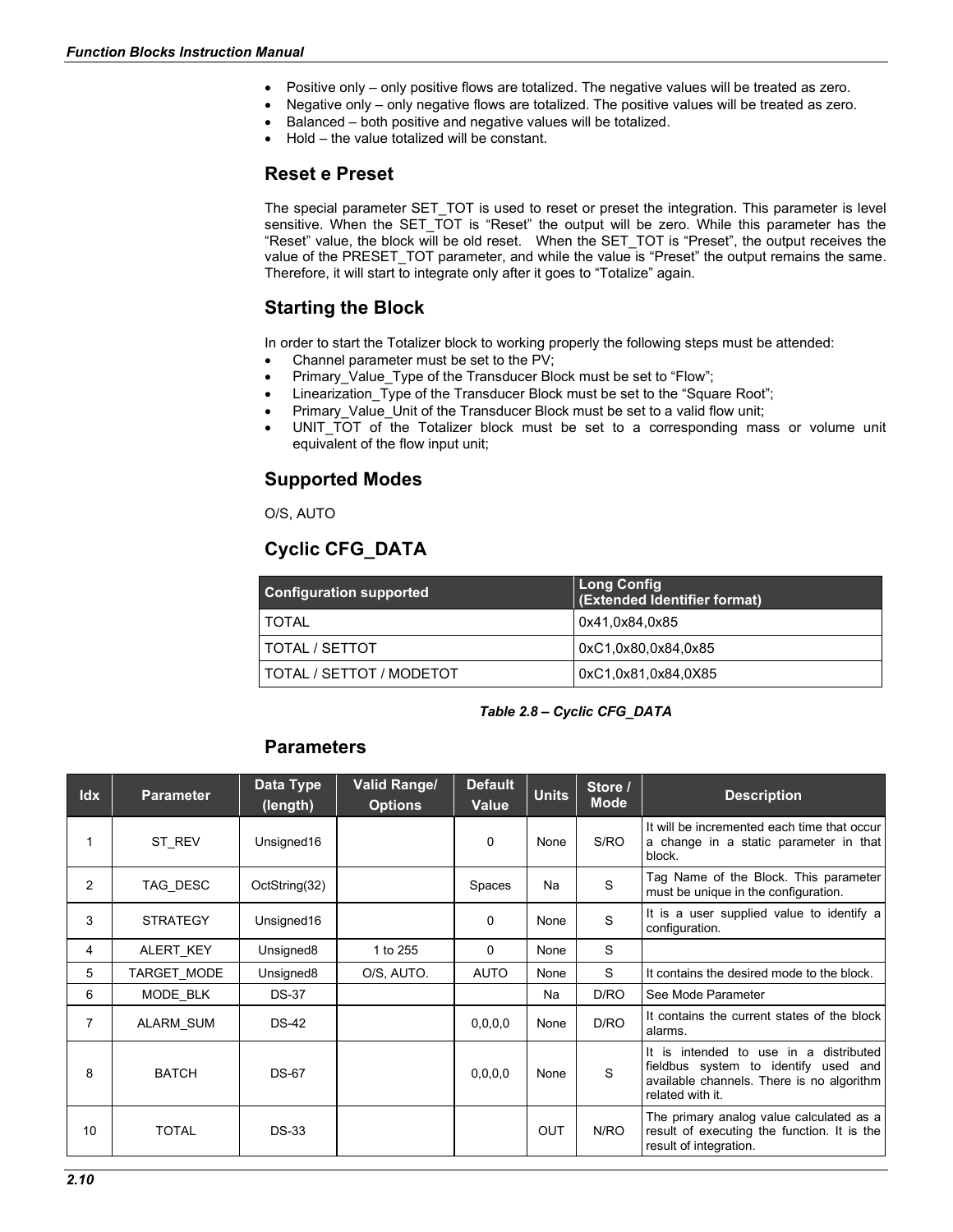| Idx | <b>Parameter</b> | Data Type<br>(length) | <b>Valid Range/</b><br><b>Options</b>                          | <b>Default</b><br>Value | <b>Units</b> | Store /<br><b>Mode</b> | <b>Description</b>                                                                                                                                  |
|-----|------------------|-----------------------|----------------------------------------------------------------|-------------------------|--------------|------------------------|-----------------------------------------------------------------------------------------------------------------------------------------------------|
| 11  | UNIT_TOT         | Unsigned16            |                                                                |                         | OUT          | S                      | The engineering unit of the output.                                                                                                                 |
| 12  | CHANNEL          | Unsigned16            |                                                                | 0                       | None         | S                      | The number of the logical hardware<br>the transducer that is<br>channel to<br>connected to this I/O block.                                          |
| 13  | SET_TOT          | Unsigned8             | 0: Totalize<br>$1:$ Reset<br>2: Preset                         | Totalize                | E            | N                      | Resets the totalizer output or set the<br>output to PRESET_TOT. It is level<br>sensitive.                                                           |
| 14  | MODE_TOT         | Unsigned8             | 0: Balanced<br>1: Positive only<br>2: Negative only<br>3: Hold | Balanced                | E            | $\mathsf{N}$           | Defines the type of counting (positive or<br>negative or hold the last value) of the<br>integration.                                                |
| 15  | FAIL_TOT         | Unsigned <sub>8</sub> | 0: Run<br>$1:$ Hold<br>2: Memory                               | Run                     | E            | $\mathbf S$            | Defines the procedure to have in fail safe<br>condition.                                                                                            |
| 16  | PRESET_TOT       | Float                 |                                                                | $\mathbf 0$             | OUT          | $\mathsf S$            | Value of the output when the SET_TOT is<br>Preset.                                                                                                  |
| 17  | ALARM_HYS        | Float                 |                                                                | 0                       | <b>OUT</b>   | S                      | Alarm hysteresis parameter. In order to<br>clear the alarm the amount the PV must<br>return within the alarm<br>limit<br>plus<br>hysteresis.        |
| 18  | HI HI LIM        | Float                 |                                                                | <b>INF</b>              | <b>OUT</b>   | S                      | The setting for high high alarm in<br>engineering units.                                                                                            |
| 19  | HI_LIM           | Float                 |                                                                | <b>INF</b>              | <b>OUT</b>   | S                      | The setting for high alarm in engineering<br>units.                                                                                                 |
| 20  | LO_LIM           | Float                 |                                                                | INF                     | <b>OUT</b>   | S                      | The setting for low alarm in engineering<br>units.                                                                                                  |
| 21  | LO_LO_LIM        | Float                 |                                                                | <b>INF</b>              | <b>OUT</b>   | S                      | The setting for low low alarm in<br>engineering units.                                                                                              |
| 22  | HI HI ALM        | <b>DS-39</b>          |                                                                |                         |              | D                      | The status for high high alarm.                                                                                                                     |
| 23  | HI_ALM           | <b>DS-39</b>          |                                                                |                         |              | D                      | The status for high alarm.                                                                                                                          |
| 24  | LO_ALM           | <b>DS-39</b>          |                                                                |                         |              | D                      | The status for low alarm.                                                                                                                           |
| 25  | LO_LO_ALM        | <b>DS-39</b>          |                                                                |                         |              | D                      | The status for low low alarm.<br>egend: E. Enumerated parameter: Na. Dimensionless parameter: PO. Pead only: D. dynamic: N. nep volatile: S. statio |

Legend: E – Enumerated parameter; Na – Dimensionless parameter; RO – Read only; D – dynamic; N – non-volatile; S - static

### *Table 2.9 – Totalizer Parameters*

# *DO - Discrete Outputs*

### **Overview**

Discrete Output Function Block represents e.g. discrete valves, relay outputs, transistor outputs. etc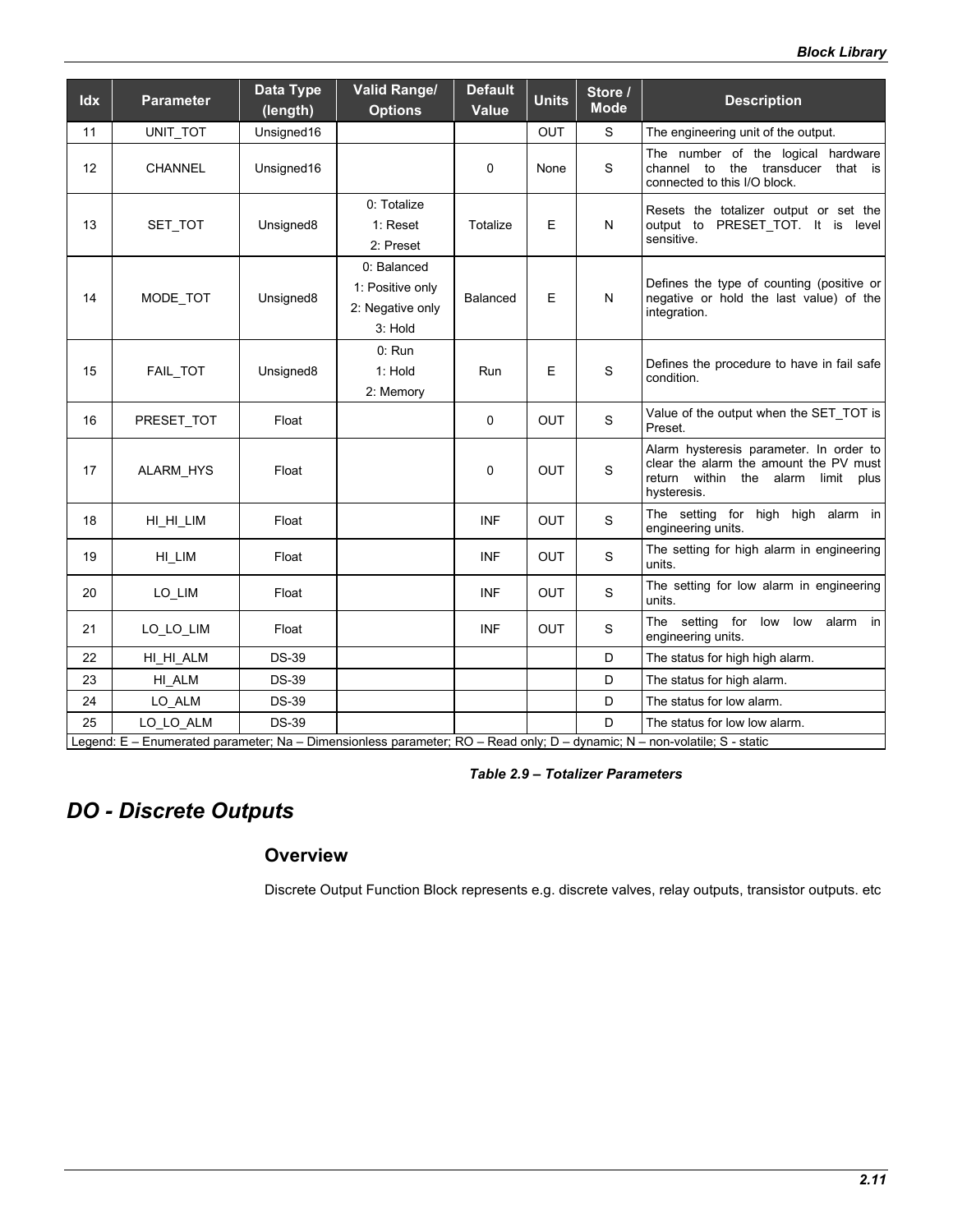

*Figure 2.5 - Summary of the Parameters of Discrete Output Function Block*

The DI schematic is shown in the Figure 2.6.



*Figure 2.6 - Schematic of the Discrete Output Function Block*

### **Description**

The Transducer Block receives de OUTD\_D value from DO Block. The Target Mode is set by the operator according to permitted Mode Block. The DO Block receives the setpoint discrete value from the Host according to the Mode Block.

### **Simulate**

The SIMULATE D parameter is used for the diagnostics and checkout purposes. When it is active, the readback value and status will be overridden by the simulate value and status. The SIMULATE D structure is composed by the following attributes:

- Simulate Value and Status;
- Simulate Enable.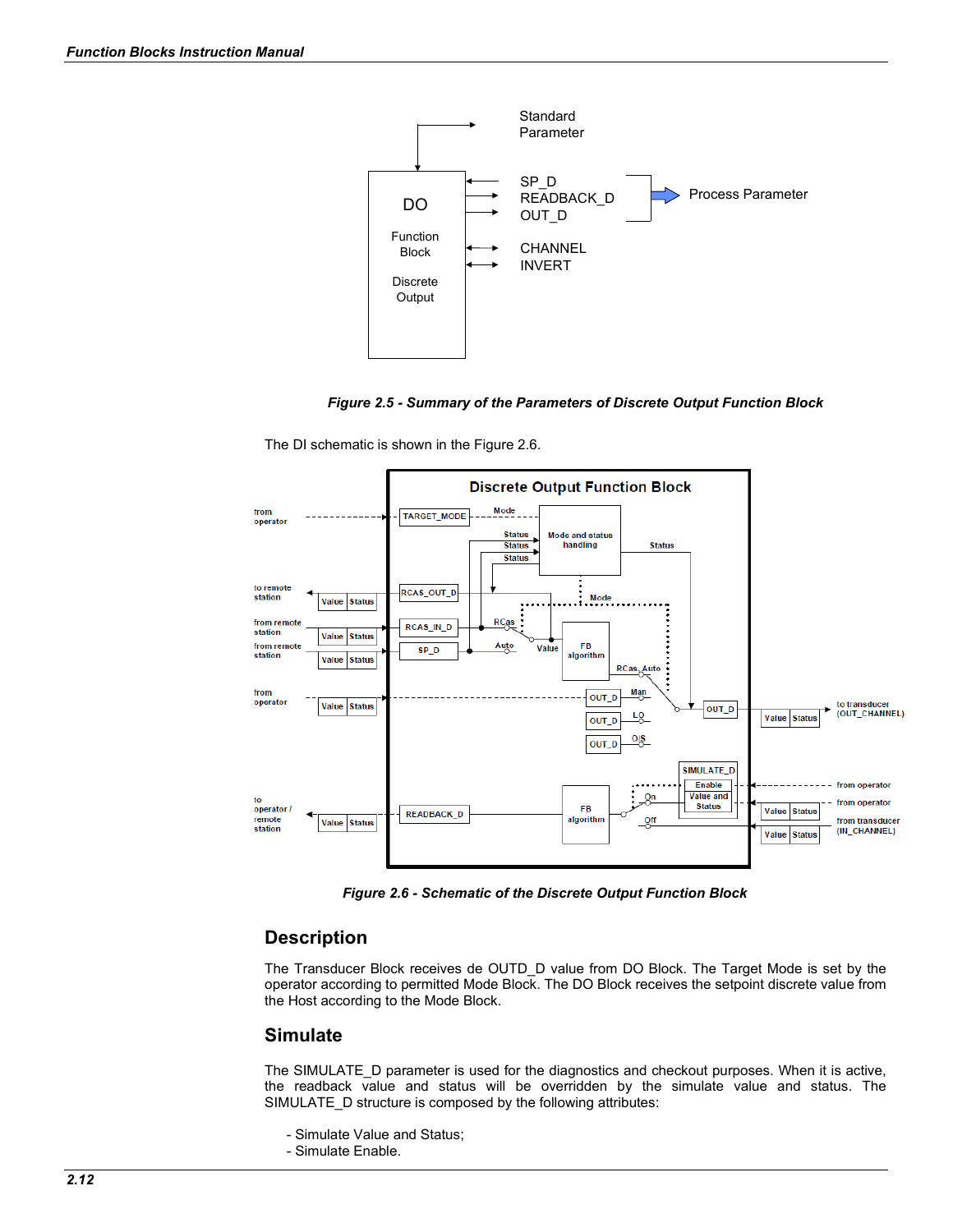When simulation is enabled, the Transducer Block and de DO Block will be disconnected.

### **Supported Modes**

O/S, MAN, RCAS, LO and AUTO.

### **Status Handling**

The DO block does support cascade path. Then, the output status has a cascade sub-status.

# **Cyclic CFG\_DATA**

| <b>Function Block</b> | <b>Parameter</b>  | <b>Identifier</b><br><b>Byte</b> | <b>Extended Identifier format</b> |
|-----------------------|-------------------|----------------------------------|-----------------------------------|
| DO block              | SP D/READBACK D   |                                  | 0xC1,0x81,0x81,0x83               |
|                       | SP D/CHECK BACK D |                                  | 0xC1.0x81.0x82.0x92               |
|                       | SPD/              |                                  | 0xC1.0x81.0x84.0x93               |
|                       | READBACK D/       |                                  |                                   |
|                       | CHECK BACK D      |                                  |                                   |
|                       | RCAS IN D/        |                                  | 0xC1,0x81,0x81,0x8C               |
|                       | RCAS OUT D        |                                  |                                   |
|                       | RCAS IN D/        |                                  | 0xC1.0x81.0x84.0x9C               |
|                       | RCAS OUT D/       |                                  |                                   |
|                       | CHECK BACK D      |                                  |                                   |
|                       | SPD/              |                                  | 0xC1,0x83,0x86,0x9F               |
|                       | READBACK D/       |                                  |                                   |
|                       | RCAS IN D/        |                                  |                                   |
|                       | RCAS OUT D/       |                                  |                                   |
|                       | CHECK BACK D      |                                  |                                   |

*Table 2.10 - Cyclic CFG\_DATA*

# **Discrete Output Function Block Parameter Descriptions**

| <b>Parameter</b>  | <b>Description</b>                                                                                                                                                                                                                                                                                                                                                                                                                                                                                                                                                                 |
|-------------------|------------------------------------------------------------------------------------------------------------------------------------------------------------------------------------------------------------------------------------------------------------------------------------------------------------------------------------------------------------------------------------------------------------------------------------------------------------------------------------------------------------------------------------------------------------------------------------|
| IN CHANNEL        | Reference to the active Transducer Block and its parameter which<br>provides the discrete value for the final control element.                                                                                                                                                                                                                                                                                                                                                                                                                                                     |
| <b>CHECKBACK</b>  | Detailed information of the device, bitwize coded. More than one<br>message possible at once.                                                                                                                                                                                                                                                                                                                                                                                                                                                                                      |
| CHECK_BACK_MASK   | Definition of supported CHECK BACK information bits<br>$0 = not supported$<br>$1 =$ supported                                                                                                                                                                                                                                                                                                                                                                                                                                                                                      |
| <b>FSAFE TIME</b> | Time in seconds from detection of failure of the actual used setpoint<br>(SP D = bad or RCAS IN <> Good) to the action of the block if the<br>condition still exists.                                                                                                                                                                                                                                                                                                                                                                                                              |
| <b>FSAFE TYPE</b> | Defines reaction of the device, if failure of actual used setpoint is still<br>detected after FSFVE TIME or if the status of actual used setpoint is<br>Initiate Fail Safe.<br>The calculated ACTUAL MODE is AUTO respectively.<br>0 = value FSAVE VALUE is used as setpoint status of<br>OUT D = UNCERTAIN - Substitute Value<br>$=$ storing last valid setpoint status of OUT D $=$<br>1<br>UNCERTAIN - Last usable Value or BAD - No<br>communication, no LUV<br>2 = actuator goes to fail-safe position defined by<br>ACTUATOR ACTION, status of OUT D = BAD - non<br>specific |
| FSAFE VAL D       | OUT D used if FSAFE TYPE = 0 and FSAFE is activated.                                                                                                                                                                                                                                                                                                                                                                                                                                                                                                                               |
| <b>INVERT</b>     | Indicates whether the SP_D should be logically inverted before<br>writing to OUT_D in mode AUTO or RCAS.<br>List of valid values :<br>not inverted<br>invert<br>=                                                                                                                                                                                                                                                                                                                                                                                                                  |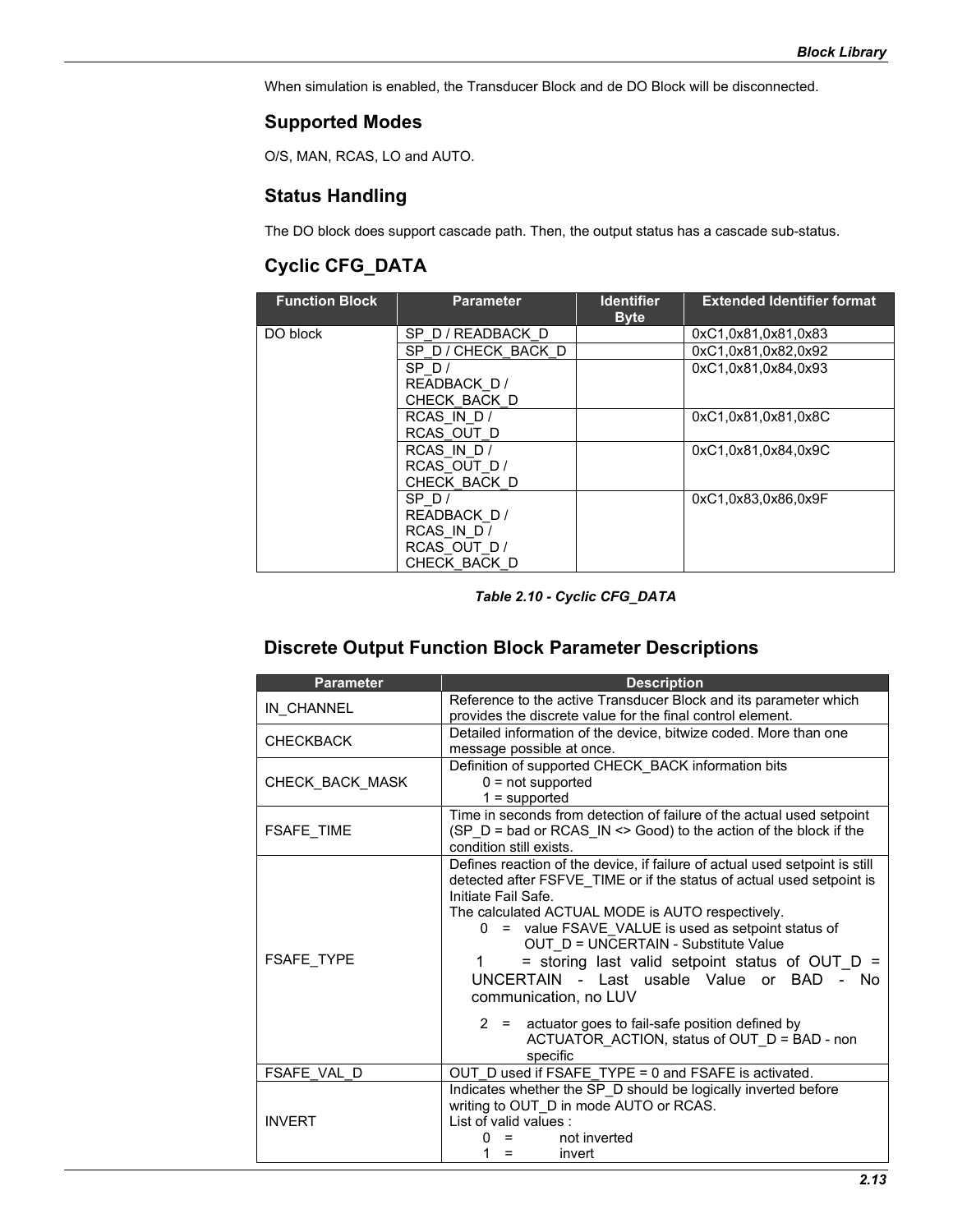| <b>Parameter</b> | <b>Description</b>                                                                                                                                                                                         |
|------------------|------------------------------------------------------------------------------------------------------------------------------------------------------------------------------------------------------------|
| OUT D            | This parameter is the process variable of the discrete output block in<br>AUTO, and RCas mode and is the value specified by the<br>operator/engineer in MAN and LO.                                        |
| READBACK D       | Can be the actual position of the final control element and its                                                                                                                                            |
|                  | sensors.                                                                                                                                                                                                   |
| RCAS IN D        | Target Setpoint and status provided by a supervisory Host to the<br>discrete output block used in MODE RCAS.                                                                                               |
| RCAS OUT D       | Function Block Setpoint and status provided to a supervisory Host for<br>monitoring / back calculation and to allow action to be taken under<br>limited conditions or mode change.                         |
| <b>SIMULATE</b>  | For commissioning and maintenance reasons, it is possible to<br>simulate the READBACK by defining the value and the status. That<br>means that the Transducer Block and the DO-FB will be<br>disconnected. |
| SP D             | Setpoint of function block used in MODE AUTO.                                                                                                                                                              |

*Table 2.11 - Discrete Output Function Block Parameter Description*

### **Discrete Output Function Block Parameter Attributes**

The following table presents an overview of all parameters and their attributes of Discrete Output Function Blocks defined in Class B.

| <b>Relative</b><br><b>Index</b>                 | <b>Parameter Name</b>                      | <b>Object</b><br>type | Data type    | <b>Store</b> | <b>Size</b>    | <b>Access</b> | Param.<br>Usage/<br>Kind of<br>transport | <b>Default</b><br>values |
|-------------------------------------------------|--------------------------------------------|-----------------------|--------------|--------------|----------------|---------------|------------------------------------------|--------------------------|
| Function Block Parameter for Discrete Output DO |                                            |                       |              |              |                |               |                                          |                          |
| 9                                               | SP <sub>D</sub>                            | Record                | $DS-34$      | D            | 2              | r,w           | I/a, cyc                                 |                          |
| 10                                              | OUT D                                      | Record                | <b>DS-34</b> | D            | 2              | r,w           | C/a                                      |                          |
| 12                                              | READBACK D                                 | Record                | <b>DS-34</b> | D            | $\overline{2}$ | r             | O/a, cyc                                 | ÷                        |
| 14                                              | RCAS IN D                                  | Record                | <b>DS-34</b> | D            | 2              | r,w           | I/a, cyc                                 |                          |
| 17                                              | <b>CHANNEL</b>                             | Simple                | Unsigned16   | S            | 2              | r,w           | C/a                                      |                          |
| 18                                              | <b>INVERT</b>                              | Simple                | Unsigned 8   | S            | 1              | r,w           | C/a                                      | $\Omega$                 |
| 19                                              | <b>FSAVE TIME</b>                          | Simple                | Float        | S            | 4              | r,w           | C/a                                      | $\Omega$                 |
| 20                                              | <b>FSAVE TYPE</b>                          | Simple                | Unsigned 8   | S            | 1              | r,w           | C/a                                      | $\overline{2}$           |
| 21                                              | <b>FSAVE VAL D</b>                         | Simple                | Unsigned 8   | S            | 1              | r,w           | C/a                                      | $\Omega$                 |
| 22                                              | RCAS OUT D                                 | Record                | <b>DS-34</b> | D            | $\overline{2}$ | r             | O/a, cyc                                 |                          |
| 24                                              | <b>SIMULATE</b>                            | Record                | <b>DS-51</b> | S            | 3              | r,w           | C/a                                      | disable                  |
| 33                                              | CHECK BACK                                 | Simple                | OctetString  | D            | 3              | r             | C/a, cyc                                 |                          |
| 34                                              | CHECK BACK<br><b>MASK</b>                  | Simple                | OctetString  | Cst          | 3              | r             | C/a                                      |                          |
| $35 - 44$                                       | reserved by PNO                            |                       |              |              |                |               |                                          |                          |
| 45                                              | first manufacture<br>specific<br>parameter |                       |              |              |                |               |                                          |                          |

*Table 2.12 - Parameter attributes of the Discrete Output Function Block*

# *DI - Discrete Input*

### **Overview**

Discrete Input Function Blocks represent e.g. inductive, optical, capacitive, ultrasonic, proximity switches.

The Discrete Input block takes the input discrete data from the Transducer block, selected by channel number, and makes it available to other functional blocks at its output.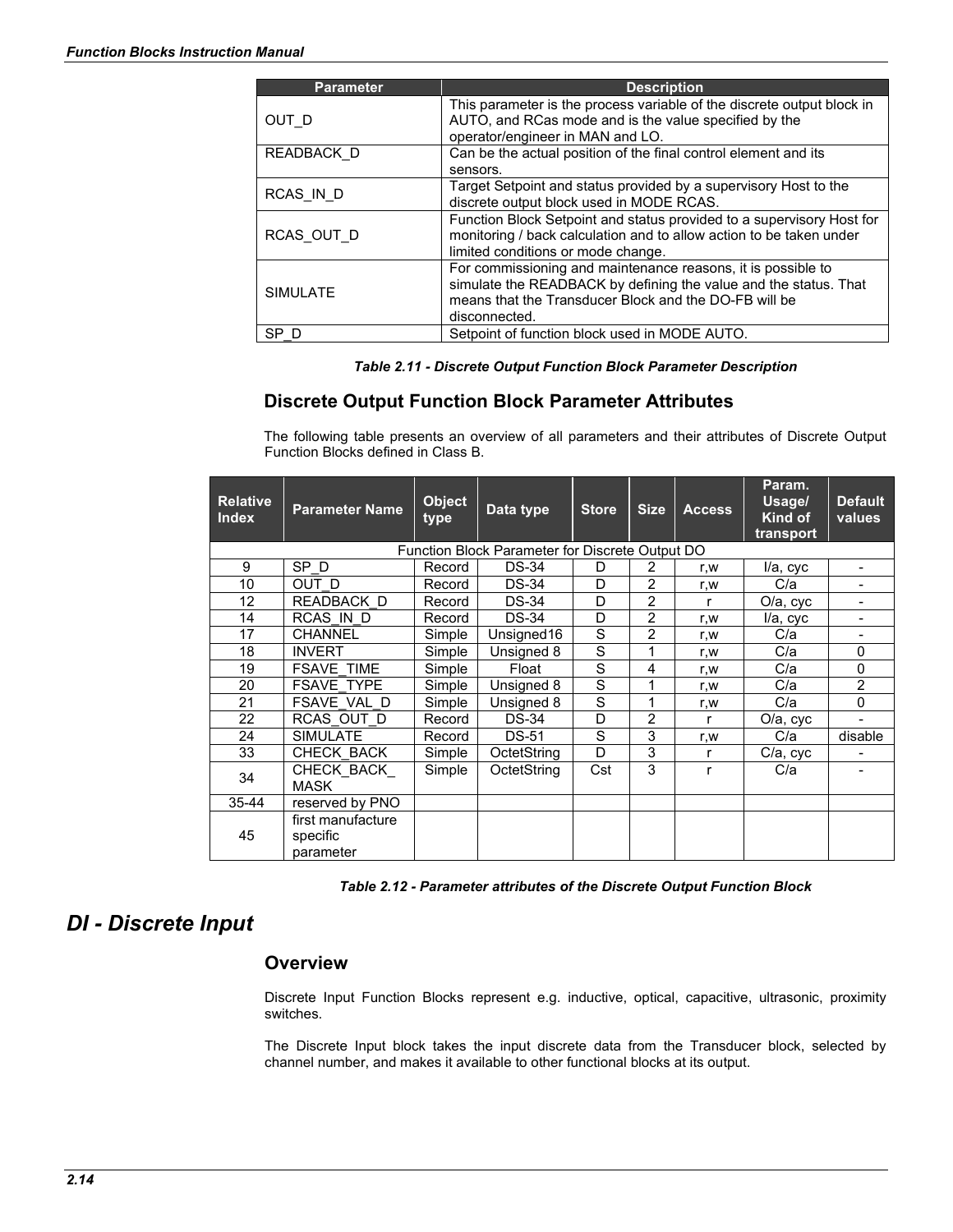

*Figure 2.7 - Summary of the Parameters of Discrete Input Function Blocks*

The DI schematic is shown in the figure 2.



*Figure 1.8 - Schematic of the Discrete Input Function Block*

### **Description**

The Transducer Block process variable status is visible at the Transducer Block. The Target Mode is set by the operator according to permitted Mode Block.

The Status (OUT\_D) is coupled with the OUT\_D value from the block.

### **Simulate**

The SIMULATE D parameter is used for the diagnostics and checkout purposes. When it is active, the transducer value and status will be overridden by the simulate value and status.

The SIMULATE\_D structure is composed by the following attributes:

- Simulate Value and Status
- Simulate Enable

When simulation is enabled, the Transducer Input parameter will be calculated based on the attribute Simulate Value/Status of the SIMULATE\_D parameter. Otherwise it will be that one supplied by the transducer block.

### **Supported Modes**

O/S, MAN and AUTO.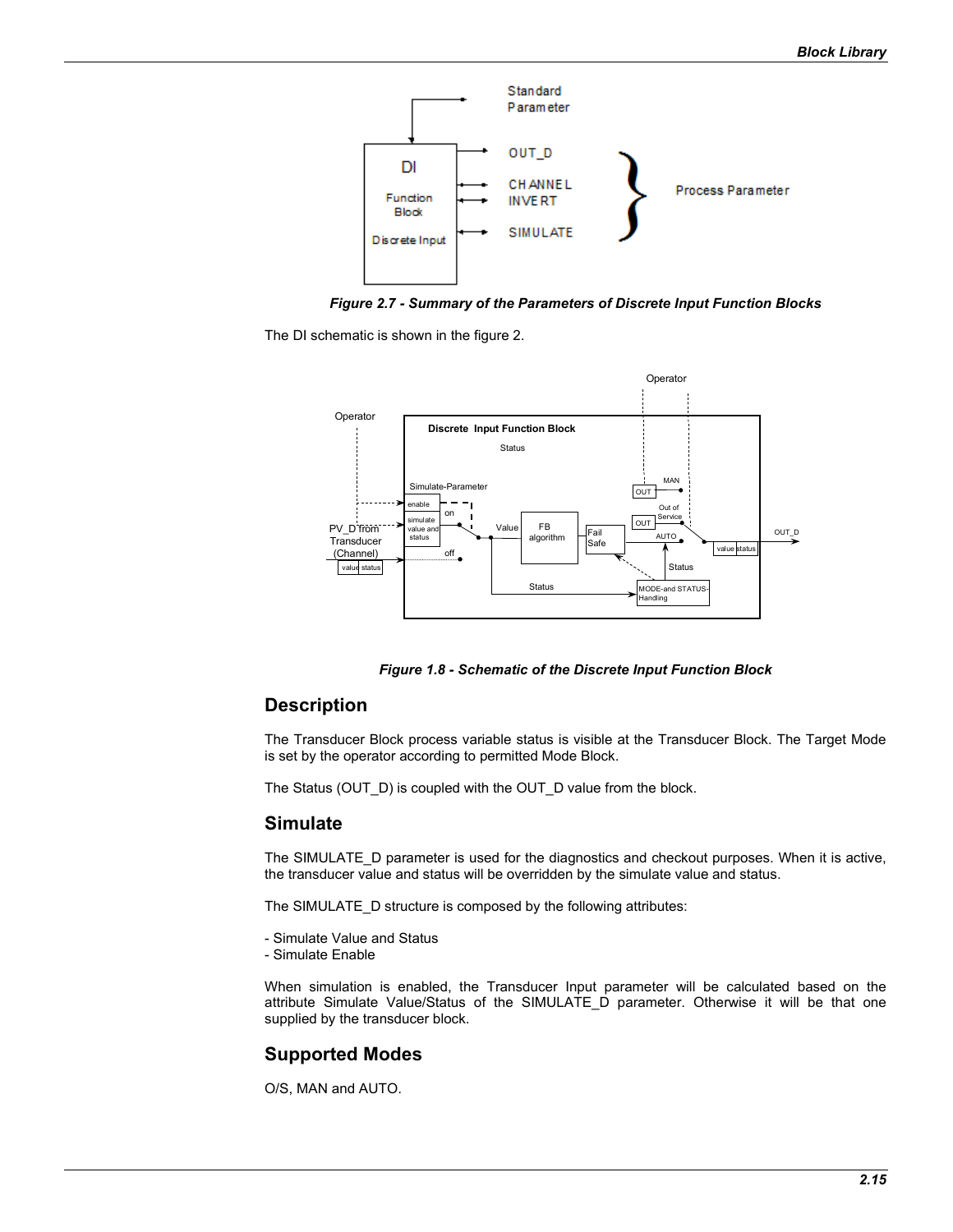# **Status Handling**

The DI block does not support cascade path. Then, the output status has not a cascade sub-status.

# **Cyclic CFG\_DATA**

| <b>Function Block</b> | <b>Parameter</b> | <b>Identifier Byte</b> | Extended Identifier<br>format |
|-----------------------|------------------|------------------------|-------------------------------|
| Discrete Input (DI)   | OUT D            | 0x91                   |                               |

*Table 2.13 – Cyclic CFG\_DATA*

# **Discrete Function Block Parameter Descriptions**

| <b>Parameter</b>   | <b>Description</b>                                                                                                                                                                                                |  |  |  |  |  |
|--------------------|-------------------------------------------------------------------------------------------------------------------------------------------------------------------------------------------------------------------|--|--|--|--|--|
| <b>CHANNEL</b>     | Reference to the active Transducer Block which provides the<br>measurement value to the Function Block.                                                                                                           |  |  |  |  |  |
|                    | Indicates whether the input value of the PV_D should be                                                                                                                                                           |  |  |  |  |  |
|                    | logically inverted before it is stored in the OUT_D.                                                                                                                                                              |  |  |  |  |  |
| <b>INVERT</b>      | List of valid values:<br>$0 = not inverted$                                                                                                                                                                       |  |  |  |  |  |
|                    | $\mathbf{1}$<br>$=$ invert                                                                                                                                                                                        |  |  |  |  |  |
| OUT D              | OUT_D is the output of the function block. The value is                                                                                                                                                           |  |  |  |  |  |
|                    | specified by the operator in MODE MAN.                                                                                                                                                                            |  |  |  |  |  |
|                    | Defines reaction of device, if a fault is detected.                                                                                                                                                               |  |  |  |  |  |
|                    | = value FSAVE VALUE is used as OUT D<br>0<br>Status - UNCERTAIN Initial Value,                                                                                                                                    |  |  |  |  |  |
| <b>FSAFE TYPE</b>  | 1<br>= use of stored last valid OUT D value<br>Status - UNCERTAIN LastUsableValue, if there is no                                                                                                                 |  |  |  |  |  |
|                    | valid<br>value available, then UNCERTAIN- Inital Value                                                                                                                                                            |  |  |  |  |  |
|                    | $\mathbf{2}^{\circ}$<br>OUT D has the wrong calculated value and status<br>$=$<br>Status = BAD                                                                                                                    |  |  |  |  |  |
| <b>FSAFE VALUE</b> | Default value for the OUT_D parameter, if a fault is detected.                                                                                                                                                    |  |  |  |  |  |
| <b>SIMULATE</b>    | For commissioning and test purposes the input value from the<br>Transducer Block in the Discrete Input Function Block DI-FB can<br>be modified. That means that the Transducer and DI-FB will be<br>disconnected. |  |  |  |  |  |

*Table 2.14 - Discrete Input Function Block Parameter Description*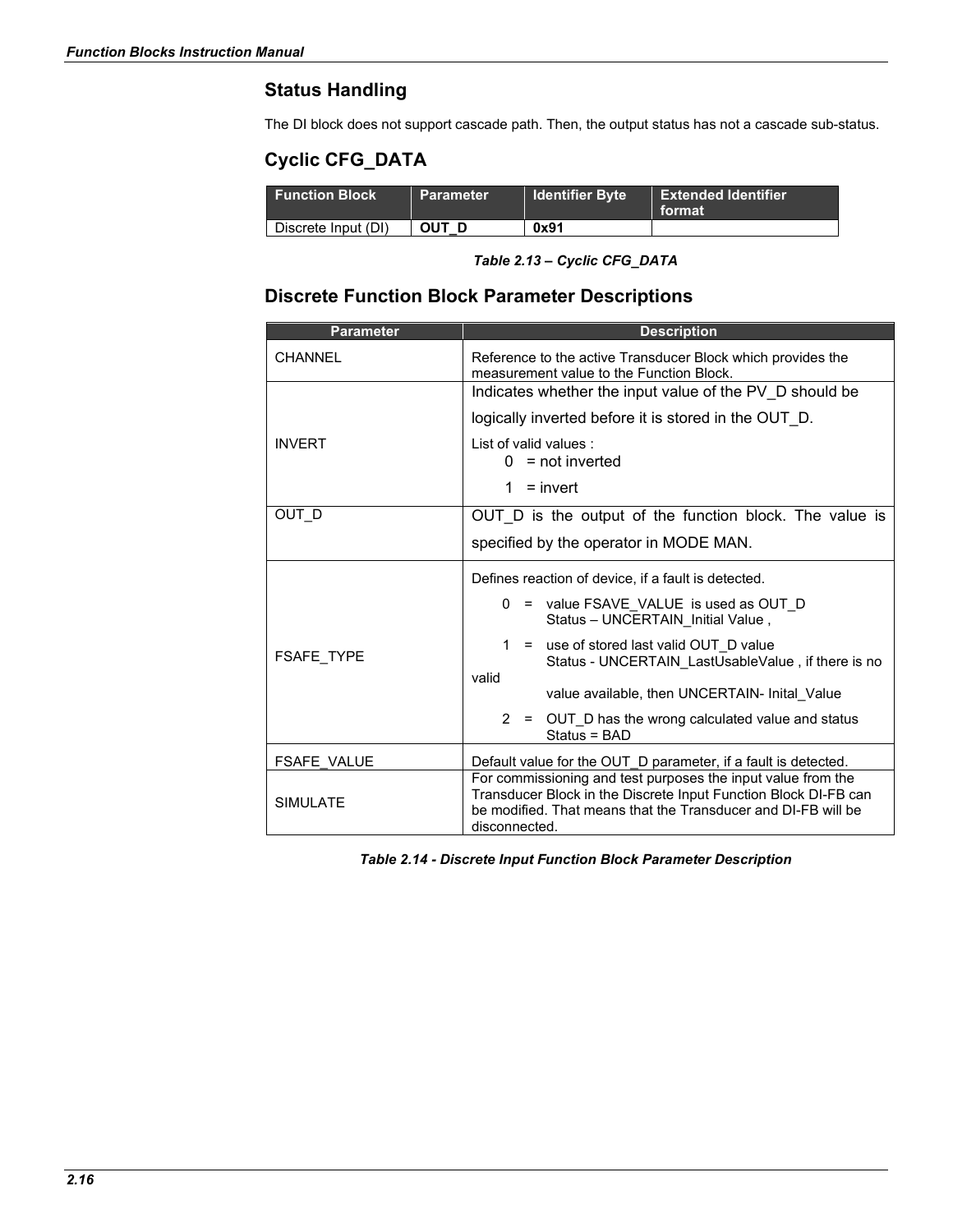# **Discrete Input Function Block Parameter Attributes**

| <b>Relative</b><br><b>Index</b> | <b>Parameter</b><br><b>Name</b>               | Object<br>type | Data type    | <b>Store</b><br>(S;D;N)                        | <b>Size</b>    | <b>Access</b> | Param.<br>Usage/<br>Kind of<br><b>Transport</b> | <b>Default</b><br><b>Values</b>    |
|---------------------------------|-----------------------------------------------|----------------|--------------|------------------------------------------------|----------------|---------------|-------------------------------------------------|------------------------------------|
|                                 |                                               |                |              | Function Block Parameter for Discrete Input DI |                |               |                                                 |                                    |
| 10                              | OUT D                                         | Record         | <b>DS-34</b> | D                                              | $\overline{c}$ | r,w           | O/cyc                                           | measured of<br>the value,<br>state |
| 14                              | <b>CHANNEL</b>                                | Simple         | Unsigned16   | S                                              | $\overline{c}$ | r.w           | C/a                                             | $\overline{\phantom{0}}$           |
| 15                              | <b>INVERT</b>                                 | Simple         | Unsigned 8   | S                                              |                | r.w           | C/a                                             | $\mathbf{0}$                       |
| 20                              | <b>FSAVE TYPE</b>                             | Simple         | Unsigned 8   | S                                              |                | r.w           | C/a                                             |                                    |
| 21                              | FSAVE_VAL_D                                   | Simple         | Unsigned 8   | S                                              |                | r, w          | C/a                                             | $\Omega$                           |
| 24                              | <b>SIMULATE</b>                               | Record         | <b>DS-51</b> | S                                              | 3              | r.w           | C/a                                             | disable                            |
| 25-34                           | reserved by<br><b>PNO</b>                     |                |              |                                                |                |               |                                                 |                                    |
| 35                              | first<br>manufacture<br>specific<br>parameter |                |              |                                                |                |               |                                                 |                                    |

| Table 2.15 - Parameter attributes of the Discrete Input Function Block |  |
|------------------------------------------------------------------------|--|
|------------------------------------------------------------------------|--|

# *BitStrings Description*

# **DIAGNOSIS (PHYSICAL BLOCK)**

| <b>Bit</b>     | <b>Mnemonic</b>           | <b>Meaning</b>                                                                                                                                        |
|----------------|---------------------------|-------------------------------------------------------------------------------------------------------------------------------------------------------|
| $\Omega$       | DIA_HW_ELECTR             | Hardware failure of the electronic components.                                                                                                        |
| 1              | DIA HW MECH               | Hardware failure of the mechanics parts.                                                                                                              |
| $\overline{2}$ | DIA TEMP MOTOR            | Motor temperature too high.                                                                                                                           |
| 3              | DIA_TEMP_ELECTR           | Electronic temperature too high.                                                                                                                      |
| 4              | DIA MEM CHKSUM            | Memory error.                                                                                                                                         |
| 5              | DIA MEASUREMENT           | Failure in the Measurement.                                                                                                                           |
| 6              | DIA NOT INIT              | Device not Initialized.                                                                                                                               |
| $\overline{7}$ | DIA INIT ERR              | SelfCalibration failed.                                                                                                                               |
| 10             | DIA ZERO ERR              | Zero point error.                                                                                                                                     |
| 11             | DIA SUPPLY                | Power supply failed.                                                                                                                                  |
| 12             | DIA_CONF_INVAL            | Configuration not valid.                                                                                                                              |
| 13             | DIA WARM START            | Re startup carried out (Power Up). This bit is set to True when<br>Power up occurs, and it will be automatically reset after 10<br>seconds.           |
| 14             | DIA_COLD_START            | New_startup carried out (Factory Init). This bit is set to True<br>when factory init occurs, and it will be automatically reset after<br>10 seconds.  |
| 15             | DIA MAINTAINANCE          | Maintenance required.                                                                                                                                 |
| 16             | DIA CHARACT               | Characterization invalid.                                                                                                                             |
| 17             | IDENT_NUMBER_VIOLATION    | Set to 1 if the Ident Number of the running cyclic data transfer<br>and the value of physical block IDENT_NUMBER_SELECTOR<br>parameter are different. |
| 37             | <b>EXTENSION AVAIABLE</b> | More diagnosis information is available. The information of these<br>diagnosis will be in the DIAGNOSIS EXT.                                          |
|                |                           | Note: For more details about the parameters, consult the specific manual of each device.                                                              |

*Table 2.16 – Diagnoses of Physical Block*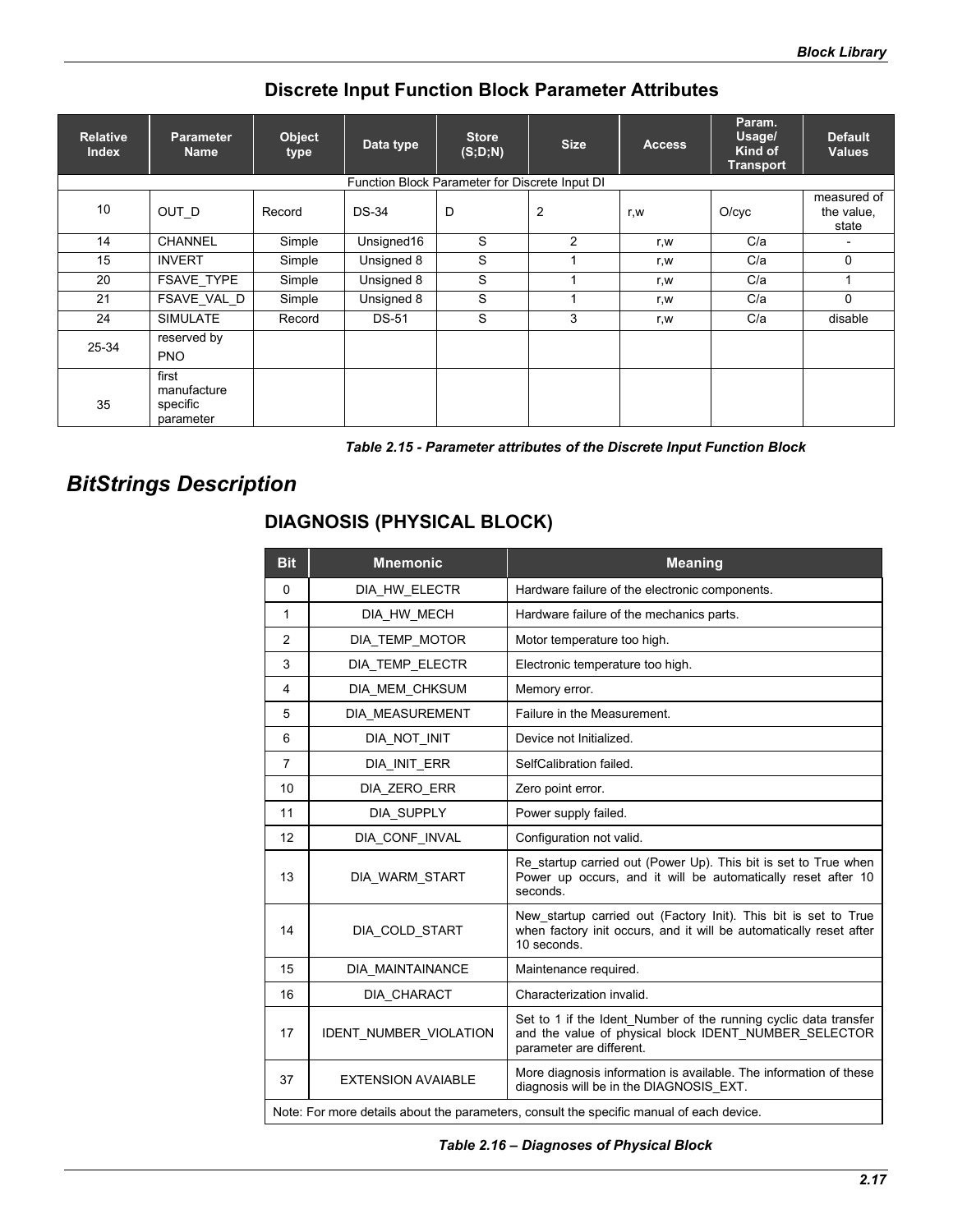# **CHECK\_BACK (ANALOG OUTPUT BLOCK)**

| <b>Bit</b>                                                                               | <b>Mnemonic</b>    | <b>Meaning</b>                                                                                                 | CHECK_BACK_MASK |  |  |  |  |
|------------------------------------------------------------------------------------------|--------------------|----------------------------------------------------------------------------------------------------------------|-----------------|--|--|--|--|
| 0                                                                                        | CB_FAIL_SAFE       | Field device in Fail safe<br>active.                                                                           | Used            |  |  |  |  |
| 1                                                                                        | CB_REQ_LOC_OP      | Request for local Operation.                                                                                   | Not used        |  |  |  |  |
| $\overline{c}$                                                                           | CB LOCAL OP        | Field device under local<br>control, LOCKED OUT<br>switch is in gear.                                          | Not used        |  |  |  |  |
| 3                                                                                        | <b>CB OVERRIDE</b> | Emergency override active.                                                                                     | Not used        |  |  |  |  |
| 4                                                                                        | CB_DISC_DIR        | Actual position feedback<br>different from expected<br>position.                                               | Used            |  |  |  |  |
| 5                                                                                        | CB_TORQUE_D_OP     | Torque limit in OPEN<br>direction is exceeded.                                                                 | Not used        |  |  |  |  |
| 6                                                                                        | CB_TORQUE_D_CL     | Torque limit in CLOSE<br>direction is exceeded.                                                                | Not used        |  |  |  |  |
| 7                                                                                        | CB_TRAV_TIME       | Indicates status of travel<br>monitoring<br>equipment,<br>if<br>YES, travel time for actuator<br>has exceeded. | Used            |  |  |  |  |
| 8                                                                                        | CB ACT OPEN        | Actuator is moving towards<br>open direction.                                                                  | Used            |  |  |  |  |
| 9                                                                                        | CB_ACT_CLOSE       | Actuator is moving towards<br>close direction.                                                                 | Used            |  |  |  |  |
| 10                                                                                       | CB_UPDATE_EVT      | Alert generated by any<br>change to the static data<br>(Function and Transducer<br>Block).                     | Used            |  |  |  |  |
| 11                                                                                       | CB_SIMULATE        | Simulation of process values<br>is enabled.                                                                    | Used            |  |  |  |  |
| 13                                                                                       | CB CONTR ERR       | Internal control loop<br>disturbed.                                                                            | Not used        |  |  |  |  |
| 14                                                                                       | CB_CONTR_INACT     | Positioner inactive (OUT<br>status = BAD).                                                                     | Used            |  |  |  |  |
| 15                                                                                       | CB_SELFTEST        | Device under self test.                                                                                        | Used            |  |  |  |  |
| 16                                                                                       | CB_TOT_VALVE_TRAV  | Indicates that total valve<br>travel limit is exceeded.                                                        | Used            |  |  |  |  |
| 17                                                                                       | CB_ADD_INPUT       | Indicates that an additional<br>input (i.e. for diagnostics) is<br>activated.                                  | Used            |  |  |  |  |
| Note: For more details about the parameters, consult the specific manual of each device. |                    |                                                                                                                |                 |  |  |  |  |

*Table 2.17 – Check Back of Analog Output Block*